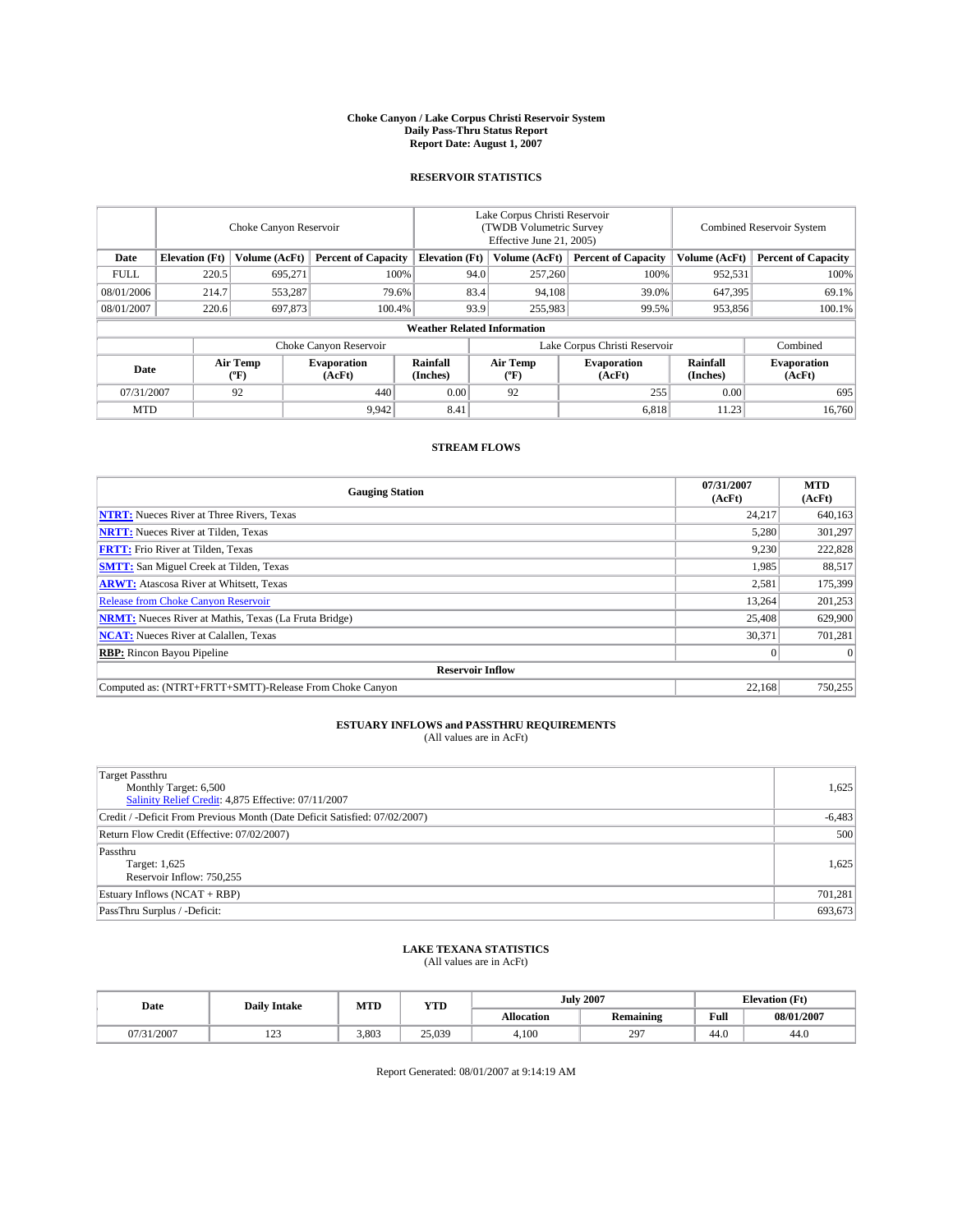#### **Choke Canyon / Lake Corpus Christi Reservoir System Daily Pass-Thru Status Report Report Date: August 2, 2007**

### **RESERVOIR STATISTICS**

|             | Choke Canyon Reservoir |                  |                              |                                    | Lake Corpus Christi Reservoir<br>(TWDB Volumetric Survey<br>Effective June 21, 2005) |                                           |                              | Combined Reservoir System |                              |  |
|-------------|------------------------|------------------|------------------------------|------------------------------------|--------------------------------------------------------------------------------------|-------------------------------------------|------------------------------|---------------------------|------------------------------|--|
| Date        | <b>Elevation</b> (Ft)  | Volume (AcFt)    | <b>Percent of Capacity</b>   | <b>Elevation</b> (Ft)              |                                                                                      | Volume (AcFt)                             | <b>Percent of Capacity</b>   | Volume (AcFt)             | <b>Percent of Capacity</b>   |  |
| <b>FULL</b> | 220.5                  | 695.271          | 100%                         |                                    | 94.0                                                                                 | 257,260                                   | 100%                         | 952,531                   | 100%                         |  |
| 08/02/2006  | 214.7                  | 552,606          | 79.5%                        |                                    | 83.3                                                                                 | 93,326                                    | 38.7%                        | 645,932                   | 69.0%                        |  |
| 08/02/2007  | 220.5                  | 696,052          | 100.1%                       |                                    | 93.8                                                                                 | 254,344                                   | 98.9%                        | 950,396                   | 99.8%                        |  |
|             |                        |                  |                              | <b>Weather Related Information</b> |                                                                                      |                                           |                              |                           |                              |  |
|             |                        |                  | Choke Canyon Reservoir       |                                    | Lake Corpus Christi Reservoir                                                        |                                           |                              |                           | Combined                     |  |
| Date        |                        | Air Temp<br>(°F) | <b>Evaporation</b><br>(AcFt) | Rainfall<br>(Inches)               |                                                                                      | Air Temp<br>$({}^{\mathrm{o}}\mathrm{F})$ | <b>Evaporation</b><br>(AcFt) | Rainfall<br>(Inches)      | <b>Evaporation</b><br>(AcFt) |  |
| 08/01/2007  |                        | 91               | 424                          | 0.00                               |                                                                                      | 92                                        | 350                          | 0.00                      | 774                          |  |
| <b>MTD</b>  |                        |                  | 424                          | 0.00                               |                                                                                      |                                           | 350                          | 0.00                      | 774                          |  |

### **STREAM FLOWS**

| <b>Gauging Station</b>                                       | 08/01/2007<br>(AcFt) | <b>MTD</b><br>(AcFt) |
|--------------------------------------------------------------|----------------------|----------------------|
| <b>NTRT:</b> Nueces River at Three Rivers, Texas             | 22,034               | 22,034               |
| <b>NRTT:</b> Nueces River at Tilden, Texas                   | 6.511                | 6,511                |
| <b>FRTT:</b> Frio River at Tilden, Texas                     | 6,981                | 6,981                |
| <b>SMTT:</b> San Miguel Creek at Tilden, Texas               | 3,871                | 3,871                |
| <b>ARWT:</b> Atascosa River at Whitsett, Texas               | 1,628                | 1,628                |
| <b>Release from Choke Canyon Reservoir</b>                   | 8,492                | 8,492                |
| <b>NRMT:</b> Nueces River at Mathis, Texas (La Fruta Bridge) | 24,019               | 24,019               |
| <b>NCAT:</b> Nueces River at Calallen, Texas                 | 32,157               | 32,157               |
| <b>RBP:</b> Rincon Bayou Pipeline                            |                      | $\Omega$             |
| <b>Reservoir Inflow</b>                                      |                      |                      |
| Computed as: (NTRT+FRTT+SMTT)-Release From Choke Canyon      | 24,394               | 24.394               |

# **ESTUARY INFLOWS and PASSTHRU REQUIREMENTS**<br>(All values are in AcFt)

| <b>Target Passthru</b><br>Monthly Target: 6,500<br>Salinity Relief Credit: 6,500 Effective: 08/01/2007 | 0               |
|--------------------------------------------------------------------------------------------------------|-----------------|
| Credit / -Deficit From Previous Month (Date Deficit Satisfied: )                                       | $\vert 0 \vert$ |
| Return Flow Credit (Effective: 08/01/2007)                                                             | 500             |
| Passthru<br>Target: 0<br>Reservoir Inflow: 24,394                                                      | 0               |
| Estuary Inflows (NCAT + RBP)                                                                           | 32,157          |
| PassThru Surplus / -Deficit:                                                                           | 0               |

## **LAKE TEXANA STATISTICS** (All values are in AcFt)

| Date       | <b>Daily Intake</b> | MTD              | <b>YTD</b> |                   | <b>August 2007</b> | <b>Elevation</b> (Ft) |            |
|------------|---------------------|------------------|------------|-------------------|--------------------|-----------------------|------------|
|            |                     |                  |            | <b>Allocation</b> | <b>Remaining</b>   | Full                  | 08/02/2007 |
| 08/01/2007 | 122<br>149          | $\sim$<br>ب سکتا | 25.162     | 4.100             | 3,977              | 44.0                  | 44.0       |

Report Generated: 08/02/2007 at 8:27:54 AM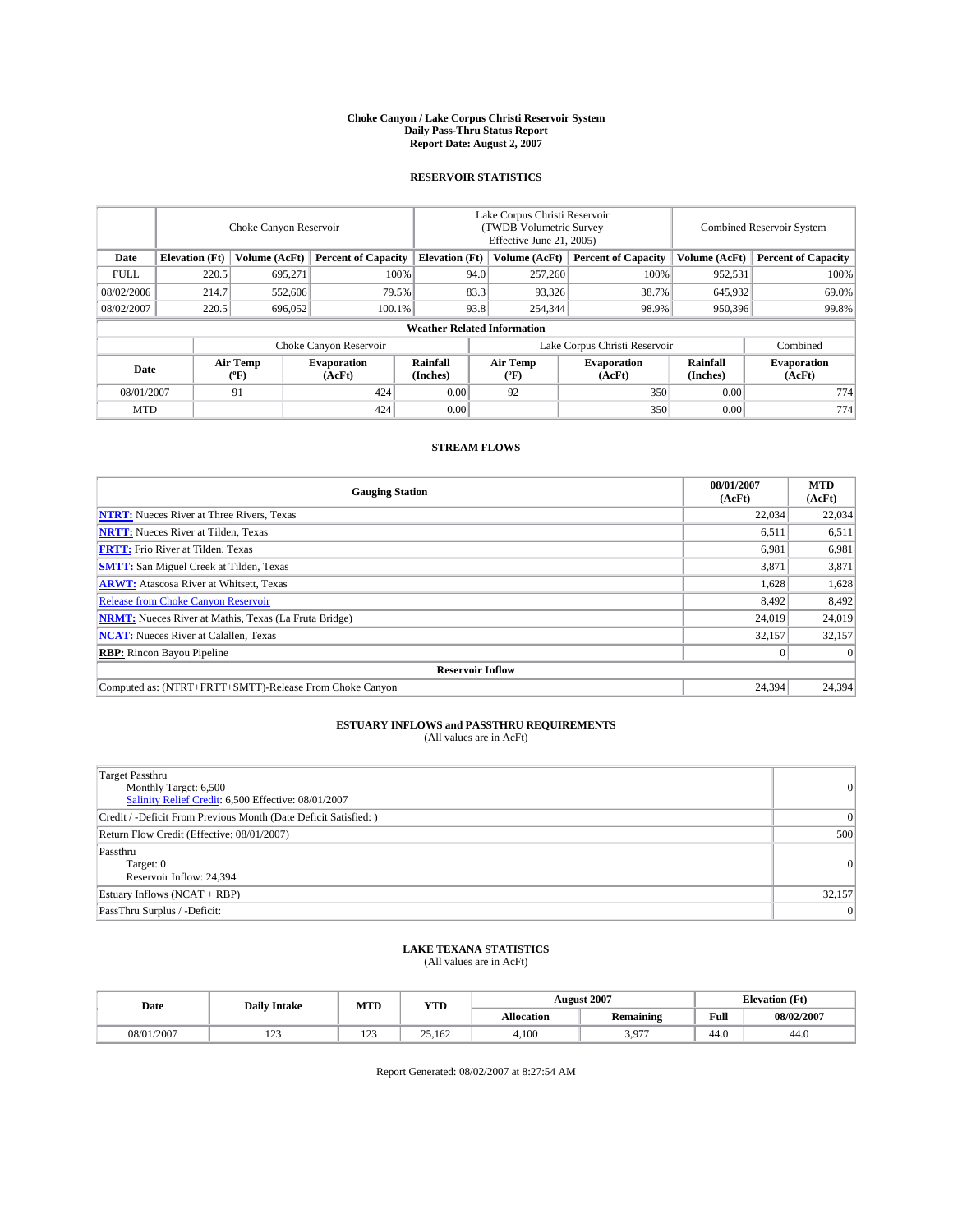#### **Choke Canyon / Lake Corpus Christi Reservoir System Daily Pass-Thru Status Report Report Date: August 3, 2007**

### **RESERVOIR STATISTICS**

|             | Choke Canyon Reservoir             |                  |                              |                       | Lake Corpus Christi Reservoir<br>(TWDB Volumetric Survey<br>Effective June 21, 2005) |        |                               | <b>Combined Reservoir System</b> |                              |  |
|-------------|------------------------------------|------------------|------------------------------|-----------------------|--------------------------------------------------------------------------------------|--------|-------------------------------|----------------------------------|------------------------------|--|
| Date        | <b>Elevation</b> (Ft)              | Volume (AcFt)    | <b>Percent of Capacity</b>   | <b>Elevation</b> (Ft) | Volume (AcFt)                                                                        |        | <b>Percent of Capacity</b>    | Volume (AcFt)                    | <b>Percent of Capacity</b>   |  |
| <b>FULL</b> | 220.5                              | 695.271          | 100%                         |                       | 94.0<br>257,260                                                                      |        | 100%                          | 952,531                          | 100%                         |  |
| 08/03/2006  | 214.6                              | 552.151          | 79.4%                        | 83.2                  |                                                                                      | 92,548 | 38.4%                         | 644,699                          | 68.8%                        |  |
| 08/03/2007  | 220.4                              | 692,936          | 99.7%                        |                       | 93.8<br>254,344                                                                      |        | 98.9%                         | 947,280                          | 99.4%                        |  |
|             | <b>Weather Related Information</b> |                  |                              |                       |                                                                                      |        |                               |                                  |                              |  |
|             |                                    |                  | Choke Canyon Reservoir       |                       |                                                                                      |        | Lake Corpus Christi Reservoir |                                  | Combined                     |  |
| Date        |                                    | Air Temp<br>("F) | <b>Evaporation</b><br>(AcFt) | Rainfall<br>(Inches)  | Air Temp<br>("F)                                                                     |        | <b>Evaporation</b><br>(AcFt)  | Rainfall<br>(Inches)             | <b>Evaporation</b><br>(AcFt) |  |
| 08/02/2007  |                                    | 92               | 453                          | 0.00                  | 92                                                                                   |        | 307                           | 0.00                             | 760                          |  |
| <b>MTD</b>  |                                    |                  | 877                          | 0.00                  |                                                                                      |        | 657                           | 0.00                             | 1,534                        |  |

### **STREAM FLOWS**

| <b>Gauging Station</b>                                       | 08/02/2007<br>(AcFt) | <b>MTD</b><br>(AcFt) |
|--------------------------------------------------------------|----------------------|----------------------|
| <b>NTRT:</b> Nueces River at Three Rivers, Texas             | 17.190               | 39.224               |
| <b>NRTT:</b> Nueces River at Tilden, Texas                   | 6.511                | 13,022               |
| <b>FRTT:</b> Frio River at Tilden, Texas                     | 4,943                | 11,924               |
| <b>SMTT:</b> San Miguel Creek at Tilden, Texas               | 365                  | 4,236                |
| <b>ARWT:</b> Atascosa River at Whitsett, Texas               | 1,467                | 3,095                |
| <b>Release from Choke Canyon Reservoir</b>                   | 6,150                | 14,641               |
| <b>NRMT:</b> Nueces River at Mathis, Texas (La Fruta Bridge) | 19,711               | 43,730               |
| <b>NCAT:</b> Nueces River at Calallen, Texas                 | 31,165               | 63,322               |
| <b>RBP:</b> Rincon Bayou Pipeline                            |                      | $\Omega$             |
| <b>Reservoir Inflow</b>                                      |                      |                      |
| Computed as: (NTRT+FRTT+SMTT)-Release From Choke Canyon      | 16.348               | 40.742               |

# **ESTUARY INFLOWS and PASSTHRU REQUIREMENTS**<br>(All values are in AcFt)

| <b>Target Passthru</b><br>Monthly Target: 6,500<br>Salinity Relief Credit: 6,500 Effective: 08/01/2007 | 0               |
|--------------------------------------------------------------------------------------------------------|-----------------|
| Credit / -Deficit From Previous Month (Date Deficit Satisfied: )                                       | $\vert 0 \vert$ |
| Return Flow Credit (Effective: 08/01/2007)                                                             | 500             |
| Passthru<br>Target: 0<br>Reservoir Inflow: 40,742                                                      | 0               |
| Estuary Inflows (NCAT + RBP)                                                                           | 63,322          |
| PassThru Surplus / -Deficit:                                                                           | 0               |

## **LAKE TEXANA STATISTICS** (All values are in AcFt)

| Date       | <b>Daily Intake</b> | MTD             | <b>YTD</b> |                   | <b>August 2007</b> | <b>Elevation</b> (Ft) |            |
|------------|---------------------|-----------------|------------|-------------------|--------------------|-----------------------|------------|
|            |                     |                 |            | <b>Allocation</b> | <b>Remaining</b>   | Full                  | 08/03/2007 |
| 08/02/2007 | 124                 | $\sim$ 45<br>24 | 25,286     | 4.100             | 3.853              | 44.0                  | 44.0       |

Report Generated: 08/03/2007 at 9:00:45 AM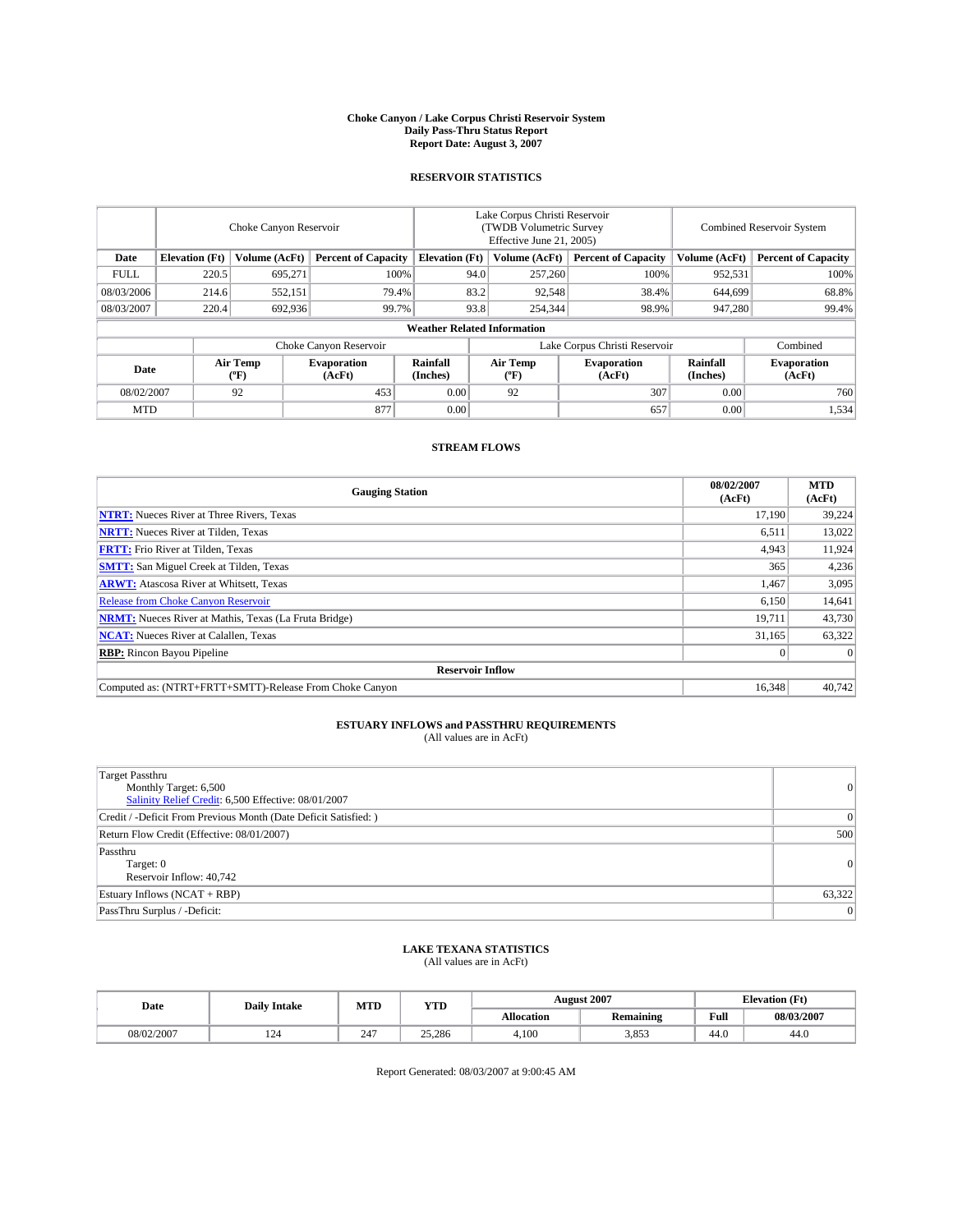#### **Choke Canyon / Lake Corpus Christi Reservoir System Daily Pass-Thru Status Report Report Date: August 4, 2007**

### **RESERVOIR STATISTICS**

|             | Choke Canyon Reservoir             |                  |                              |                       | Lake Corpus Christi Reservoir<br>(TWDB Volumetric Survey<br>Effective June 21, 2005) |                  |                               | Combined Reservoir System |                              |  |
|-------------|------------------------------------|------------------|------------------------------|-----------------------|--------------------------------------------------------------------------------------|------------------|-------------------------------|---------------------------|------------------------------|--|
| Date        | <b>Elevation</b> (Ft)              | Volume (AcFt)    | <b>Percent of Capacity</b>   | <b>Elevation</b> (Ft) |                                                                                      | Volume (AcFt)    | <b>Percent of Capacity</b>    | Volume (AcFt)             | <b>Percent of Capacity</b>   |  |
| <b>FULL</b> | 220.5                              | 695.271          | 100%                         |                       | 94.0                                                                                 | 257,260          | 100%                          | 952,531                   | 100%                         |  |
| 08/04/2006  | 214.6                              | 551,696          | 79.3%                        |                       | 83.2                                                                                 | 91,663           | 38.0%                         | 643,359                   | 68.7%                        |  |
| 08/04/2007  | 220.5                              | 693,974          | 99.8%                        |                       | 93.9                                                                                 | 254,708          | 99.0%                         | 948,682                   | 99.6%                        |  |
|             | <b>Weather Related Information</b> |                  |                              |                       |                                                                                      |                  |                               |                           |                              |  |
|             |                                    |                  | Choke Canyon Reservoir       |                       |                                                                                      |                  | Lake Corpus Christi Reservoir |                           | Combined                     |  |
| Date        |                                    | Air Temp<br>(°F) | <b>Evaporation</b><br>(AcFt) | Rainfall<br>(Inches)  |                                                                                      | Air Temp<br>("F) | <b>Evaporation</b><br>(AcFt)  | Rainfall<br>(Inches)      | <b>Evaporation</b><br>(AcFt) |  |
| 08/03/2007  |                                    | 92               | 438                          | 0.11                  |                                                                                      | 89               | 265                           | 0.01                      | 703                          |  |
| <b>MTD</b>  |                                    |                  | 1,315                        | 0.11                  |                                                                                      |                  | 922                           | 0.01                      | 2,237                        |  |

### **STREAM FLOWS**

| <b>Gauging Station</b>                                       | 08/03/2007<br>(AcFt) | <b>MTD</b><br>(AcFt) |
|--------------------------------------------------------------|----------------------|----------------------|
| <b>NTRT:</b> Nueces River at Three Rivers, Texas             | 13,677               | 52,900               |
| <b>NRTT:</b> Nueces River at Tilden, Texas                   | 6.074                | 19.096               |
| <b>FRTT:</b> Frio River at Tilden, Texas                     | 4,982                | 16,906               |
| <b>SMTT:</b> San Miguel Creek at Tilden, Texas               | 226                  | 4,462                |
| <b>ARWT:</b> Atascosa River at Whitsett, Texas               | 597                  | 3,692                |
| <b>Release from Choke Canyon Reservoir</b>                   | 3,208                | 17,849               |
| <b>NRMT:</b> Nueces River at Mathis, Texas (La Fruta Bridge) | 15,602               | 59,332               |
| <b>NCAT:</b> Nueces River at Calallen, Texas                 | 28.187               | 91,509               |
| <b>RBP:</b> Rincon Bayou Pipeline                            |                      | $\Omega$             |
| <b>Reservoir Inflow</b>                                      |                      |                      |
| Computed as: (NTRT+FRTT+SMTT)-Release From Choke Canyon      | 15,678               | 56.420               |

# **ESTUARY INFLOWS and PASSTHRU REQUIREMENTS**<br>(All values are in AcFt)

| <b>Target Passthru</b><br>Monthly Target: 6,500<br>Salinity Relief Credit: 6,500 Effective: 08/01/2007 | 0               |
|--------------------------------------------------------------------------------------------------------|-----------------|
| Credit / -Deficit From Previous Month (Date Deficit Satisfied: )                                       | $\vert 0 \vert$ |
| Return Flow Credit (Effective: 08/01/2007)                                                             | 500             |
| Passthru<br>Target: 0<br>Reservoir Inflow: 56,420                                                      | 0               |
| Estuary Inflows (NCAT + RBP)                                                                           | 91,509          |
| PassThru Surplus / -Deficit:                                                                           | 0               |

## **LAKE TEXANA STATISTICS** (All values are in AcFt)

| Date       | <b>Daily Intake</b> | MTD | <b>YTD</b> |                   | <b>August 2007</b> | <b>Elevation</b> (Ft) |            |
|------------|---------------------|-----|------------|-------------------|--------------------|-----------------------|------------|
|            |                     |     |            | <b>Allocation</b> | <b>Remaining</b>   | Full                  | 08/04/2007 |
| 08/03/2007 | 122<br>رے 1         | 370 | 25.409     | 4.100             | 3.730              | 44.0                  | 44.0       |

Report Generated: 08/04/2007 at 8:24:23 AM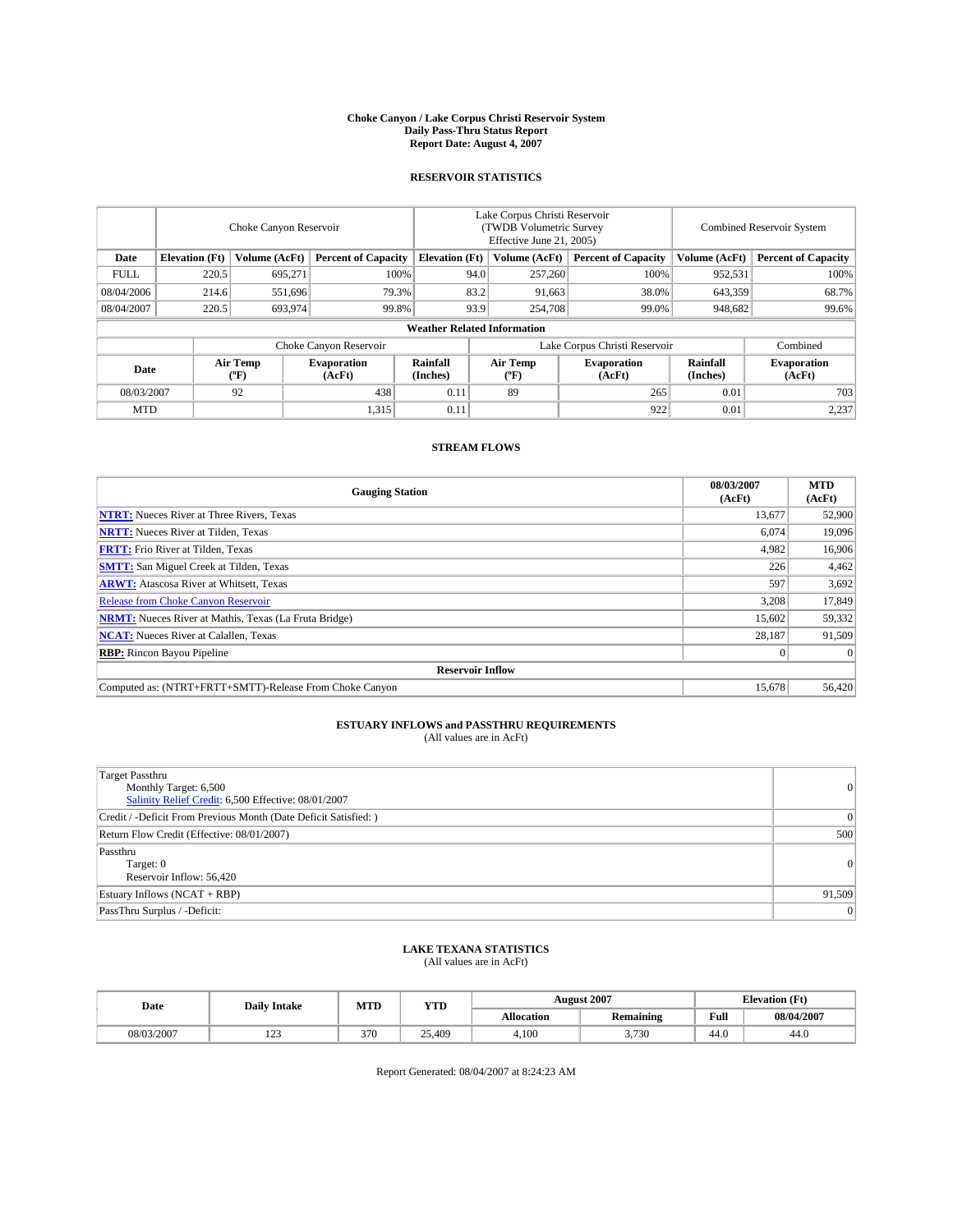#### **Choke Canyon / Lake Corpus Christi Reservoir System Daily Pass-Thru Status Report Report Date: August 5, 2007**

### **RESERVOIR STATISTICS**

|             | Choke Canyon Reservoir             |                               |                              |                       | Lake Corpus Christi Reservoir<br>(TWDB Volumetric Survey<br>Effective June 21, 2005) |                           |                              |                      | Combined Reservoir System    |  |  |
|-------------|------------------------------------|-------------------------------|------------------------------|-----------------------|--------------------------------------------------------------------------------------|---------------------------|------------------------------|----------------------|------------------------------|--|--|
| Date        | <b>Elevation</b> (Ft)              | Volume (AcFt)                 | <b>Percent of Capacity</b>   | <b>Elevation</b> (Ft) |                                                                                      | Volume (AcFt)             | <b>Percent of Capacity</b>   | Volume (AcFt)        | <b>Percent of Capacity</b>   |  |  |
| <b>FULL</b> | 220.5                              | 695.271                       |                              | 100%                  | 94.0                                                                                 | 257,260                   | 100%                         | 952,531              | 100%                         |  |  |
| 08/05/2006  | 214.6                              | 551,242                       | 79.3%                        |                       | 83.1                                                                                 | 90,894                    | 37.7%                        | 642,136              | 68.6%                        |  |  |
| 08/05/2007  | 220.7                              | 699.699                       | 100.6%                       |                       | 93.8                                                                                 | 254,162                   | 98.8%                        | 953,861              | 100.1%                       |  |  |
|             | <b>Weather Related Information</b> |                               |                              |                       |                                                                                      |                           |                              |                      |                              |  |  |
|             |                                    | Lake Corpus Christi Reservoir |                              |                       |                                                                                      | Combined                  |                              |                      |                              |  |  |
| Date        |                                    | Air Temp<br>(°F)              | <b>Evaporation</b><br>(AcFt) | Rainfall<br>(Inches)  |                                                                                      | Air Temp<br>$^{\circ}$ F) | <b>Evaporation</b><br>(AcFt) | Rainfall<br>(Inches) | <b>Evaporation</b><br>(AcFt) |  |  |
| 08/04/2007  |                                    | 90                            | 410                          | 0.00                  |                                                                                      | 89                        | 138                          | 0.31                 | 548                          |  |  |
| <b>MTD</b>  |                                    |                               | 1,725                        | 0.11                  |                                                                                      |                           | 1,060                        | 0.32                 | 2,785                        |  |  |

### **STREAM FLOWS**

| <b>Gauging Station</b>                                       | 08/04/2007<br>(AcFt) | <b>MTD</b><br>(AcFt) |
|--------------------------------------------------------------|----------------------|----------------------|
| <b>NTRT:</b> Nueces River at Three Rivers, Texas             | 8,357                | 61,257               |
| <b>NRTT:</b> Nueces River at Tilden, Texas                   | 5.816                | 24,912               |
| <b>FRTT:</b> Frio River at Tilden, Texas                     | 7,325                | 24,231               |
| <b>SMTT:</b> San Miguel Creek at Tilden, Texas               | 163                  | 4,625                |
| <b>ARWT:</b> Atascosa River at Whitsett, Texas               | 443                  | 4,135                |
| <b>Release from Choke Canyon Reservoir</b>                   | 645                  | 18,494               |
| <b>NRMT:</b> Nueces River at Mathis, Texas (La Fruta Bridge) | 11.989               | 71,321               |
| <b>NCAT:</b> Nueces River at Calallen, Texas                 | 23,423               | 114,932              |
| <b>RBP:</b> Rincon Bayou Pipeline                            | $\mathbf{0}$         | $\Omega$             |
| <b>Reservoir Inflow</b>                                      |                      |                      |
| Computed as: (NTRT+FRTT+SMTT)-Release From Choke Canyon      | 15.199               | 71,619               |

# **ESTUARY INFLOWS and PASSTHRU REQUIREMENTS**<br>(All values are in AcFt)

| <b>Target Passthru</b><br>Monthly Target: 6,500<br>Salinity Relief Credit: 6,500 Effective: 08/01/2007 | $\overline{0}$ |
|--------------------------------------------------------------------------------------------------------|----------------|
| Credit / -Deficit From Previous Month (Date Deficit Satisfied: )                                       | $\Omega$       |
| Return Flow Credit (Effective: 08/01/2007)                                                             | 500            |
| Passthru<br>Target: 0<br>Reservoir Inflow: 71,619                                                      | $\Omega$       |
| Estuary Inflows (NCAT + RBP)                                                                           | 114,932        |
| PassThru Surplus / -Deficit:                                                                           | $\Omega$       |

## **LAKE TEXANA STATISTICS** (All values are in AcFt)

| Date       | <b>Daily Intake</b> | MTD | <b>YTD</b>                   |                   | <b>August 2007</b> | <b>Elevation</b> (Ft) |            |
|------------|---------------------|-----|------------------------------|-------------------|--------------------|-----------------------|------------|
|            |                     |     |                              | <b>Allocation</b> | <b>Remaining</b>   | Full                  | 08/05/2007 |
| 08/04/2007 | 122<br>رے 1         | 494 | $\sim$<br>500<br>ر ر ر ر ر ب | 4.100             | 3.606              | 44.0                  | 44.0       |

Report Generated: 08/05/2007 at 8:28:19 AM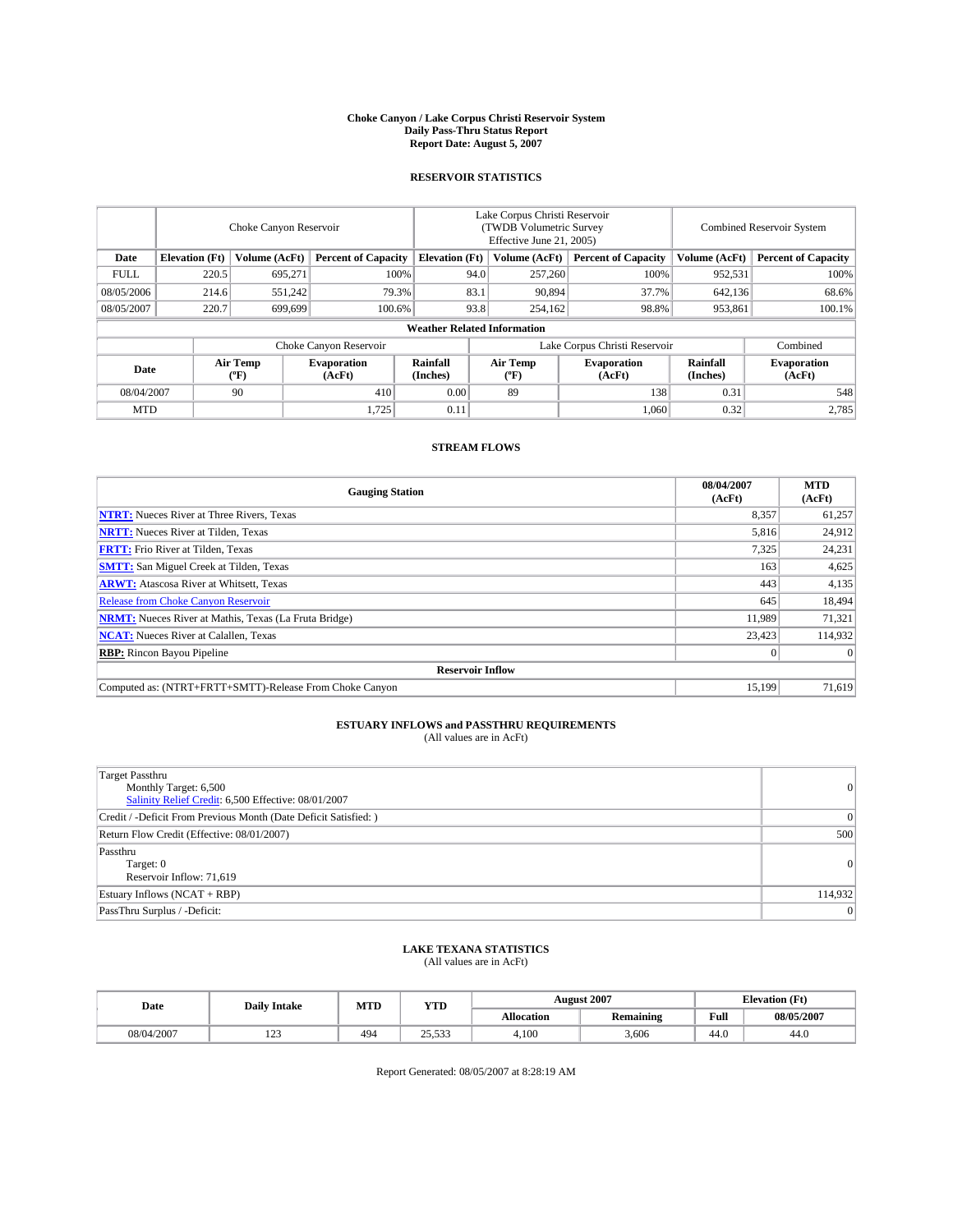#### **Choke Canyon / Lake Corpus Christi Reservoir System Daily Pass-Thru Status Report Report Date: August 6, 2007**

### **RESERVOIR STATISTICS**

|             | Choke Canyon Reservoir             |                  |                              |                       | Lake Corpus Christi Reservoir<br>(TWDB Volumetric Survey<br>Effective June 21, 2005) |                  |                              | <b>Combined Reservoir System</b> |                              |  |
|-------------|------------------------------------|------------------|------------------------------|-----------------------|--------------------------------------------------------------------------------------|------------------|------------------------------|----------------------------------|------------------------------|--|
| Date        | <b>Elevation</b> (Ft)              | Volume (AcFt)    | <b>Percent of Capacity</b>   | <b>Elevation</b> (Ft) |                                                                                      | Volume (AcFt)    | <b>Percent of Capacity</b>   | Volume (AcFt)                    | <b>Percent of Capacity</b>   |  |
| <b>FULL</b> | 220.5                              | 695.271          |                              | 100%                  | 94.0                                                                                 | 257,260          | 100%                         | 952,531                          | 100%                         |  |
| 08/06/2006  | 214.6                              | 550,787          |                              | 79.2%                 | 83.1                                                                                 | 90,456           | 37.5%                        | 641,243                          | 68.5%                        |  |
| 08/06/2007  | 220.9                              | 705.718          | 101.5%                       |                       | 93.9                                                                                 | 254,890          | 99.1%                        | 960,608                          | $100.8\%$                    |  |
|             | <b>Weather Related Information</b> |                  |                              |                       |                                                                                      |                  |                              |                                  |                              |  |
|             |                                    |                  | Choke Canyon Reservoir       |                       | Lake Corpus Christi Reservoir                                                        |                  |                              |                                  | Combined                     |  |
| Date        |                                    | Air Temp<br>(°F) | <b>Evaporation</b><br>(AcFt) | Rainfall<br>(Inches)  |                                                                                      | Air Temp<br>("F) | <b>Evaporation</b><br>(AcFt) | Rainfall<br>(Inches)             | <b>Evaporation</b><br>(AcFt) |  |
| 08/05/2007  |                                    | 93               | 443                          | 0.00                  |                                                                                      | 93               | 361                          | 0.00                             | 804                          |  |
| <b>MTD</b>  |                                    |                  | 2,168                        | 0.11                  |                                                                                      |                  | 1,421                        | 0.32                             | 3,589                        |  |

### **STREAM FLOWS**

| <b>Gauging Station</b>                                       | 08/05/2007<br>(AcFt) | <b>MTD</b><br>(AcFt) |
|--------------------------------------------------------------|----------------------|----------------------|
| <b>NTRT:</b> Nueces River at Three Rivers, Texas             | 6,253                | 67,510               |
| <b>NRTT:</b> Nueces River at Tilden, Texas                   | 5.995                | 30,906               |
| <b>FRTT:</b> Frio River at Tilden, Texas                     | 7,841                | 32,072               |
| <b>SMTT:</b> San Miguel Creek at Tilden, Texas               | 123                  | 4,748                |
| <b>ARWT:</b> Atascosa River at Whitsett, Texas               | 405                  | 4,540                |
| <b>Release from Choke Canyon Reservoir</b>                   | 1,048                | 19,542               |
| <b>NRMT:</b> Nueces River at Mathis, Texas (La Fruta Bridge) | 8,456                | 79,777               |
| <b>NCAT:</b> Nueces River at Calallen, Texas                 | 18,858               | 133,789              |
| <b>RBP:</b> Rincon Bayou Pipeline                            | $\mathbf{0}$         | $\Omega$             |
| <b>Reservoir Inflow</b>                                      |                      |                      |
| Computed as: (NTRT+FRTT+SMTT)-Release From Choke Canyon      | 13.168               | 84,787               |

# **ESTUARY INFLOWS and PASSTHRU REQUIREMENTS**<br>(All values are in AcFt)

| <b>Target Passthru</b><br>Monthly Target: 6,500<br>Salinity Relief Credit: 6,500 Effective: 08/01/2007 | $\overline{0}$ |
|--------------------------------------------------------------------------------------------------------|----------------|
| Credit / -Deficit From Previous Month (Date Deficit Satisfied: )                                       | 0              |
| Return Flow Credit (Effective: 08/01/2007)                                                             | 500            |
| Passthru<br>Target: 0<br>Reservoir Inflow: 84,787                                                      | $\Omega$       |
| Estuary Inflows (NCAT + RBP)                                                                           | 133,789        |
| PassThru Surplus / -Deficit:                                                                           | $\Omega$       |

## **LAKE TEXANA STATISTICS** (All values are in AcFt)

| Date       | <b>Daily Intake</b>       | MTD | <b>YTD</b> |                   | <b>August 2007</b> | <b>Elevation</b> (Ft) |            |
|------------|---------------------------|-----|------------|-------------------|--------------------|-----------------------|------------|
|            |                           |     |            | <b>Allocation</b> | <b>Remaining</b>   | Full                  | 08/06/2007 |
| 08/05/2007 | 10 <sup>o</sup><br>ب سے ج | ОI  | 25.656     | 4.100             | 3.483              | 44.0                  | 44.0       |

Report Generated: 08/06/2007 at 8:34:49 AM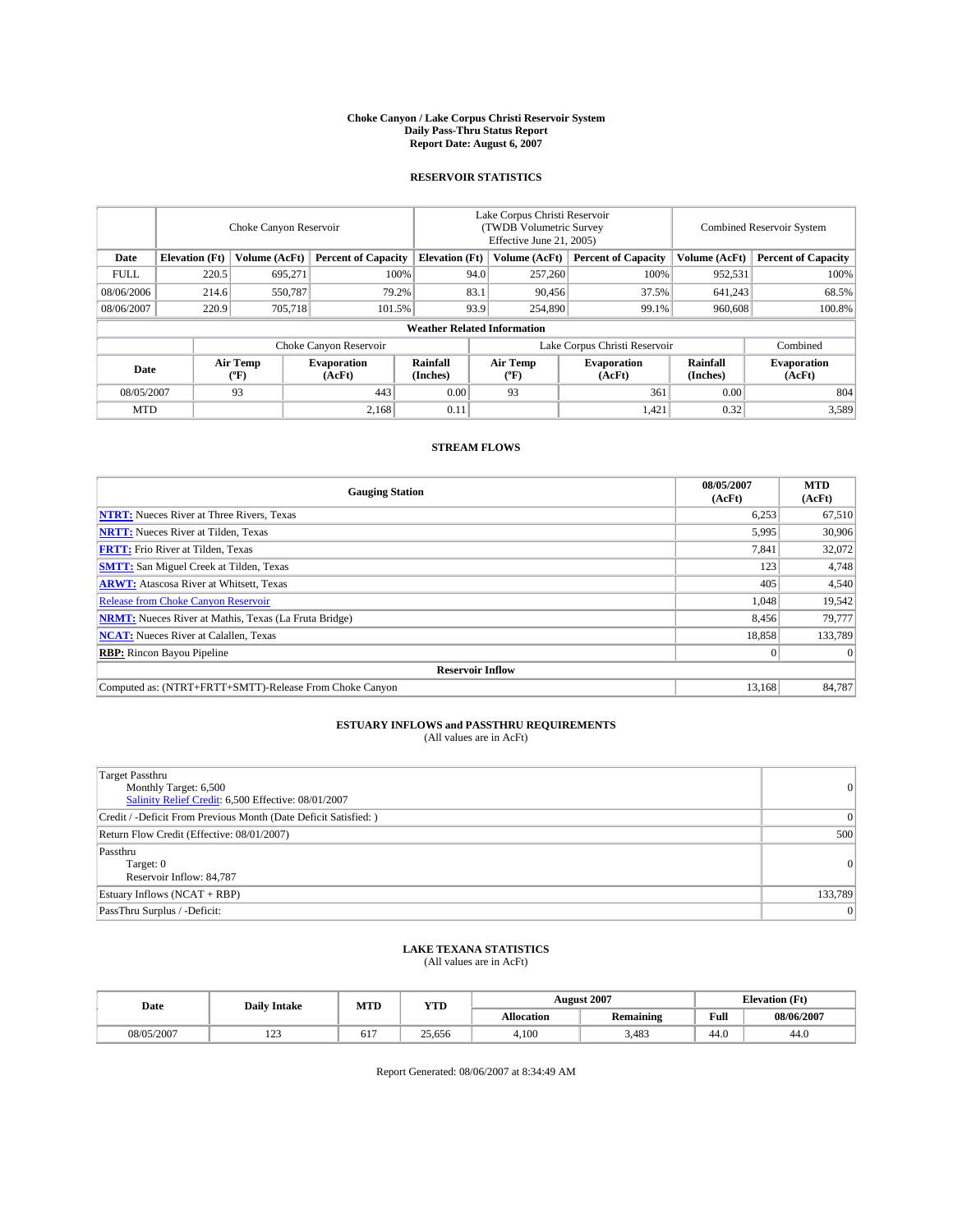#### **Choke Canyon / Lake Corpus Christi Reservoir System Daily Pass-Thru Status Report Report Date: August 7, 2007**

### **RESERVOIR STATISTICS**

|             | Choke Canyon Reservoir             |                  |                              |                       | Lake Corpus Christi Reservoir<br>(TWDB Volumetric Survey<br>Effective June 21, 2005) |                  |                               | <b>Combined Reservoir System</b> |                              |  |
|-------------|------------------------------------|------------------|------------------------------|-----------------------|--------------------------------------------------------------------------------------|------------------|-------------------------------|----------------------------------|------------------------------|--|
| Date        | <b>Elevation</b> (Ft)              | Volume (AcFt)    | <b>Percent of Capacity</b>   | <b>Elevation</b> (Ft) |                                                                                      | Volume (AcFt)    | <b>Percent of Capacity</b>    | Volume (AcFt)                    | <b>Percent of Capacity</b>   |  |
| <b>FULL</b> | 220.5                              | 695.271          |                              | 100%                  | 94.0                                                                                 | 257,260          | 100%                          | 952,531                          | 100%                         |  |
| 08/07/2006  | 214.6                              | 550,333          |                              | 79.2%                 | 83.1                                                                                 | 90,565           | 37.5%                         | 640,898                          | 68.4%                        |  |
| 08/07/2007  | 220.9                              | 705.194          | 101.4%                       |                       | 94.0                                                                                 | 256,348          | 99.6%                         | 961.542                          | $100.9\%$                    |  |
|             | <b>Weather Related Information</b> |                  |                              |                       |                                                                                      |                  |                               |                                  |                              |  |
|             |                                    |                  | Choke Canyon Reservoir       |                       |                                                                                      |                  | Lake Corpus Christi Reservoir |                                  | Combined                     |  |
| Date        |                                    | Air Temp<br>(°F) | <b>Evaporation</b><br>(AcFt) | Rainfall<br>(Inches)  |                                                                                      | Air Temp<br>("F) | <b>Evaporation</b><br>(AcFt)  | Rainfall<br>(Inches)             | <b>Evaporation</b><br>(AcFt) |  |
| 08/06/2007  |                                    | 93               | 489                          | 0.00                  |                                                                                      | 93               | 329                           | 0.00                             | 818                          |  |
| <b>MTD</b>  |                                    |                  | 2,657                        | 0.11                  |                                                                                      |                  | 1,750                         | 0.32                             | 4,407                        |  |

### **STREAM FLOWS**

| <b>Gauging Station</b>                                       | 08/06/2007<br>(AcFt) | <b>MTD</b><br>(AcFt) |
|--------------------------------------------------------------|----------------------|----------------------|
| <b>NTRT:</b> Nueces River at Three Rivers, Texas             | 6,451                | 73,961               |
| <b>NRTT:</b> Nueces River at Tilden, Texas                   | 6.789                | 37,695               |
| <b>FRTT:</b> Frio River at Tilden, Texas                     | 5,955                | 38,027               |
| <b>SMTT:</b> San Miguel Creek at Tilden, Texas               | 97                   | 4,845                |
| <b>ARWT:</b> Atascosa River at Whitsett, Texas               | 363                  | 4,903                |
| <b>Release from Choke Canyon Reservoir</b>                   | 2,203                | 21,746               |
| <b>NRMT:</b> Nueces River at Mathis, Texas (La Fruta Bridge) | 5,598                | 85,375               |
| <b>NCAT:</b> Nueces River at Calallen, Texas                 | 13.399               | 147,188              |
| <b>RBP:</b> Rincon Bayou Pipeline                            | $\mathbf{0}$         | $\Omega$             |
| <b>Reservoir Inflow</b>                                      |                      |                      |
| Computed as: (NTRT+FRTT+SMTT)-Release From Choke Canyon      | 10,300               | 95.087               |

# **ESTUARY INFLOWS and PASSTHRU REQUIREMENTS**<br>(All values are in AcFt)

| <b>Target Passthru</b><br>Monthly Target: 6,500<br>Salinity Relief Credit: 6,500 Effective: 08/01/2007 | $\overline{0}$ |
|--------------------------------------------------------------------------------------------------------|----------------|
| Credit / -Deficit From Previous Month (Date Deficit Satisfied: )                                       | $\Omega$       |
| Return Flow Credit (Effective: 08/01/2007)                                                             | 500            |
| Passthru<br>Target: 0<br>Reservoir Inflow: 95,087                                                      | $\Omega$       |
| Estuary Inflows (NCAT + RBP)                                                                           | 147,188        |
| PassThru Surplus / -Deficit:                                                                           | $\Omega$       |

## **LAKE TEXANA STATISTICS** (All values are in AcFt)

| Date       | <b>Daily Intake</b>       | MTD | <b>YTD</b>       |                   | <b>August 2007</b> | <b>Elevation</b> (Ft) |            |
|------------|---------------------------|-----|------------------|-------------------|--------------------|-----------------------|------------|
|            |                           |     |                  | <b>Allocation</b> | <b>Remaining</b>   | Full                  | 08/07/2007 |
| 08/06/2007 | 10 <sup>o</sup><br>ل کے 1 | 740 | 25.779<br>، پە ب | 4.100             | 3,360              | 44.0                  | 44.0       |

Report Generated: 08/07/2007 at 8:56:26 AM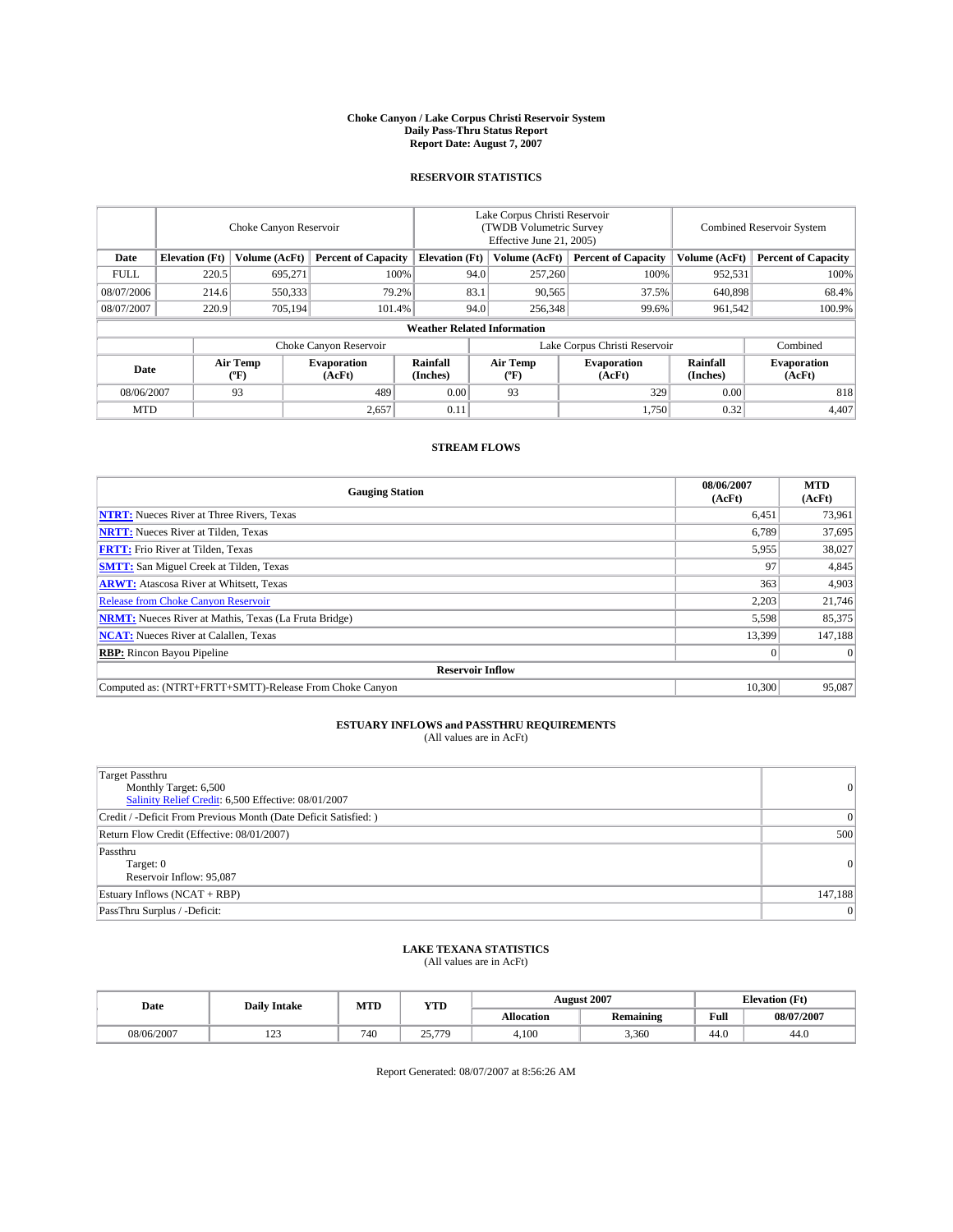#### **Choke Canyon / Lake Corpus Christi Reservoir System Daily Pass-Thru Status Report Report Date: August 8, 2007**

### **RESERVOIR STATISTICS**

|             | Choke Canyon Reservoir             |                  |                              |                       | Lake Corpus Christi Reservoir<br>(TWDB Volumetric Survey<br>Effective June 21, 2005) |                  |                               | <b>Combined Reservoir System</b> |                              |  |
|-------------|------------------------------------|------------------|------------------------------|-----------------------|--------------------------------------------------------------------------------------|------------------|-------------------------------|----------------------------------|------------------------------|--|
| Date        | <b>Elevation</b> (Ft)              | Volume (AcFt)    | <b>Percent of Capacity</b>   | <b>Elevation</b> (Ft) |                                                                                      | Volume (AcFt)    | <b>Percent of Capacity</b>    | Volume (AcFt)                    | <b>Percent of Capacity</b>   |  |
| <b>FULL</b> | 220.5                              | 695.271          |                              | 100%                  | 94.0                                                                                 | 257,260          | 100%                          | 952,531                          | 100%                         |  |
| 08/08/2006  | 214.5                              | 549,879          |                              | 79.1%                 | 83.0                                                                                 | 90,346           | 37.5%                         | 640,225                          | 68.4%                        |  |
| 08/08/2007  | 220.9                              | 706.244          | 101.6%                       |                       | 94.0                                                                                 | 256,895          | 99.9%                         | 963.139                          | 101.1%                       |  |
|             | <b>Weather Related Information</b> |                  |                              |                       |                                                                                      |                  |                               |                                  |                              |  |
|             |                                    |                  | Choke Canyon Reservoir       |                       |                                                                                      |                  | Lake Corpus Christi Reservoir |                                  | Combined                     |  |
| Date        |                                    | Air Temp<br>(°F) | <b>Evaporation</b><br>(AcFt) | Rainfall<br>(Inches)  |                                                                                      | Air Temp<br>("F) | <b>Evaporation</b><br>(AcFt)  | Rainfall<br>(Inches)             | <b>Evaporation</b><br>(AcFt) |  |
| 08/07/2007  |                                    | 92               | 535                          | 0.00                  |                                                                                      | 91               | 340                           | 0.00                             | 875                          |  |
| <b>MTD</b>  |                                    |                  | 3,192                        | 0.11                  |                                                                                      |                  | 2,090                         | 0.32                             | 5,282                        |  |

### **STREAM FLOWS**

| <b>Gauging Station</b>                                       | 08/07/2007<br>(AcFt) | <b>MTD</b><br>(AcFt) |
|--------------------------------------------------------------|----------------------|----------------------|
| <b>NTRT:</b> Nueces River at Three Rivers, Texas             | 7,364                | 81,325               |
| <b>NRTT:</b> Nueces River at Tilden, Texas                   | 7.662                | 45,357               |
| <b>FRTT:</b> Frio River at Tilden, Texas                     | 3,990                | 42,016               |
| <b>SMTT:</b> San Miguel Creek at Tilden, Texas               | 77                   | 4,923                |
| <b>ARWT:</b> Atascosa River at Whitsett, Texas               | 312                  | 5,215                |
| <b>Release from Choke Canyon Reservoir</b>                   | 2,976                | 24,721               |
| <b>NRMT:</b> Nueces River at Mathis, Texas (La Fruta Bridge) | 5,935                | 91,310               |
| <b>NCAT:</b> Nueces River at Calallen, Texas                 | 7,186                | 154,373              |
| <b>RBP:</b> Rincon Bayou Pipeline                            | $\mathbf{0}$         | $\Omega$             |
| <b>Reservoir Inflow</b>                                      |                      |                      |
| Computed as: (NTRT+FRTT+SMTT)-Release From Choke Canyon      | 8.456                | 103,544              |

# **ESTUARY INFLOWS and PASSTHRU REQUIREMENTS**<br>(All values are in AcFt)

| <b>Target Passthru</b><br>Monthly Target: 6,500<br>Salinity Relief Credit: 6,500 Effective: 08/01/2007 | 0        |
|--------------------------------------------------------------------------------------------------------|----------|
| Credit / -Deficit From Previous Month (Date Deficit Satisfied: )                                       | 0        |
| Return Flow Credit (Effective: 08/01/2007)                                                             | 500      |
| Passthru<br>Target: 0<br>Reservoir Inflow: 103,544                                                     | $\Omega$ |
| Estuary Inflows (NCAT + RBP)                                                                           | 154,373  |
| PassThru Surplus / -Deficit:                                                                           | $\Omega$ |

## **LAKE TEXANA STATISTICS** (All values are in AcFt)

| Date       | <b>Daily Intake</b>       | MTD | <b>YTD</b> |                   | <b>August 2007</b> | <b>Elevation</b> (Ft) |            |
|------------|---------------------------|-----|------------|-------------------|--------------------|-----------------------|------------|
|            |                           |     |            | <b>Allocation</b> | <b>Remaining</b>   | Full                  | 08/08/2007 |
| 08/07/2007 | 10 <sup>o</sup><br>ب سے ج | 863 | 25.902     | 4.100             | 2.22<br>ر _ _      | 44.0                  | 44.0       |

Report Generated: 08/08/2007 at 8:40:15 AM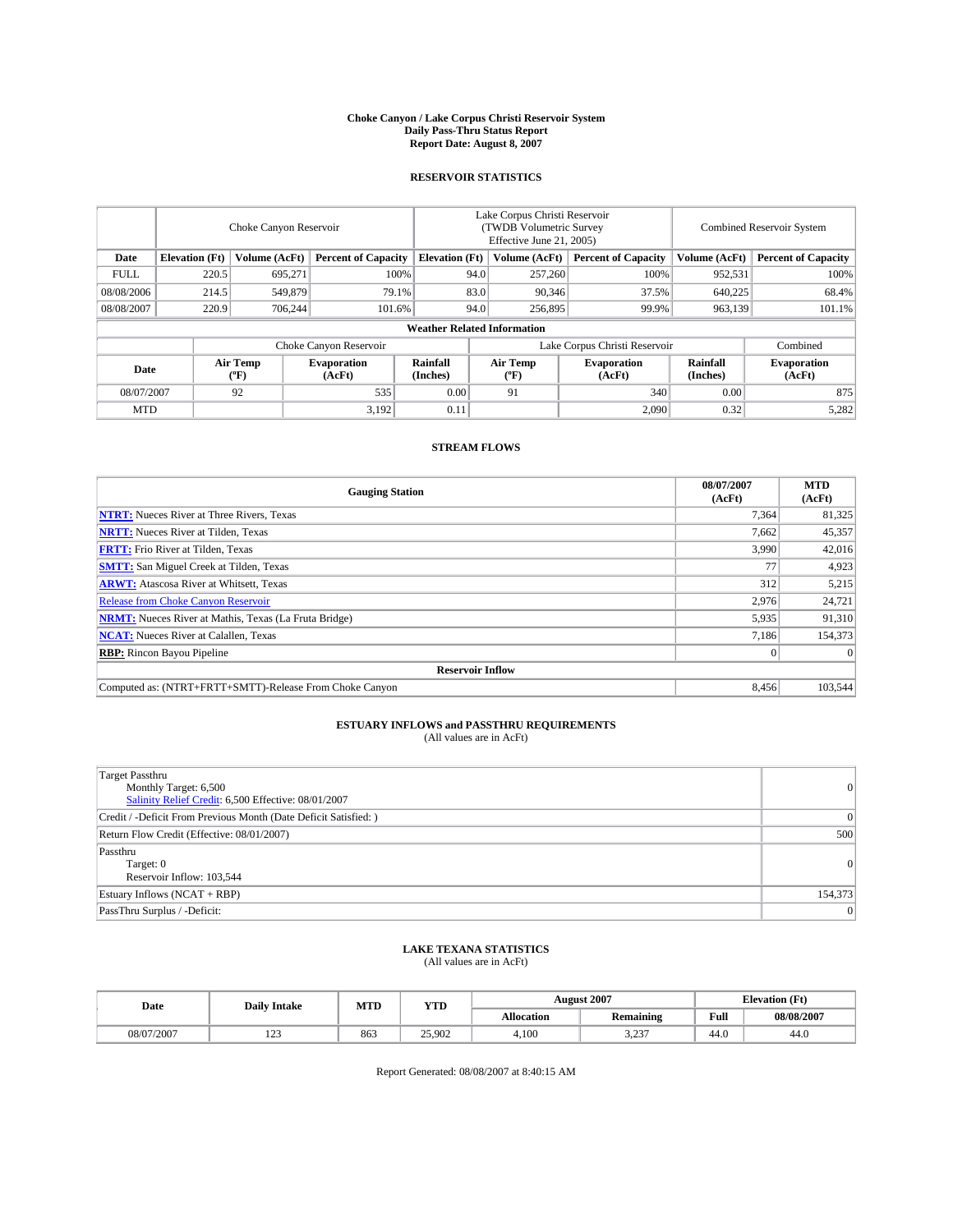#### **Choke Canyon / Lake Corpus Christi Reservoir System Daily Pass-Thru Status Report Report Date: August 9, 2007**

### **RESERVOIR STATISTICS**

|             | Choke Canyon Reservoir             |                  |                              |                       | Lake Corpus Christi Reservoir<br>(TWDB Volumetric Survey<br>Effective June 21, 2005) |                  |                               | <b>Combined Reservoir System</b> |                              |  |
|-------------|------------------------------------|------------------|------------------------------|-----------------------|--------------------------------------------------------------------------------------|------------------|-------------------------------|----------------------------------|------------------------------|--|
| Date        | <b>Elevation</b> (Ft)              | Volume (AcFt)    | <b>Percent of Capacity</b>   | <b>Elevation</b> (Ft) |                                                                                      | Volume (AcFt)    | <b>Percent of Capacity</b>    | Volume (AcFt)                    | <b>Percent of Capacity</b>   |  |
| <b>FULL</b> | 220.5                              | 695.271          |                              | 100%                  | 94.0                                                                                 | 257,260          | 100%                          | 952,531                          | 100%                         |  |
| 08/09/2006  | 214.5                              | 549,424          |                              | 79.0%                 | 83.0                                                                                 | 90.019           | 37.3%                         | 639,443                          | 68.3%                        |  |
| 08/09/2007  | 220.7                              | 701.267          | 100.9%                       |                       | 94.0                                                                                 | 257,260          | 100.0%                        | 958.527                          | $100.6\%$                    |  |
|             | <b>Weather Related Information</b> |                  |                              |                       |                                                                                      |                  |                               |                                  |                              |  |
|             |                                    |                  | Choke Canyon Reservoir       |                       |                                                                                      |                  | Lake Corpus Christi Reservoir |                                  | Combined                     |  |
| Date        |                                    | Air Temp<br>(°F) | <b>Evaporation</b><br>(AcFt) | Rainfall<br>(Inches)  |                                                                                      | Air Temp<br>("F) | <b>Evaporation</b><br>(AcFt)  | Rainfall<br>(Inches)             | <b>Evaporation</b><br>(AcFt) |  |
| 08/08/2007  |                                    | 93               | 487                          | 0.00                  |                                                                                      | 93               | 362                           | 0.00                             | 849                          |  |
| <b>MTD</b>  |                                    |                  | 3,679                        | 0.11                  |                                                                                      |                  | 2,452                         | 0.32                             | 6,131                        |  |

### **STREAM FLOWS**

| <b>Gauging Station</b>                                       | 08/08/2007<br>(AcFt) | <b>MTD</b><br>(AcFt) |
|--------------------------------------------------------------|----------------------|----------------------|
| <b>NTRT:</b> Nueces River at Three Rivers, Texas             | 7,781                | 89,107               |
| <b>NRTT:</b> Nueces River at Tilden, Texas                   | 8.178                | 53,535               |
| <b>FRTT:</b> Frio River at Tilden, Texas                     | 2,719                | 44,736               |
| <b>SMTT:</b> San Miguel Creek at Tilden, Texas               | 66                   | 4,988                |
| <b>ARWT:</b> Atascosa River at Whitsett, Texas               | 288                  | 5,502                |
| <b>Release from Choke Canyon Reservoir</b>                   | 4,034                | 28,755               |
| <b>NRMT:</b> Nueces River at Mathis, Texas (La Fruta Bridge) | 7,503                | 98,813               |
| <b>NCAT:</b> Nueces River at Calallen, Texas                 | 5,479                | 159,852              |
| <b>RBP:</b> Rincon Bayou Pipeline                            | $\mathbf{0}$         | $\Omega$             |
| <b>Reservoir Inflow</b>                                      |                      |                      |
| Computed as: (NTRT+FRTT+SMTT)-Release From Choke Canyon      | 6.533                | 110,076              |

# **ESTUARY INFLOWS and PASSTHRU REQUIREMENTS**<br>(All values are in AcFt)

| <b>Target Passthru</b><br>Monthly Target: 6,500<br>Salinity Relief Credit: 6,500 Effective: 08/01/2007 | 0        |
|--------------------------------------------------------------------------------------------------------|----------|
| Credit / -Deficit From Previous Month (Date Deficit Satisfied: )                                       | 0        |
| Return Flow Credit (Effective: 08/01/2007)                                                             | 500      |
| Passthru<br>Target: 0<br>Reservoir Inflow: 110,076                                                     | $\Omega$ |
| Estuary Inflows (NCAT + RBP)                                                                           | 159,852  |
| PassThru Surplus / -Deficit:                                                                           | $\Omega$ |

## **LAKE TEXANA STATISTICS** (All values are in AcFt)

| Date       | <b>Daily Intake</b>       | MTD | <b>YTD</b> |                   | <b>August 2007</b> | <b>Elevation</b> (Ft) |            |
|------------|---------------------------|-----|------------|-------------------|--------------------|-----------------------|------------|
|            |                           |     |            | <b>Allocation</b> | <b>Remaining</b>   | Full                  | 08/09/2007 |
| 08/08/2007 | 10 <sup>o</sup><br>ل کے 1 | 987 | 26,026     | 4.100             | 2.112<br>د، ، ، ،  | 44.0                  | 44.0       |

Report Generated: 08/09/2007 at 8:24:00 AM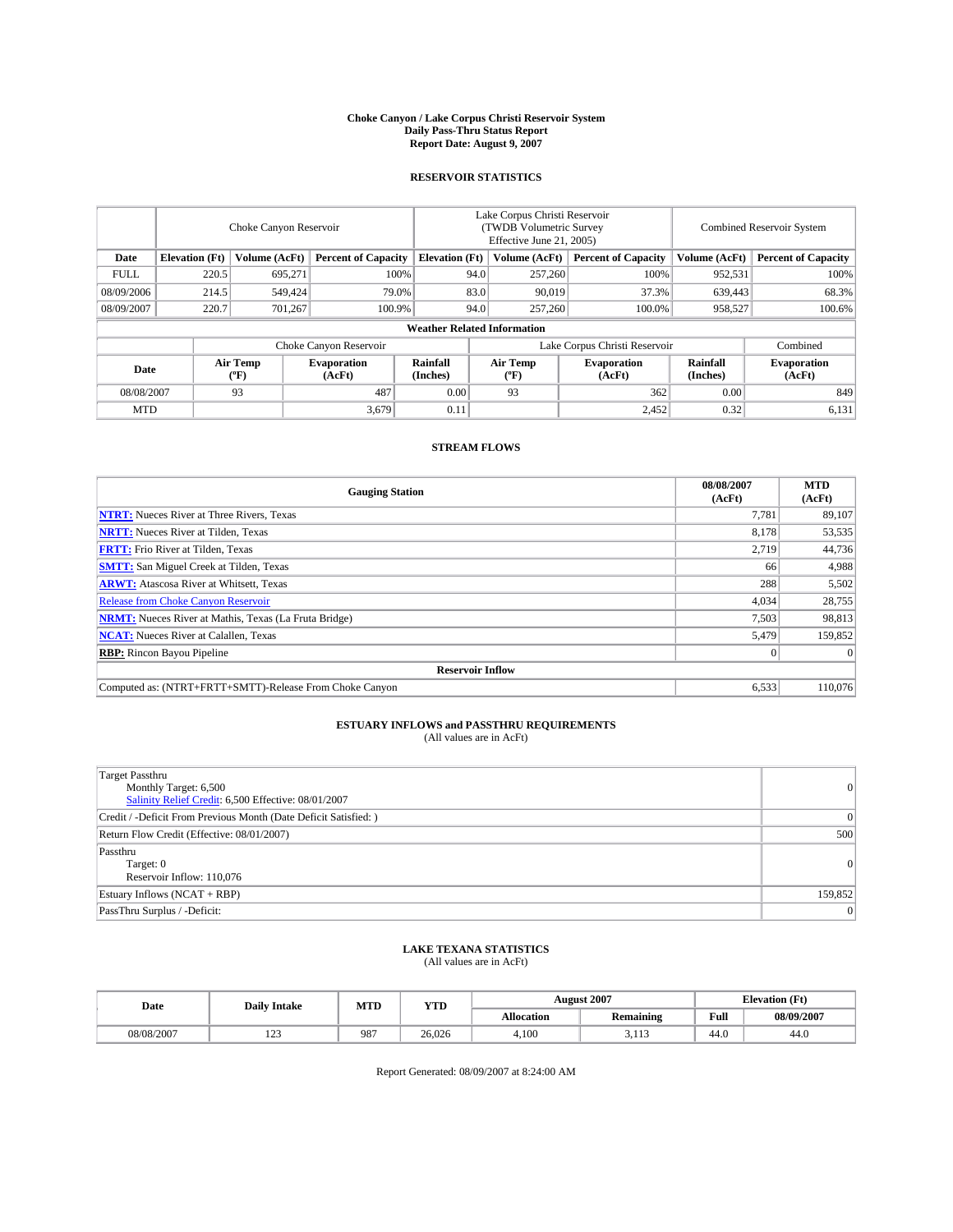#### **Choke Canyon / Lake Corpus Christi Reservoir System Daily Pass-Thru Status Report Report Date: August 10, 2007**

### **RESERVOIR STATISTICS**

|             | Choke Canyon Reservoir |                  |                              |                                    | Lake Corpus Christi Reservoir<br>(TWDB Volumetric Survey<br>Effective June 21, 2005) |                                           |                               | Combined Reservoir System |                              |  |
|-------------|------------------------|------------------|------------------------------|------------------------------------|--------------------------------------------------------------------------------------|-------------------------------------------|-------------------------------|---------------------------|------------------------------|--|
| Date        | <b>Elevation</b> (Ft)  | Volume (AcFt)    | <b>Percent of Capacity</b>   | <b>Elevation</b> (Ft)              |                                                                                      | Volume (AcFt)                             | <b>Percent of Capacity</b>    | Volume (AcFt)             | <b>Percent of Capacity</b>   |  |
| <b>FULL</b> | 220.5                  | 695.271          | 100%                         |                                    | 94.0                                                                                 | 257,260                                   | 100%                          | 952,531                   | 100%                         |  |
| 08/10/2006  | 214.5                  | 548,747          | 78.9%                        |                                    | 83.0                                                                                 | 89,475                                    | 37.1%                         | 638,222                   | 68.1%                        |  |
| 08/10/2007  | 220.6                  | 698,134          | 100.4%                       |                                    | 94.1                                                                                 | 257,260                                   | 100.0%                        | 955,394                   | 100.3%                       |  |
|             |                        |                  |                              | <b>Weather Related Information</b> |                                                                                      |                                           |                               |                           |                              |  |
|             |                        |                  | Choke Canyon Reservoir       |                                    |                                                                                      |                                           | Lake Corpus Christi Reservoir |                           | Combined                     |  |
| Date        |                        | Air Temp<br>(°F) | <b>Evaporation</b><br>(AcFt) | Rainfall<br>(Inches)               |                                                                                      | Air Temp<br>$({}^{\mathrm{o}}\mathrm{F})$ | <b>Evaporation</b><br>(AcFt)  | Rainfall<br>(Inches)      | <b>Evaporation</b><br>(AcFt) |  |
| 08/09/2007  |                        | 93               | 486                          | 0.00                               |                                                                                      | 92                                        | 351                           | 0.00                      | 837                          |  |
| <b>MTD</b>  |                        |                  | 4,165                        | 0.11                               |                                                                                      |                                           | 2,803                         | 0.32                      | 6,968                        |  |

### **STREAM FLOWS**

| <b>Gauging Station</b>                                       | 08/09/2007<br>(AcFt) | <b>MTD</b><br>(AcFt) |
|--------------------------------------------------------------|----------------------|----------------------|
| <b>NTRT:</b> Nueces River at Three Rivers, Texas             | 10,143               | 99,250               |
| <b>NRTT:</b> Nueces River at Tilden, Texas                   | 8.357                | 61,892               |
| <b>FRTT:</b> Frio River at Tilden, Texas                     | 2,045                | 46,780               |
| <b>SMTT:</b> San Miguel Creek at Tilden, Texas               | 56                   | 5,044                |
| <b>ARWT:</b> Atascosa River at Whitsett, Texas               | 268                  | 5,770                |
| <b>Release from Choke Canyon Reservoir</b>                   | 5,564                | 34,319               |
| <b>NRMT:</b> Nueces River at Mathis, Texas (La Fruta Bridge) | 8,536                | 107.349              |
| <b>NCAT:</b> Nueces River at Calallen, Texas                 | 5,578                | 165,430              |
| <b>RBP:</b> Rincon Bayou Pipeline                            | $\mathbf{0}$         | $\Omega$             |
| <b>Reservoir Inflow</b>                                      |                      |                      |
| Computed as: (NTRT+FRTT+SMTT)-Release From Choke Canyon      | 6.680                | 116,756              |

# **ESTUARY INFLOWS and PASSTHRU REQUIREMENTS**<br>(All values are in AcFt)

| <b>Target Passthru</b><br>Monthly Target: 6,500<br>Salinity Relief Credit: 6,500 Effective: 08/01/2007 | $\overline{0}$ |
|--------------------------------------------------------------------------------------------------------|----------------|
| Credit / -Deficit From Previous Month (Date Deficit Satisfied: )                                       | 0              |
| Return Flow Credit (Effective: 08/01/2007)                                                             | 500            |
| Passthru<br>Target: 0<br>Reservoir Inflow: 116,756                                                     | 0              |
| Estuary Inflows (NCAT + RBP)                                                                           | 165,430        |
| PassThru Surplus / -Deficit:                                                                           | $\vert$ 0      |

## **LAKE TEXANA STATISTICS** (All values are in AcFt)

| Date       | <b>Daily Intake</b> | MTD  | <b>YTD</b> |                   | <b>August 2007</b> |      | <b>Elevation</b> (Ft) |
|------------|---------------------|------|------------|-------------------|--------------------|------|-----------------------|
|            |                     |      |            | <b>Allocation</b> | <b>Remaining</b>   | Full | 08/10/2007            |
| 08/09/2007 | 124                 | .110 | 26,149     | 4.100             | 2,990              | 44.0 | 44.1                  |

Report Generated: 08/10/2007 at 8:30:51 AM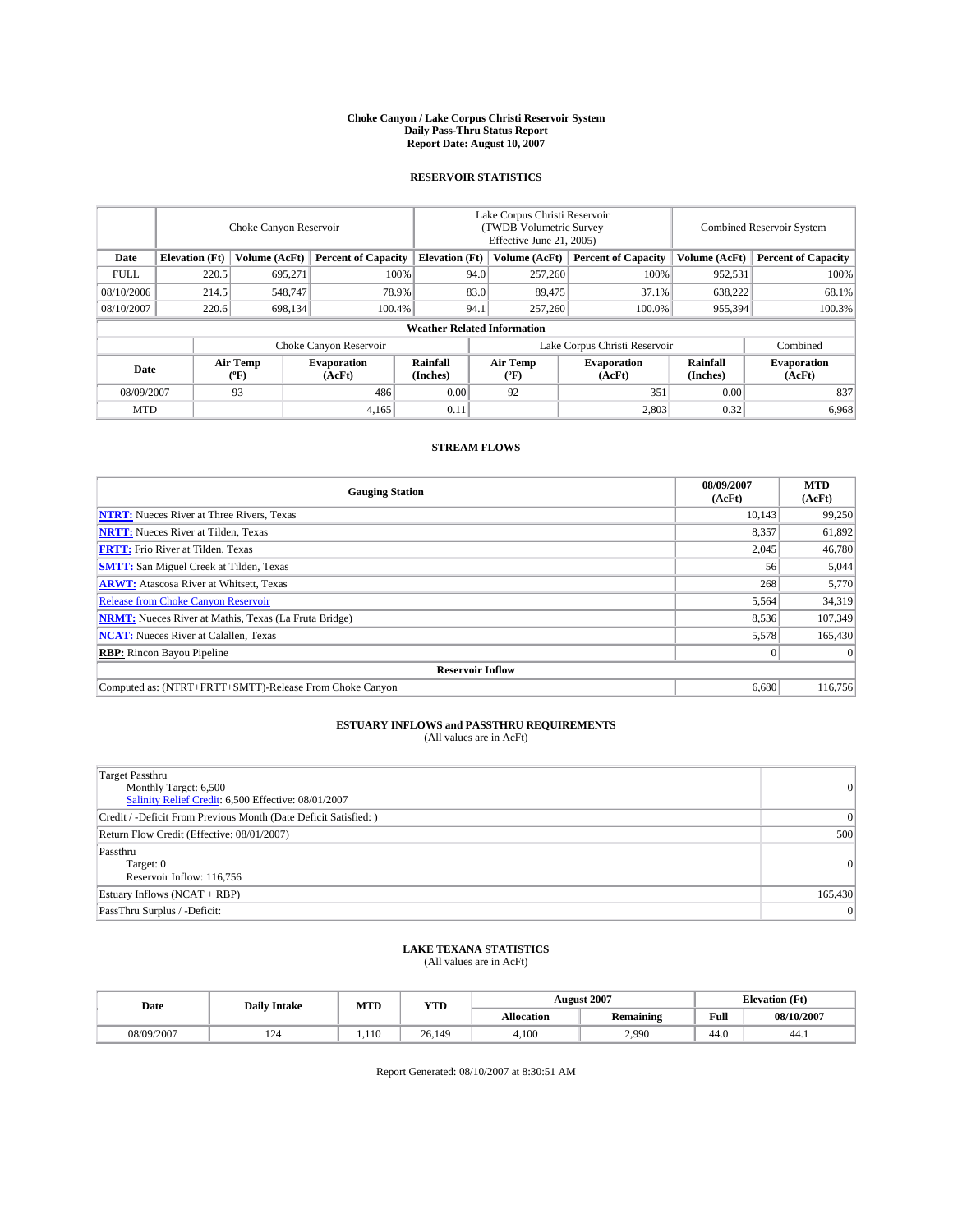#### **Choke Canyon / Lake Corpus Christi Reservoir System Daily Pass-Thru Status Report Report Date: August 11, 2007**

### **RESERVOIR STATISTICS**

|             | Choke Canyon Reservoir |                  |                              |                                                     | Lake Corpus Christi Reservoir<br>(TWDB Volumetric Survey<br>Effective June 21, 2005) |                                           |                               | Combined Reservoir System |                              |  |
|-------------|------------------------|------------------|------------------------------|-----------------------------------------------------|--------------------------------------------------------------------------------------|-------------------------------------------|-------------------------------|---------------------------|------------------------------|--|
| Date        | <b>Elevation</b> (Ft)  | Volume (AcFt)    |                              | <b>Percent of Capacity</b><br><b>Elevation</b> (Ft) |                                                                                      | Volume (AcFt)                             | <b>Percent of Capacity</b>    | Volume (AcFt)             | <b>Percent of Capacity</b>   |  |
| <b>FULL</b> | 220.5                  | 695.271          |                              | 100%                                                | 94.0                                                                                 | 257,260                                   | 100%                          | 952,531                   | 100%                         |  |
| 08/11/2006  | 214.5                  | 548,072          | 78.8%                        |                                                     | 82.9                                                                                 | 88,609                                    | 36.7%                         | 636,681                   | 68.0%                        |  |
| 08/11/2007  | 220.5                  | 696,312          | 100.1%                       |                                                     | 94.1                                                                                 | 257,260                                   | 100.0%                        | 953,572                   | 100.1%                       |  |
|             |                        |                  |                              | <b>Weather Related Information</b>                  |                                                                                      |                                           |                               |                           |                              |  |
|             |                        |                  | Choke Canyon Reservoir       |                                                     |                                                                                      |                                           | Lake Corpus Christi Reservoir |                           | Combined                     |  |
| Date        |                        | Air Temp<br>(°F) | <b>Evaporation</b><br>(AcFt) | Rainfall<br>(Inches)                                |                                                                                      | Air Temp<br>$({}^{\mathrm{o}}\mathrm{F})$ | <b>Evaporation</b><br>(AcFt)  | Rainfall<br>(Inches)      | <b>Evaporation</b><br>(AcFt) |  |
| 08/10/2007  |                        | 93               | 455                          | 0.00                                                |                                                                                      | 93                                        | 308                           | 0.00                      | 763                          |  |
| <b>MTD</b>  |                        |                  | 4,620                        | 0.11                                                |                                                                                      |                                           | 3,111                         | 0.32                      | 7,731                        |  |

### **STREAM FLOWS**

| <b>Gauging Station</b>                                       | 08/10/2007<br>(AcFt) | <b>MTD</b><br>(AcFt) |
|--------------------------------------------------------------|----------------------|----------------------|
| <b>NTRT:</b> Nueces River at Three Rivers, Texas             | 10.878               | 110,128              |
| <b>NRTT:</b> Nueces River at Tilden, Texas                   | 8.436                | 70,329               |
| <b>FRTT:</b> Frio River at Tilden, Texas                     | 1,725                | 48,505               |
| <b>SMTT:</b> San Miguel Creek at Tilden, Texas               | 46                   | 5,090                |
| <b>ARWT:</b> Atascosa River at Whitsett, Texas               | 238                  | 6,009                |
| <b>Release from Choke Canyon Reservoir</b>                   | 3,230                | 37,548               |
| <b>NRMT:</b> Nueces River at Mathis, Texas (La Fruta Bridge) | 9,647                | 116,996              |
| <b>NCAT:</b> Nueces River at Calallen, Texas                 | 6,253                | 171,683              |
| <b>RBP:</b> Rincon Bayou Pipeline                            | $\mathbf{0}$         | $\Omega$             |
| <b>Reservoir Inflow</b>                                      |                      |                      |
| Computed as: (NTRT+FRTT+SMTT)-Release From Choke Canyon      | 9.419                | 126,175              |

# **ESTUARY INFLOWS and PASSTHRU REQUIREMENTS**<br>(All values are in AcFt)

| <b>Target Passthru</b><br>Monthly Target: 6,500<br>Salinity Relief Credit: 6,500 Effective: 08/01/2007 |           |
|--------------------------------------------------------------------------------------------------------|-----------|
| Credit / -Deficit From Previous Month (Date Deficit Satisfied: )                                       |           |
| Return Flow Credit (Effective: 08/01/2007)                                                             | 500       |
| Passthru<br>Target: 0<br>Reservoir Inflow: 126,175                                                     | $\Omega$  |
| Estuary Inflows (NCAT + RBP)                                                                           | 171,683   |
| PassThru Surplus / -Deficit:                                                                           | $\vert$ 0 |

## **LAKE TEXANA STATISTICS** (All values are in AcFt)

| Date       | <b>Daily Intake</b> | MTD   | <b>YTD</b> |                   | <b>August 2007</b> |      | <b>Elevation</b> (Ft) |
|------------|---------------------|-------|------------|-------------------|--------------------|------|-----------------------|
|            |                     |       |            | <b>Allocation</b> | <b>Remaining</b>   | Full | 08/11/2007            |
| 08/10/2007 | 124                 | 1.234 | 26.273     | 4.100             | 2,866              | 44.0 | 44.0                  |

Report Generated: 08/11/2007 at 8:04:23 AM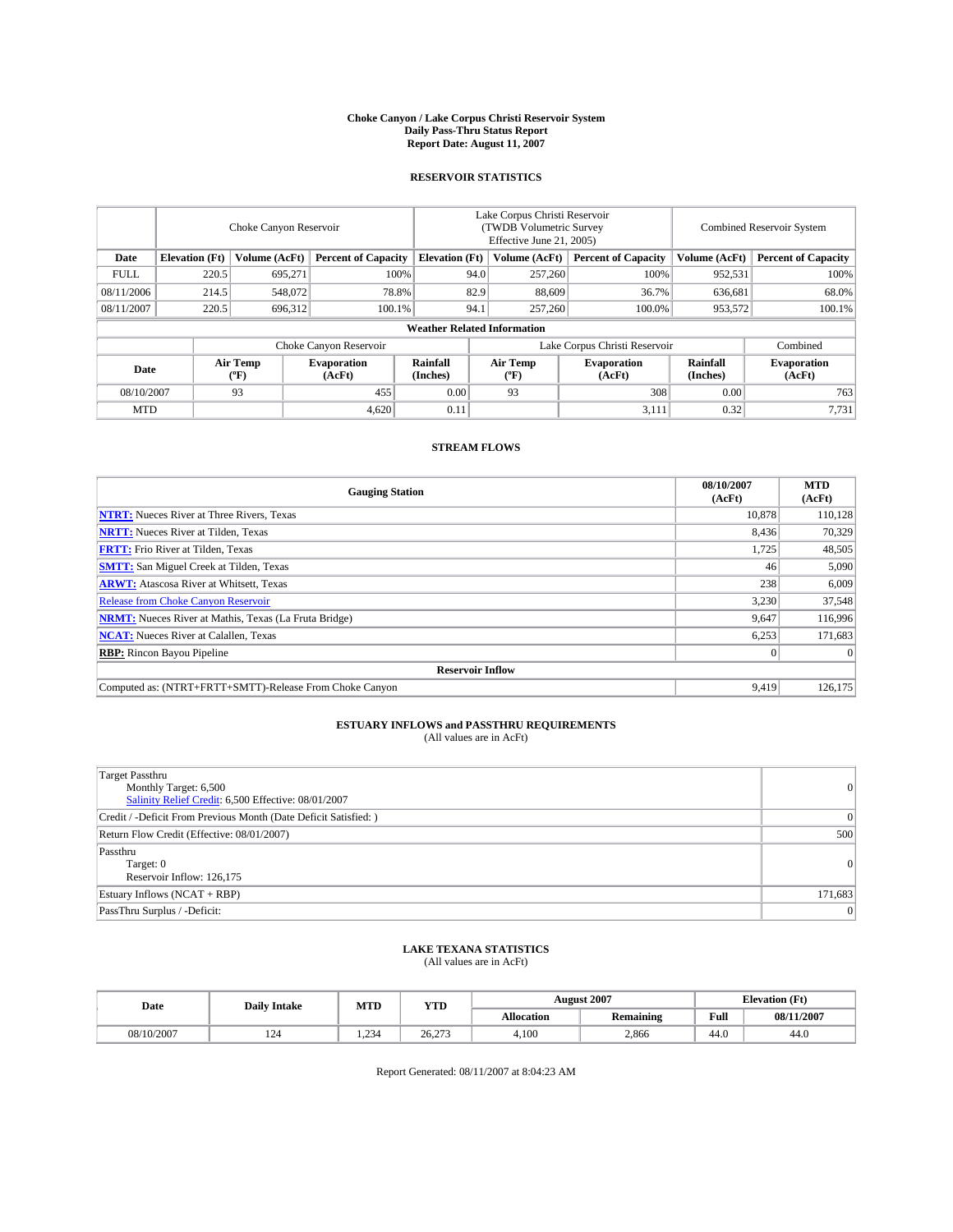#### **Choke Canyon / Lake Corpus Christi Reservoir System Daily Pass-Thru Status Report Report Date: August 12, 2007**

### **RESERVOIR STATISTICS**

|             | Choke Canyon Reservoir |                  |                              |                                    | Lake Corpus Christi Reservoir<br>(TWDB Volumetric Survey<br>Effective June 21, 2005) |                  |                               | Combined Reservoir System |                              |  |
|-------------|------------------------|------------------|------------------------------|------------------------------------|--------------------------------------------------------------------------------------|------------------|-------------------------------|---------------------------|------------------------------|--|
| Date        | <b>Elevation</b> (Ft)  | Volume (AcFt)    | <b>Percent of Capacity</b>   | <b>Elevation</b> (Ft)              |                                                                                      | Volume (AcFt)    | <b>Percent of Capacity</b>    | Volume (AcFt)             | <b>Percent of Capacity</b>   |  |
| <b>FULL</b> | 220.5                  | 695.271          | 100%                         |                                    | 94.0                                                                                 | 257,260          | 100%                          | 952,531                   | 100%                         |  |
| 08/12/2006  | 214.4                  | 547,397          | 78.7%                        |                                    | 82.8                                                                                 | 88,070           | 36.5%                         | 635,467                   | 67.9%                        |  |
| 08/12/2007  | 220.5                  | 695,791          | 100.1%                       |                                    | 94.1                                                                                 | 257,260          | 100.0%                        | 953,051                   | 100.1%                       |  |
|             |                        |                  |                              | <b>Weather Related Information</b> |                                                                                      |                  |                               |                           |                              |  |
|             |                        |                  | Choke Canyon Reservoir       |                                    |                                                                                      |                  | Lake Corpus Christi Reservoir |                           | Combined                     |  |
| Date        |                        | Air Temp<br>(°F) | <b>Evaporation</b><br>(AcFt) | Rainfall<br>(Inches)               |                                                                                      | Air Temp<br>("F) | <b>Evaporation</b><br>(AcFt)  | Rainfall<br>(Inches)      | <b>Evaporation</b><br>(AcFt) |  |
| 08/11/2007  |                        | 94               | 439                          | 0.00                               |                                                                                      | 94               | 308                           | 0.00                      | 747                          |  |
| <b>MTD</b>  |                        |                  | 5,059                        | 0.11                               |                                                                                      |                  | 3,419                         | 0.32                      | 8,478                        |  |

### **STREAM FLOWS**

| <b>Gauging Station</b>                                       | 08/11/2007<br>(AcFt) | <b>MTD</b><br>(AcFt) |
|--------------------------------------------------------------|----------------------|----------------------|
| <b>NTRT:</b> Nueces River at Three Rivers, Texas             | 8,615                | 118,743              |
| <b>NRTT:</b> Nueces River at Tilden, Texas                   | 8.575                | 78.904               |
| <b>FRTT:</b> Frio River at Tilden, Texas                     | 1,524                | 50,030               |
| <b>SMTT:</b> San Miguel Creek at Tilden, Texas               | 40                   | 5,129                |
| <b>ARWT:</b> Atascosa River at Whitsett, Texas               | 208                  | 6,217                |
| <b>Release from Choke Canyon Reservoir</b>                   | 1,290                | 38,839               |
| <b>NRMT:</b> Nueces River at Mathis, Texas (La Fruta Bridge) | 10.223               | 127.219              |
| <b>NCAT:</b> Nueces River at Calallen, Texas                 | 6,987                | 178,670              |
| <b>RBP:</b> Rincon Bayou Pipeline                            | $\mathbf{0}$         | $\Omega$             |
| <b>Reservoir Inflow</b>                                      |                      |                      |
| Computed as: (NTRT+FRTT+SMTT)-Release From Choke Canyon      | 8.889                | 135,063              |

# **ESTUARY INFLOWS and PASSTHRU REQUIREMENTS**<br>(All values are in AcFt)

| <b>Target Passthru</b><br>Monthly Target: 6,500<br>Salinity Relief Credit: 6,500 Effective: 08/01/2007 | $\overline{0}$  |
|--------------------------------------------------------------------------------------------------------|-----------------|
| Credit / -Deficit From Previous Month (Date Deficit Satisfied: )                                       | $\vert 0 \vert$ |
| Return Flow Credit (Effective: 08/01/2007)                                                             | 500             |
| Passthru<br>Target: 0<br>Reservoir Inflow: 135,063                                                     | 0               |
| Estuary Inflows (NCAT + RBP)                                                                           | 178,670         |
| PassThru Surplus / -Deficit:                                                                           | 0               |

## **LAKE TEXANA STATISTICS** (All values are in AcFt)

| Date       | <b>Daily Intake</b> | MTD   | <b>YTD</b> |                   | <b>August 2007</b> | <b>Elevation</b> (Ft) |            |
|------------|---------------------|-------|------------|-------------------|--------------------|-----------------------|------------|
|            |                     |       |            | <b>Allocation</b> | <b>Remaining</b>   | Full                  | 08/12/2007 |
| 08/11/2007 | 124                 | 1.358 | 26.396     | 4.100             | 2.742              | 44.0                  | 44.0       |

Report Generated: 08/12/2007 at 8:06:41 AM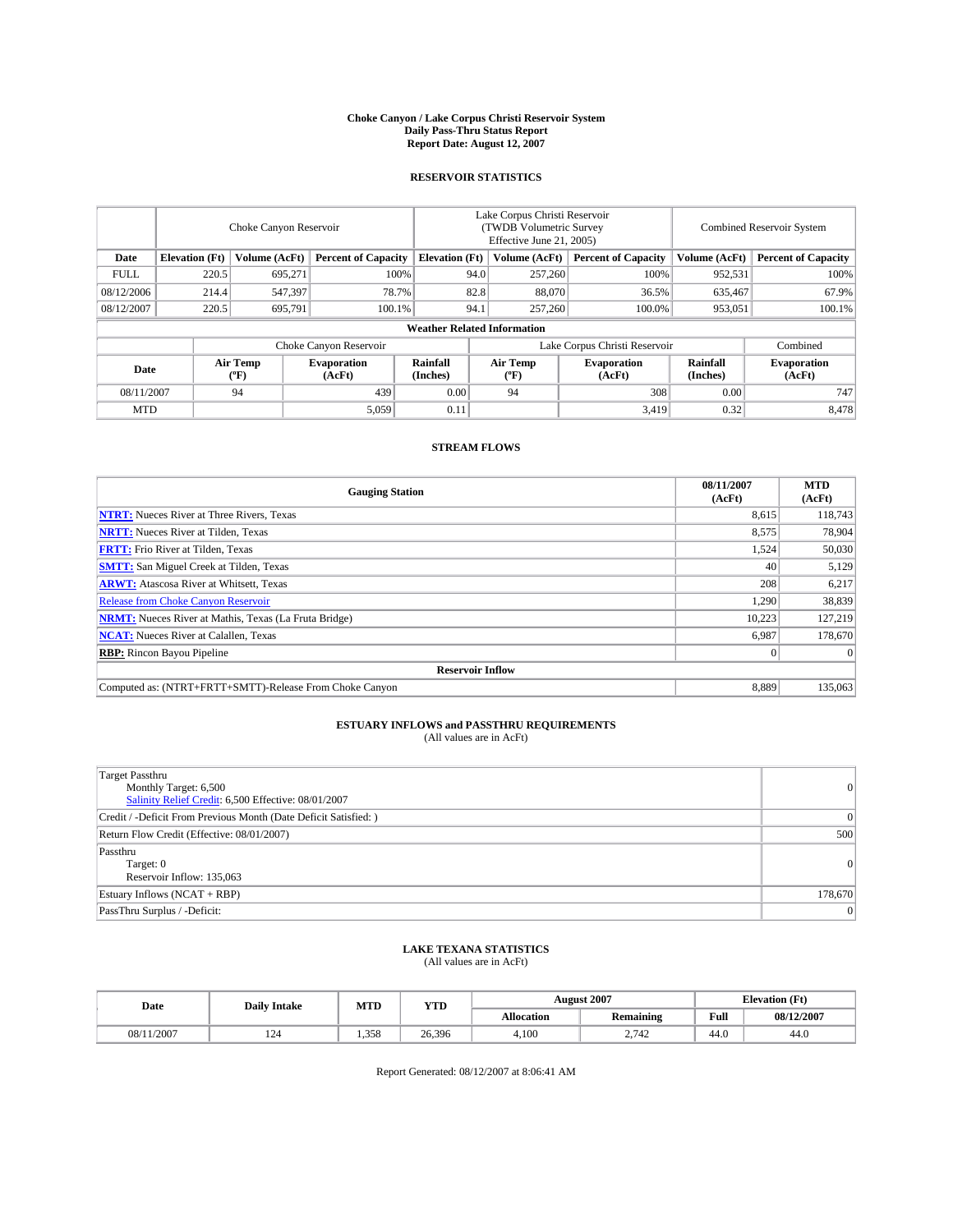#### **Choke Canyon / Lake Corpus Christi Reservoir System Daily Pass-Thru Status Report Report Date: August 13, 2007**

### **RESERVOIR STATISTICS**

|             | Choke Canyon Reservoir             |                  |                              |                       | Lake Corpus Christi Reservoir<br>(TWDB Volumetric Survey<br>Effective June 21, 2005) |                  |                               | Combined Reservoir System |                              |  |
|-------------|------------------------------------|------------------|------------------------------|-----------------------|--------------------------------------------------------------------------------------|------------------|-------------------------------|---------------------------|------------------------------|--|
| Date        | <b>Elevation</b> (Ft)              | Volume (AcFt)    | <b>Percent of Capacity</b>   | <b>Elevation</b> (Ft) |                                                                                      | Volume (AcFt)    | <b>Percent of Capacity</b>    | Volume (AcFt)             | <b>Percent of Capacity</b>   |  |
| <b>FULL</b> | 220.5                              | 695.271          | 100%                         |                       | 94.0                                                                                 | 257,260          | 100%                          | 952,531                   | 100%                         |  |
| 08/13/2006  | 214.4                              | 546,722          | 78.6%                        |                       | 82.8                                                                                 | 87,963           | 36.5%                         | 634,685                   | 67.8%                        |  |
| 08/13/2007  | 220.5                              | 694,752          | 99.9%                        |                       | 94.0                                                                                 | 257,260          | 100.0%                        | 952,012                   | 99.9%                        |  |
|             | <b>Weather Related Information</b> |                  |                              |                       |                                                                                      |                  |                               |                           |                              |  |
|             |                                    |                  | Choke Canyon Reservoir       |                       |                                                                                      |                  | Lake Corpus Christi Reservoir |                           | Combined                     |  |
| Date        |                                    | Air Temp<br>(°F) | <b>Evaporation</b><br>(AcFt) | Rainfall<br>(Inches)  |                                                                                      | Air Temp<br>("F) | <b>Evaporation</b><br>(AcFt)  | Rainfall<br>(Inches)      | <b>Evaporation</b><br>(AcFt) |  |
| 08/12/2007  |                                    | 95               | 424                          | 0.00                  |                                                                                      | 96               | 287                           | 0.00                      | 711                          |  |
| <b>MTD</b>  |                                    |                  | 5,483                        | 0.11                  |                                                                                      |                  | 3,706                         | 0.32                      | 9,189                        |  |

### **STREAM FLOWS**

| <b>Gauging Station</b>                                       | 08/12/2007<br>(AcFt) | <b>MTD</b><br>(AcFt) |
|--------------------------------------------------------------|----------------------|----------------------|
| <b>NTRT:</b> Nueces River at Three Rivers, Texas             | 7,662                | 126,405              |
| <b>NRTT:</b> Nueces River at Tilden, Texas                   | 8.952                | 87,856               |
| <b>FRTT:</b> Frio River at Tilden, Texas                     | 1,344                | 51,374               |
| <b>SMTT:</b> San Miguel Creek at Tilden, Texas               | 34                   | 5,163                |
| <b>ARWT:</b> Atascosa River at Whitsett, Texas               | 189                  | 6,406                |
| <b>Release from Choke Canyon Reservoir</b>                   | 1,290                | 40,129               |
| <b>NRMT:</b> Nueces River at Mathis, Texas (La Fruta Bridge) | 10.183               | 137,402              |
| <b>NCAT:</b> Nueces River at Calallen, Texas                 | 7,523                | 186,193              |
| <b>RBP:</b> Rincon Bayou Pipeline                            | $\mathbf{0}$         | $\Omega$             |
| <b>Reservoir Inflow</b>                                      |                      |                      |
| Computed as: (NTRT+FRTT+SMTT)-Release From Choke Canyon      | 7.749                | 142,813              |

# **ESTUARY INFLOWS and PASSTHRU REQUIREMENTS**<br>(All values are in AcFt)

| <b>Target Passthru</b><br>Monthly Target: 6,500<br>Salinity Relief Credit: 6,500 Effective: 08/01/2007 | $\overline{0}$ |
|--------------------------------------------------------------------------------------------------------|----------------|
| Credit / -Deficit From Previous Month (Date Deficit Satisfied: )                                       | 0              |
| Return Flow Credit (Effective: 08/01/2007)                                                             | 500            |
| Passthru<br>Target: 0<br>Reservoir Inflow: 142,813                                                     | 0              |
| Estuary Inflows (NCAT + RBP)                                                                           | 186,193        |
| PassThru Surplus / -Deficit:                                                                           | $\vert$ 0      |

## **LAKE TEXANA STATISTICS** (All values are in AcFt)

| Date       | <b>Daily Intake</b> | MTD   | <b>YTD</b> |                   | <b>August 2007</b> | <b>Elevation</b> (Ft) |            |
|------------|---------------------|-------|------------|-------------------|--------------------|-----------------------|------------|
|            |                     |       |            | <b>Allocation</b> | <b>Remaining</b>   | Full                  | 08/13/2007 |
| 08/12/2007 | 124                 | 1.481 | 26.520     | 4.100             | 2,619              | 44.0                  | 44.0       |

Report Generated: 08/13/2007 at 8:28:04 AM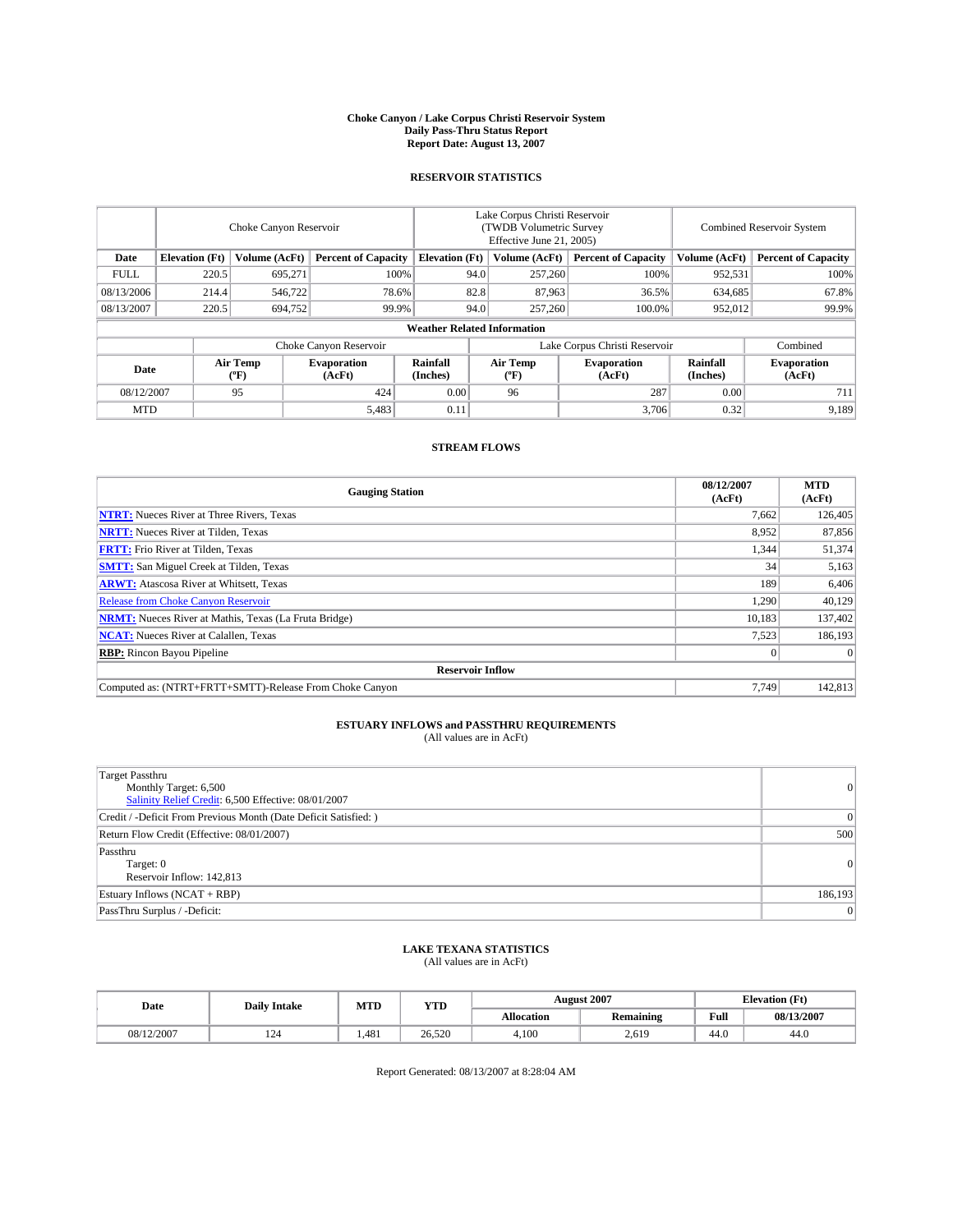#### **Choke Canyon / Lake Corpus Christi Reservoir System Daily Pass-Thru Status Report Report Date: August 14, 2007**

### **RESERVOIR STATISTICS**

|             | Choke Canyon Reservoir |                  |                              |                                    | Lake Corpus Christi Reservoir<br>(TWDB Volumetric Survey<br>Effective June 21, 2005) |                  |                               |                      | Combined Reservoir System    |  |  |
|-------------|------------------------|------------------|------------------------------|------------------------------------|--------------------------------------------------------------------------------------|------------------|-------------------------------|----------------------|------------------------------|--|--|
| Date        | <b>Elevation</b> (Ft)  | Volume (AcFt)    | <b>Percent of Capacity</b>   | <b>Elevation</b> (Ft)              |                                                                                      | Volume (AcFt)    | <b>Percent of Capacity</b>    | Volume (AcFt)        | <b>Percent of Capacity</b>   |  |  |
| <b>FULL</b> | 220.5                  | 695.271          | 100%                         |                                    | 94.0                                                                                 | 257,260          | 100%                          | 952,531              | 100%                         |  |  |
| 08/14/2006  | 214.4                  | 546,047          | 78.5%                        |                                    | 82.8                                                                                 | 87,534           | 36.3%                         | 633,581              | 67.7%                        |  |  |
| 08/14/2007  | 220.5                  | 694,493          | 99.9%                        |                                    | 94.0                                                                                 | 256,348          | 99.6%                         | 950,841              | 99.8%                        |  |  |
|             |                        |                  |                              | <b>Weather Related Information</b> |                                                                                      |                  |                               |                      |                              |  |  |
|             |                        |                  | Choke Canyon Reservoir       |                                    |                                                                                      |                  | Lake Corpus Christi Reservoir |                      | Combined                     |  |  |
| Date        |                        | Air Temp<br>(°F) | <b>Evaporation</b><br>(AcFt) | Rainfall<br>(Inches)               |                                                                                      | Air Temp<br>("F) | <b>Evaporation</b><br>(AcFt)  | Rainfall<br>(Inches) | <b>Evaporation</b><br>(AcFt) |  |  |
| 08/13/2007  |                        | 97               | 484                          | 0.00                               |                                                                                      | 97               | 404                           | 0.00                 | 888                          |  |  |
| <b>MTD</b>  |                        |                  | 5,967                        | 0.11                               |                                                                                      |                  | 4,110                         | 0.32                 | 10,077                       |  |  |

### **STREAM FLOWS**

| <b>Gauging Station</b>                                       | 08/13/2007<br>(AcFt) | <b>MTD</b><br>(AcFt) |
|--------------------------------------------------------------|----------------------|----------------------|
| <b>NTRT:</b> Nueces River at Three Rivers, Texas             | 7.543                | 133,948              |
| <b>NRTT:</b> Nueces River at Tilden, Texas                   | 10.203               | 98,059               |
| <b>FRTT:</b> Frio River at Tilden, Texas                     | 1,197                | 52,571               |
| <b>SMTT:</b> San Miguel Creek at Tilden, Texas               | 30                   | 5,193                |
| <b>ARWT:</b> Atascosa River at Whitsett, Texas               | 179                  | 6,584                |
| <b>Release from Choke Canyon Reservoir</b>                   | 772                  | 40,901               |
| <b>NRMT:</b> Nueces River at Mathis, Texas (La Fruta Bridge) | 9,687                | 147,089              |
| <b>NCAT:</b> Nueces River at Calallen, Texas                 | 7.722                | 193,915              |
| <b>RBP:</b> Rincon Bayou Pipeline                            | $\mathbf{0}$         | $\Omega$             |
| <b>Reservoir Inflow</b>                                      |                      |                      |
| Computed as: (NTRT+FRTT+SMTT)-Release From Choke Canyon      | 7.998                | 150,810              |

# **ESTUARY INFLOWS and PASSTHRU REQUIREMENTS**<br>(All values are in AcFt)

| <b>Target Passthru</b><br>Monthly Target: 6,500<br>Salinity Relief Credit: 6,500 Effective: 08/01/2007 | 0        |
|--------------------------------------------------------------------------------------------------------|----------|
| Credit / -Deficit From Previous Month (Date Deficit Satisfied: )                                       | $^{(1)}$ |
| Return Flow Credit (Effective: 08/01/2007)                                                             | 500      |
| Passthru<br>Target: 0<br>Reservoir Inflow: 150,810                                                     | $\Omega$ |
| Estuary Inflows (NCAT + RBP)                                                                           | 193,915  |
| PassThru Surplus / -Deficit:                                                                           | $\Omega$ |

# **LAKE TEXANA STATISTICS** (All values are in AcFt)

| Date       | <b>Daily Intake</b> | MTD   | <b>YTD</b> |                   | <b>August 2007</b> |      | <b>Elevation</b> (Ft) |
|------------|---------------------|-------|------------|-------------------|--------------------|------|-----------------------|
|            |                     |       |            | <b>Allocation</b> | <b>Remaining</b>   | Full | 08/14/2007            |
| 08/13/2007 | 124                 | 1.605 | 26.644     | 4.100             | 2,495              | 44.0 | 44.0                  |

Report Generated: 08/14/2007 at 9:22:36 AM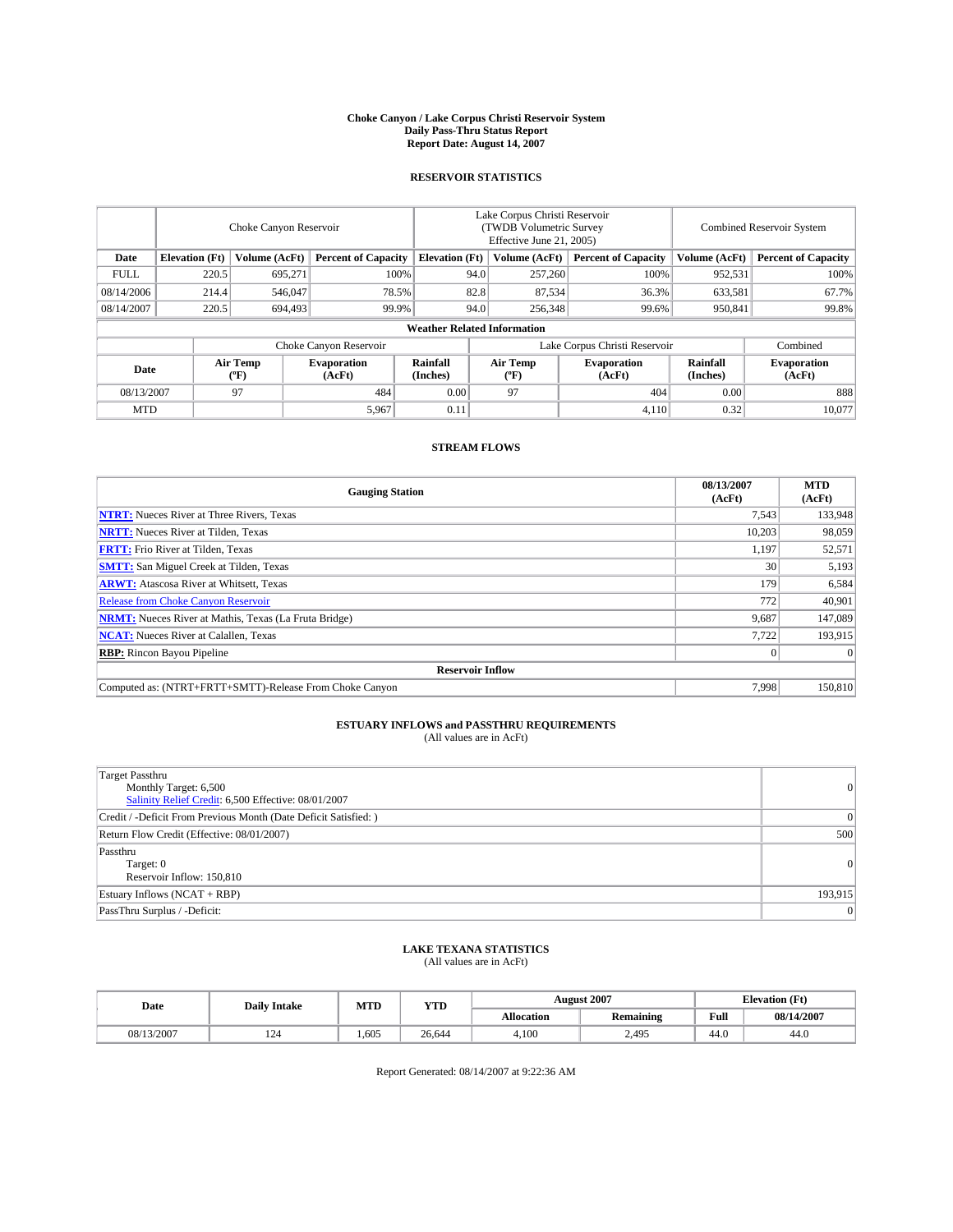#### **Choke Canyon / Lake Corpus Christi Reservoir System Daily Pass-Thru Status Report Report Date: August 15, 2007**

### **RESERVOIR STATISTICS**

|             | Choke Canyon Reservoir             |                  |                              |                       | Lake Corpus Christi Reservoir<br>(TWDB Volumetric Survey<br>Effective June 21, 2005) |                                           |                               | Combined Reservoir System |                              |  |
|-------------|------------------------------------|------------------|------------------------------|-----------------------|--------------------------------------------------------------------------------------|-------------------------------------------|-------------------------------|---------------------------|------------------------------|--|
| Date        | <b>Elevation</b> (Ft)              | Volume (AcFt)    | <b>Percent of Capacity</b>   | <b>Elevation</b> (Ft) |                                                                                      | Volume (AcFt)                             | <b>Percent of Capacity</b>    | Volume (AcFt)             | <b>Percent of Capacity</b>   |  |
| <b>FULL</b> | 220.5                              | 695.271          | 100%                         |                       | 94.0                                                                                 | 257,260                                   | 100%                          | 952,531                   | 100%                         |  |
| 08/15/2006  | 214.3                              | 545,147          | 78.4%                        |                       | 82.8                                                                                 | 87,212                                    | 36.2%                         | 632,359                   | 67.5%                        |  |
| 08/15/2007  | 220.5                              | 695,271          | 100.0%                       |                       | 93.9                                                                                 | 254,890                                   | 99.1%                         | 950,161                   | 99.8%                        |  |
|             | <b>Weather Related Information</b> |                  |                              |                       |                                                                                      |                                           |                               |                           |                              |  |
|             |                                    |                  | Choke Canyon Reservoir       |                       |                                                                                      |                                           | Lake Corpus Christi Reservoir |                           | Combined                     |  |
| Date        |                                    | Air Temp<br>(°F) | <b>Evaporation</b><br>(AcFt) | Rainfall<br>(Inches)  |                                                                                      | Air Temp<br>$({}^{\mathrm{o}}\mathrm{F})$ | <b>Evaporation</b><br>(AcFt)  | Rainfall<br>(Inches)      | <b>Evaporation</b><br>(AcFt) |  |
| 08/14/2007  |                                    | 95               | 348                          | 0.00                  |                                                                                      | 91                                        | 170                           | 0.00                      | 518                          |  |
| <b>MTD</b>  |                                    |                  | 6,315                        | 0.11                  |                                                                                      |                                           | 4,280                         | 0.32                      | 10,595                       |  |

### **STREAM FLOWS**

| <b>Gauging Station</b>                                       | 08/14/2007<br>(AcFt) | <b>MTD</b><br>(AcFt) |
|--------------------------------------------------------------|----------------------|----------------------|
| <b>NTRT:</b> Nueces River at Three Rivers, Texas             | 7.146                | 141,094              |
| <b>NRTT:</b> Nueces River at Tilden, Texas                   | 10.659               | 108.718              |
| <b>FRTT:</b> Frio River at Tilden, Texas                     | 1,088                | 53,659               |
| <b>SMTT:</b> San Miguel Creek at Tilden, Texas               | 24                   | 5,217                |
| <b>ARWT:</b> Atascosa River at Whitsett, Texas               | 169                  | 6,753                |
| <b>Release from Choke Canyon Reservoir</b>                   | 226                  | 41,127               |
| <b>NRMT:</b> Nueces River at Mathis, Texas (La Fruta Bridge) | 9,330                | 156,418              |
| <b>NCAT:</b> Nueces River at Calallen, Texas                 | 7.742                | 201,656              |
| <b>RBP:</b> Rincon Bayou Pipeline                            | $\mathbf{0}$         | $\Omega$             |
| <b>Reservoir Inflow</b>                                      |                      |                      |
| Computed as: (NTRT+FRTT+SMTT)-Release From Choke Canyon      | 8.031                | 158,842              |

# **ESTUARY INFLOWS and PASSTHRU REQUIREMENTS**<br>(All values are in AcFt)

| <b>Target Passthru</b><br>Monthly Target: 6,500<br>Salinity Relief Credit: 6,500 Effective: 08/01/2007 |           |
|--------------------------------------------------------------------------------------------------------|-----------|
| Credit / -Deficit From Previous Month (Date Deficit Satisfied: )                                       |           |
| Return Flow Credit (Effective: 08/01/2007)                                                             | 500       |
| Passthru<br>Target: 0<br>Reservoir Inflow: 158,842                                                     | $\Omega$  |
| Estuary Inflows (NCAT + RBP)                                                                           | 201,656   |
| PassThru Surplus / -Deficit:                                                                           | $\vert$ 0 |

## **LAKE TEXANA STATISTICS** (All values are in AcFt)

| Date       | <b>Daily Intake</b> | MTD  | <b>YTD</b> |                   | <b>August 2007</b> | <b>Elevation</b> (Ft) |            |
|------------|---------------------|------|------------|-------------------|--------------------|-----------------------|------------|
|            |                     |      |            | <b>Allocation</b> | <b>Remaining</b>   | Full                  | 08/15/2007 |
| 08/14/2007 | 128                 | ,733 | 26,771     | 4.100             | 2,367              | 44.0                  | 44.0       |

Report Generated: 08/15/2007 at 8:26:28 AM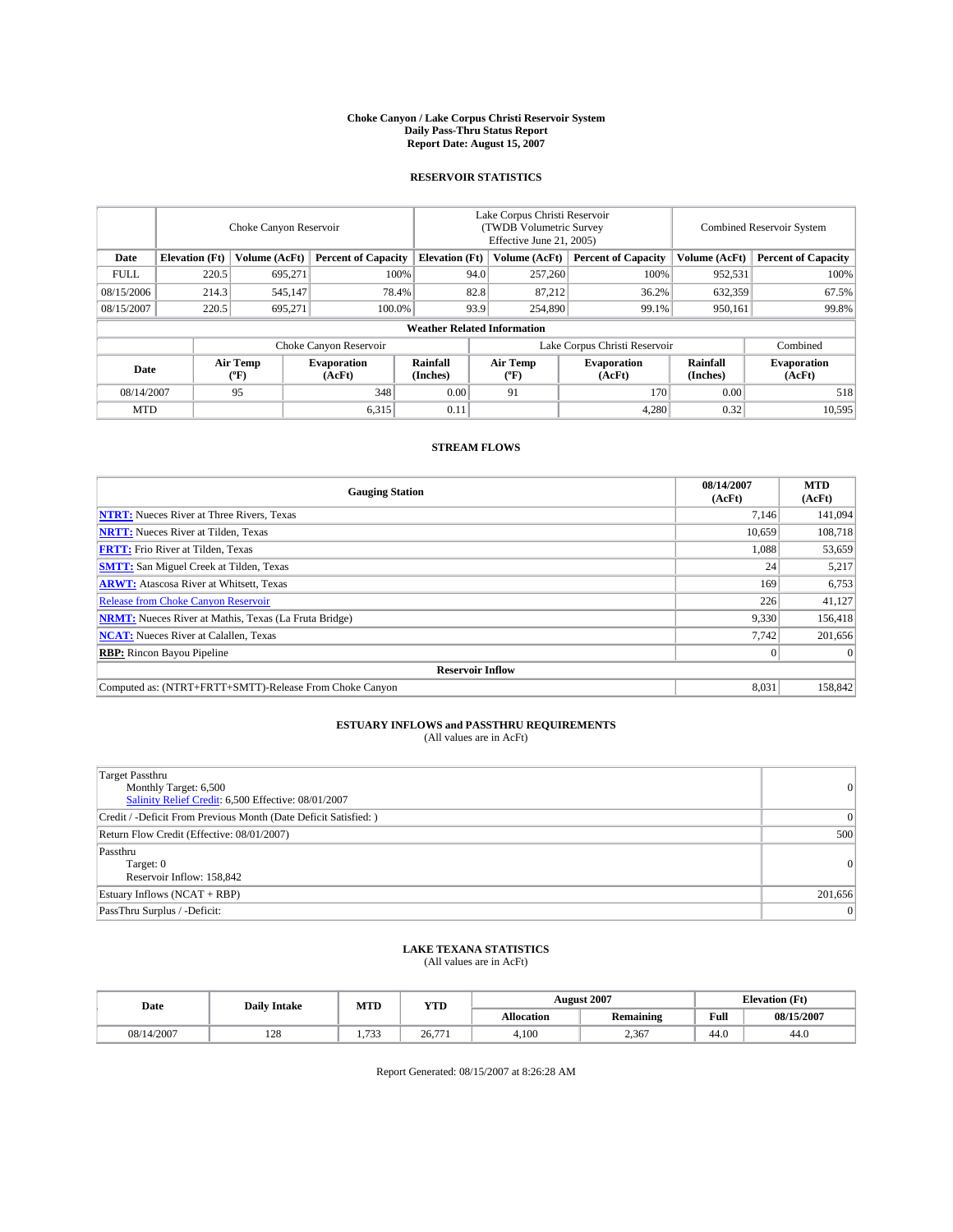#### **Choke Canyon / Lake Corpus Christi Reservoir System Daily Pass-Thru Status Report Report Date: August 16, 2007**

### **RESERVOIR STATISTICS**

|             | Choke Canyon Reservoir             |                  |                              |                       | Lake Corpus Christi Reservoir<br>(TWDB Volumetric Survey<br>Effective June 21, 2005) |                  |                               | Combined Reservoir System |                              |  |
|-------------|------------------------------------|------------------|------------------------------|-----------------------|--------------------------------------------------------------------------------------|------------------|-------------------------------|---------------------------|------------------------------|--|
| Date        | <b>Elevation</b> (Ft)              | Volume (AcFt)    | <b>Percent of Capacity</b>   | <b>Elevation</b> (Ft) |                                                                                      | Volume (AcFt)    | <b>Percent of Capacity</b>    | Volume (AcFt)             | <b>Percent of Capacity</b>   |  |
| <b>FULL</b> | 220.5                              | 695.271          | 100%                         |                       | 94.0                                                                                 | 257,260          | 100%                          | 952,531                   | 100%                         |  |
| 08/16/2006  | 214.3                              | 544,472          | 78.3%                        |                       | 82.7                                                                                 | 86,892           | 36.0%                         | 631,364                   | 67.4%                        |  |
| 08/16/2007  | 220.5                              | 695,531          | 100.0%                       |                       | 93.9                                                                                 | 254,526          | 98.9%                         | 950,057                   | 99.7%                        |  |
|             | <b>Weather Related Information</b> |                  |                              |                       |                                                                                      |                  |                               |                           |                              |  |
|             |                                    |                  | Choke Canyon Reservoir       |                       |                                                                                      |                  | Lake Corpus Christi Reservoir |                           | Combined                     |  |
| Date        |                                    | Air Temp<br>(°F) | <b>Evaporation</b><br>(AcFt) | Rainfall<br>(Inches)  |                                                                                      | Air Temp<br>("F) | <b>Evaporation</b><br>(AcFt)  | Rainfall<br>(Inches)      | <b>Evaporation</b><br>(AcFt) |  |
| 08/15/2007  |                                    | 95               | 363                          | 0.14                  |                                                                                      | 95               | 191                           | 0.02                      | 554                          |  |
| <b>MTD</b>  |                                    |                  | 6,678                        | 0.25                  |                                                                                      |                  | 4,471                         | 0.34                      | 11,149                       |  |

### **STREAM FLOWS**

| <b>Gauging Station</b>                                       | 08/15/2007<br>(AcFt) | <b>MTD</b><br>(AcFt) |
|--------------------------------------------------------------|----------------------|----------------------|
| <b>NTRT:</b> Nueces River at Three Rivers, Texas             | 7,285                | 148,379              |
| <b>NRTT:</b> Nueces River at Tilden, Texas                   | 10.342               | 119,060              |
| <b>FRTT:</b> Frio River at Tilden, Texas                     | 998                  | 54,657               |
| <b>SMTT:</b> San Miguel Creek at Tilden, Texas               | 22                   | 5,238                |
| <b>ARWT:</b> Atascosa River at Whitsett, Texas               | 155                  | 6,908                |
| <b>Release from Choke Canyon Reservoir</b>                   | 58                   | 41,185               |
| <b>NRMT:</b> Nueces River at Mathis, Texas (La Fruta Bridge) | 8,615                | 165,033              |
| <b>NCAT:</b> Nueces River at Calallen, Texas                 | 7,622                | 209,279              |
| <b>RBP:</b> Rincon Bayou Pipeline                            | $\mathbf{0}$         | $\Omega$             |
| <b>Reservoir Inflow</b>                                      |                      |                      |
| Computed as: (NTRT+FRTT+SMTT)-Release From Choke Canyon      | 8.248                | 167,089              |

# **ESTUARY INFLOWS and PASSTHRU REQUIREMENTS**<br>(All values are in AcFt)

| <b>Target Passthru</b><br>Monthly Target: 6,500<br>Salinity Relief Credit: 6,500 Effective: 08/01/2007 |          |
|--------------------------------------------------------------------------------------------------------|----------|
| Credit / -Deficit From Previous Month (Date Deficit Satisfied: )                                       |          |
| Return Flow Credit (Effective: 08/01/2007)                                                             | 500      |
| Passthru<br>Target: 0<br>Reservoir Inflow: 167,089                                                     | $\Omega$ |
| Estuary Inflows (NCAT + RBP)                                                                           | 209,279  |
| PassThru Surplus / -Deficit:                                                                           | $\Omega$ |

## **LAKE TEXANA STATISTICS** (All values are in AcFt)

| Date       | <b>Daily Intake</b> | MTD  | <b>YTD</b> |                   | <b>August 2007</b> | <b>Elevation</b> (Ft) |            |
|------------|---------------------|------|------------|-------------------|--------------------|-----------------------|------------|
|            |                     |      |            | <b>Allocation</b> | <b>Remaining</b>   | Full                  | 08/16/2007 |
| 08/15/2007 | 170<br>140          | .860 | 26.899     | 4.100             | 2.240              | 44.0                  | 43.9       |

Report Generated: 08/16/2007 at 8:42:21 AM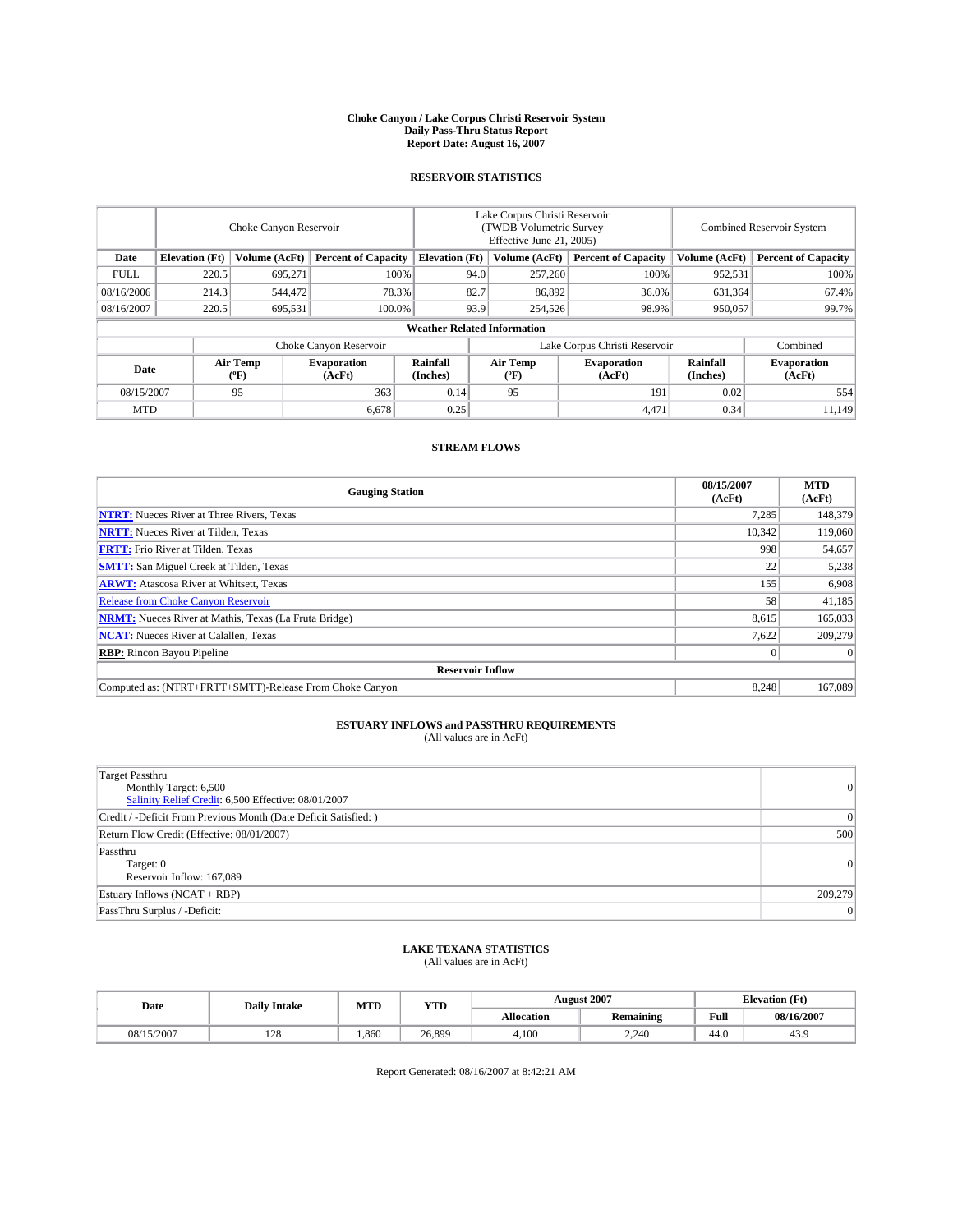#### **Choke Canyon / Lake Corpus Christi Reservoir System Daily Pass-Thru Status Report Report Date: August 17, 2007**

### **RESERVOIR STATISTICS**

|                        | Choke Canyon Reservoir             |                  |                              |                       | Lake Corpus Christi Reservoir<br>(TWDB Volumetric Survey<br>Effective June 21, 2005) |                               |                              |                      | Combined Reservoir System    |  |  |
|------------------------|------------------------------------|------------------|------------------------------|-----------------------|--------------------------------------------------------------------------------------|-------------------------------|------------------------------|----------------------|------------------------------|--|--|
| Date                   | <b>Elevation</b> (Ft)              | Volume (AcFt)    | <b>Percent of Capacity</b>   | <b>Elevation</b> (Ft) |                                                                                      | Volume (AcFt)                 | <b>Percent of Capacity</b>   | Volume (AcFt)        | <b>Percent of Capacity</b>   |  |  |
| <b>FULL</b>            | 220.5                              | 695,271          |                              | 100%                  | 94.0                                                                                 | 257,260                       | 100%                         | 952,531              | 100%                         |  |  |
| 08/17/2006             | 214.3                              | 543,797          | 78.2%                        |                       | 82.7                                                                                 | 86,466                        | 35.8%                        | 630,263              | 67.3%                        |  |  |
| 08/17/2007             | 220.5                              | 696,052          | 100.1%                       |                       | 93.8                                                                                 | 254,162                       | 98.8%                        | 950.214              | 99.8%                        |  |  |
|                        | <b>Weather Related Information</b> |                  |                              |                       |                                                                                      |                               |                              |                      |                              |  |  |
| Choke Canyon Reservoir |                                    |                  |                              |                       |                                                                                      | Lake Corpus Christi Reservoir |                              |                      | Combined                     |  |  |
| Date                   |                                    | Air Temp<br>(°F) | <b>Evaporation</b><br>(AcFt) | Rainfall<br>(Inches)  |                                                                                      | Air Temp<br>("F)              | <b>Evaporation</b><br>(AcFt) | Rainfall<br>(Inches) | <b>Evaporation</b><br>(AcFt) |  |  |
| 08/16/2007             |                                    | 84               | 288                          | 0.64                  |                                                                                      | 95                            | 64                           | 0.01                 | 352                          |  |  |
| <b>MTD</b>             |                                    |                  | 6.966                        | 0.89                  |                                                                                      |                               | 4,535                        | 0.35                 | 11,501                       |  |  |

### **STREAM FLOWS**

| <b>Gauging Station</b>                                       | 08/16/2007<br>(AcFt) | <b>MTD</b><br>(AcFt) |
|--------------------------------------------------------------|----------------------|----------------------|
| <b>NTRT:</b> Nueces River at Three Rivers, Texas             | 7,702                | 156,081              |
| <b>NRTT:</b> Nueces River at Tilden, Texas                   | 9.488                | 128,549              |
| <b>FRTT:</b> Frio River at Tilden, Texas                     | 917                  | 55,574               |
| <b>SMTT:</b> San Miguel Creek at Tilden, Texas               | 24                   | 5,262                |
| <b>ARWT:</b> Atascosa River at Whitsett, Texas               | 189                  | 7,096                |
| <b>Release from Choke Canyon Reservoir</b>                   | 58                   | 41,242               |
| <b>NRMT:</b> Nueces River at Mathis, Texas (La Fruta Bridge) | 9,071                | 174,104              |
| <b>NCAT:</b> Nueces River at Calallen, Texas                 | 7,345                | 216,623              |
| <b>RBP:</b> Rincon Bayou Pipeline                            | $\mathbf{0}$         | $\Omega$             |
| <b>Reservoir Inflow</b>                                      |                      |                      |
| Computed as: (NTRT+FRTT+SMTT)-Release From Choke Canyon      | 8,585                | 175,674              |

# **ESTUARY INFLOWS and PASSTHRU REQUIREMENTS**<br>(All values are in AcFt)

| <b>Target Passthru</b><br>Monthly Target: 6,500<br>Salinity Relief Credit: 6,500 Effective: 08/01/2007 | $\overline{0}$ |
|--------------------------------------------------------------------------------------------------------|----------------|
| Credit / -Deficit From Previous Month (Date Deficit Satisfied: )                                       | 0              |
| Return Flow Credit (Effective: 08/01/2007)                                                             | 500            |
| Passthru<br>Target: 0<br>Reservoir Inflow: 175,674                                                     | 0              |
| Estuary Inflows (NCAT + RBP)                                                                           | 216,623        |
| PassThru Surplus / -Deficit:                                                                           | $\vert$ 0      |

## **LAKE TEXANA STATISTICS** (All values are in AcFt)

| Date       | <b>Daily Intake</b> | MTD   | <b>YTD</b> |                   | <b>August 2007</b> | <b>Elevation</b> (Ft) |            |
|------------|---------------------|-------|------------|-------------------|--------------------|-----------------------|------------|
|            |                     |       |            | <b>Allocation</b> | <b>Remaining</b>   | Full                  | 08/17/2007 |
| 08/16/2007 | 128                 | 1.988 | 27.027     | 4.100             | 0.110<br>2.112     | 44.0                  | 44.0       |

Report Generated: 08/17/2007 at 8:25:04 AM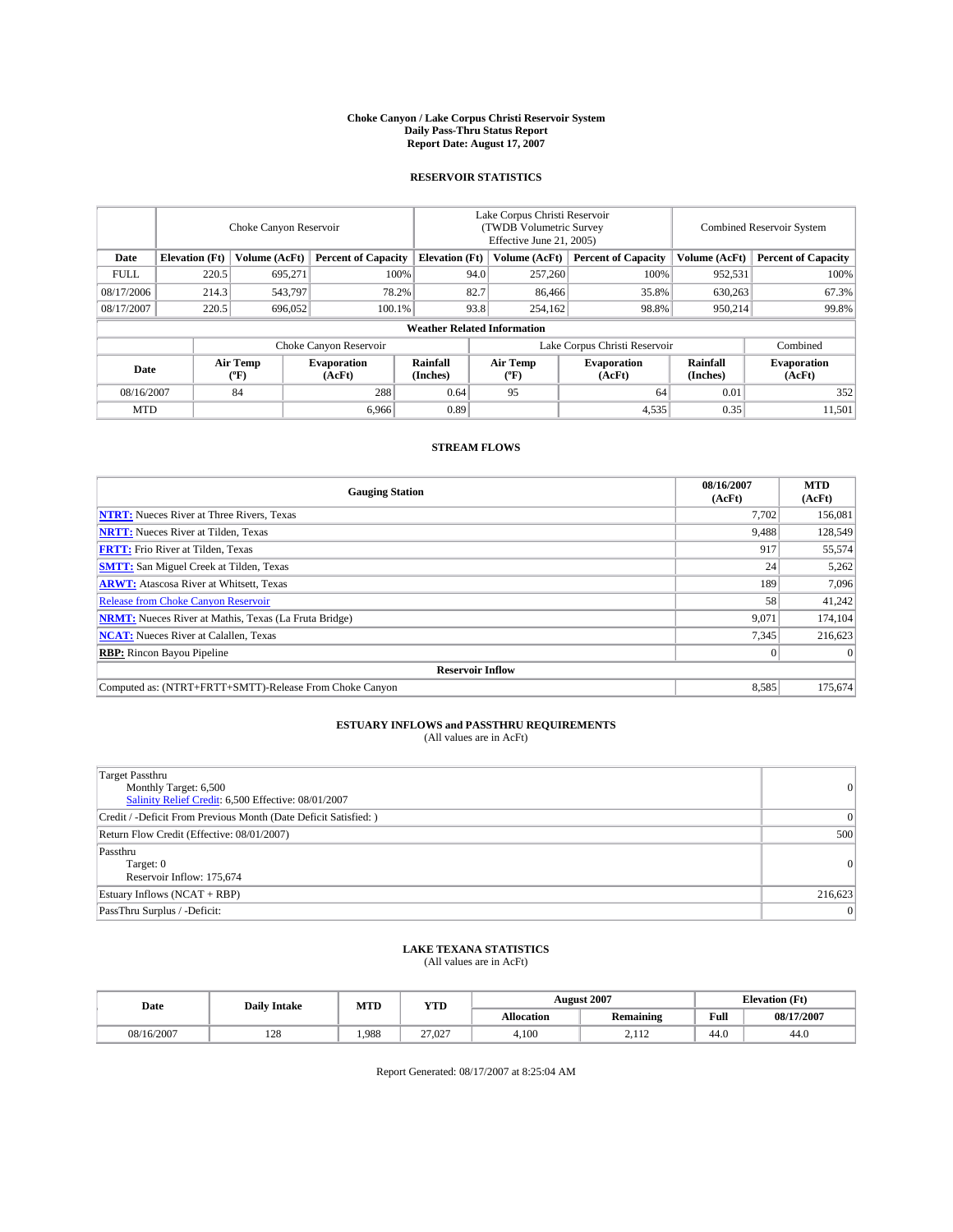#### **Choke Canyon / Lake Corpus Christi Reservoir System Daily Pass-Thru Status Report Report Date: August 18, 2007**

### **RESERVOIR STATISTICS**

|             | Choke Canyon Reservoir             |                  |                              |                       | Lake Corpus Christi Reservoir<br>(TWDB Volumetric Survey<br>Effective June 21, 2005) |                  |                               | Combined Reservoir System |                              |  |
|-------------|------------------------------------|------------------|------------------------------|-----------------------|--------------------------------------------------------------------------------------|------------------|-------------------------------|---------------------------|------------------------------|--|
| Date        | <b>Elevation</b> (Ft)              | Volume (AcFt)    | <b>Percent of Capacity</b>   | <b>Elevation</b> (Ft) |                                                                                      | Volume (AcFt)    | <b>Percent of Capacity</b>    | Volume (AcFt)             | <b>Percent of Capacity</b>   |  |
| <b>FULL</b> | 220.5                              | 695.271          | 100%                         |                       | 94.0                                                                                 | 257,260          | 100%                          | 952,531                   | 100%                         |  |
| 08/18/2006  | 214.3                              | 543,572          | 78.2%                        |                       | 82.7                                                                                 | 86,148           | 35.7%                         | 629,720                   | 67.2%                        |  |
| 08/18/2007  | 220.5                              | 696,312          | 100.1%                       |                       | 93.8                                                                                 | 254,344          | 98.9%                         | 950,656                   | 99.8%                        |  |
|             | <b>Weather Related Information</b> |                  |                              |                       |                                                                                      |                  |                               |                           |                              |  |
|             |                                    |                  | Choke Canyon Reservoir       |                       |                                                                                      |                  | Lake Corpus Christi Reservoir |                           | Combined                     |  |
| Date        |                                    | Air Temp<br>(°F) | <b>Evaporation</b><br>(AcFt) | Rainfall<br>(Inches)  |                                                                                      | Air Temp<br>("F) | <b>Evaporation</b><br>(AcFt)  | Rainfall<br>(Inches)      | <b>Evaporation</b><br>(AcFt) |  |
| 08/17/2007  |                                    | 92               | 394                          | 0.00                  |                                                                                      | 92               | 339                           | 0.11                      | 733                          |  |
| <b>MTD</b>  |                                    |                  | 7.360                        | 0.89                  |                                                                                      |                  | 4,874                         | 0.46                      | 12,234                       |  |

### **STREAM FLOWS**

| <b>Gauging Station</b>                                       | 08/17/2007<br>(AcFt) | <b>MTD</b><br>(AcFt) |
|--------------------------------------------------------------|----------------------|----------------------|
| <b>NTRT:</b> Nueces River at Three Rivers, Texas             | 7.920                | 164,001              |
| <b>NRTT:</b> Nueces River at Tilden, Texas                   | 8.516                | 137,064              |
| <b>FRTT:</b> Frio River at Tilden, Texas                     | 856                  | 56,430               |
| <b>SMTT:</b> San Miguel Creek at Tilden, Texas               | 24                   | 5,286                |
| <b>ARWT:</b> Atascosa River at Whitsett, Texas               | 343                  | 7,440                |
| <b>Release from Choke Canyon Reservoir</b>                   | 185                  | 41,427               |
| <b>NRMT:</b> Nueces River at Mathis, Texas (La Fruta Bridge) | 9,071                | 183,176              |
| <b>NCAT:</b> Nueces River at Calallen, Texas                 | 7.186                | 223,809              |
| <b>RBP:</b> Rincon Bayou Pipeline                            | $\mathbf{0}$         | $\Omega$             |
| <b>Reservoir Inflow</b>                                      |                      |                      |
| Computed as: (NTRT+FRTT+SMTT)-Release From Choke Canyon      | 8.615                | 184.289              |

# **ESTUARY INFLOWS and PASSTHRU REQUIREMENTS**<br>(All values are in AcFt)

| <b>Target Passthru</b><br>Monthly Target: 6,500<br>Salinity Relief Credit: 6,500 Effective: 08/01/2007 | $\overline{0}$ |
|--------------------------------------------------------------------------------------------------------|----------------|
| Credit / -Deficit From Previous Month (Date Deficit Satisfied: )                                       | 0              |
| Return Flow Credit (Effective: 08/01/2007)                                                             | 500            |
| Passthru<br>Target: 0<br>Reservoir Inflow: 184,289                                                     | 0              |
| Estuary Inflows (NCAT + RBP)                                                                           | 223,809        |
| PassThru Surplus / -Deficit:                                                                           | $\vert$ 0      |

## **LAKE TEXANA STATISTICS** (All values are in AcFt)

| Date       | <b>Daily Intake</b> | MTD             | <b>YTD</b>       |                   | <b>August 2007</b> |      | <b>Elevation</b> (Ft) |
|------------|---------------------|-----------------|------------------|-------------------|--------------------|------|-----------------------|
|            |                     |                 |                  | <b>Allocation</b> | <b>Remaining</b>   | Full | 08/18/2007            |
| 08/17/2007 | 1.27<br>1/2         | 115<br><u>.</u> | $\sim$<br>27,154 | 4.100             | .985               | 44.0 | 44.0                  |

Report Generated: 08/18/2007 at 8:07:52 AM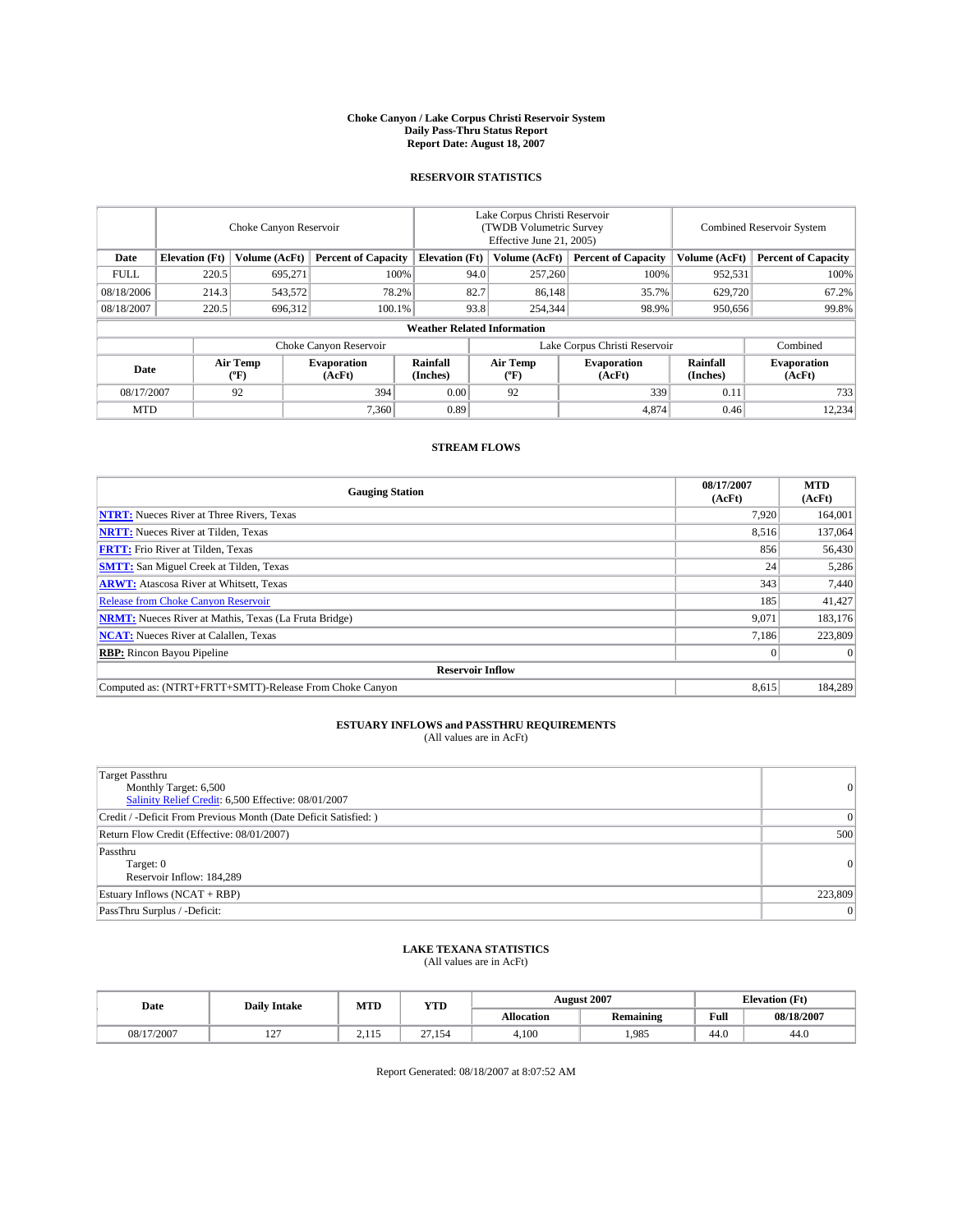#### **Choke Canyon / Lake Corpus Christi Reservoir System Daily Pass-Thru Status Report Report Date: August 19, 2007**

### **RESERVOIR STATISTICS**

|             | Choke Canyon Reservoir |                  |                              |                                                     | Lake Corpus Christi Reservoir<br>(TWDB Volumetric Survey<br>Effective June 21, 2005) |                                           |                               | Combined Reservoir System |                              |  |
|-------------|------------------------|------------------|------------------------------|-----------------------------------------------------|--------------------------------------------------------------------------------------|-------------------------------------------|-------------------------------|---------------------------|------------------------------|--|
| Date        | <b>Elevation</b> (Ft)  | Volume (AcFt)    |                              | <b>Percent of Capacity</b><br><b>Elevation</b> (Ft) |                                                                                      | Volume (AcFt)                             | <b>Percent of Capacity</b>    | Volume (AcFt)             | <b>Percent of Capacity</b>   |  |
| <b>FULL</b> | 220.5                  | 695.271          |                              | 100%                                                | 94.0                                                                                 | 257,260                                   | 100%                          | 952,531                   | 100%                         |  |
| 08/19/2006  | 214.2                  | 543,122          |                              | 78.1%                                               | 82.6                                                                                 | 85,619                                    | 35.5%                         | 628,741                   | 67.1%                        |  |
| 08/19/2007  | 220.5                  | 696,312          | 100.1%                       |                                                     | 93.9                                                                                 | 255,437                                   | 99.3%                         | 951,749                   | 99.9%                        |  |
|             |                        |                  |                              | <b>Weather Related Information</b>                  |                                                                                      |                                           |                               |                           |                              |  |
|             |                        |                  | Choke Canyon Reservoir       |                                                     |                                                                                      |                                           | Lake Corpus Christi Reservoir |                           | Combined                     |  |
| Date        |                        | Air Temp<br>(°F) | <b>Evaporation</b><br>(AcFt) | Rainfall<br>(Inches)                                |                                                                                      | Air Temp<br>$({}^{\mathrm{o}}\mathrm{F})$ | <b>Evaporation</b><br>(AcFt)  | Rainfall<br>(Inches)      | <b>Evaporation</b><br>(AcFt) |  |
| 08/18/2007  |                        | 94               | 500                          | 0.00                                                |                                                                                      | 93                                        | 329                           | 0.00                      | 829                          |  |
| <b>MTD</b>  |                        |                  | 7.860                        | 0.89                                                |                                                                                      |                                           | 5,203                         | 0.46                      | 13,063                       |  |

### **STREAM FLOWS**

| <b>Gauging Station</b>                                       | 08/18/2007<br>(AcFt) | <b>MTD</b><br>(AcFt) |
|--------------------------------------------------------------|----------------------|----------------------|
| <b>NTRT:</b> Nueces River at Three Rivers, Texas             | 8.019                | 172,020              |
| <b>NRTT:</b> Nueces River at Tilden, Texas                   | 7.424                | 144,488              |
| <b>FRTT:</b> Frio River at Tilden, Texas                     | 804                  | 57,234               |
| <b>SMTT:</b> San Miguel Creek at Tilden, Texas               | 87                   | 5,373                |
| <b>ARWT:</b> Atascosa River at Whitsett, Texas               | 1,056                | 8,496                |
| <b>Release from Choke Canyon Reservoir</b>                   | 397                  | 41,824               |
| <b>NRMT:</b> Nueces River at Mathis, Texas (La Fruta Bridge) | 8,277                | 191,453              |
| <b>NCAT:</b> Nueces River at Calallen, Texas                 | 7,325                | 231,133              |
| <b>RBP:</b> Rincon Bayou Pipeline                            | $\mathbf{0}$         | $\Omega$             |
| <b>Reservoir Inflow</b>                                      |                      |                      |
| Computed as: (NTRT+FRTT+SMTT)-Release From Choke Canyon      | 8.514                | 192,803              |

# **ESTUARY INFLOWS and PASSTHRU REQUIREMENTS**<br>(All values are in AcFt)

| <b>Target Passthru</b><br>Monthly Target: 6,500<br>Salinity Relief Credit: 6,500 Effective: 08/01/2007 | $\overline{0}$ |
|--------------------------------------------------------------------------------------------------------|----------------|
| Credit / -Deficit From Previous Month (Date Deficit Satisfied: )                                       | 0              |
| Return Flow Credit (Effective: 08/01/2007)                                                             | 500            |
| Passthru<br>Target: 0<br>Reservoir Inflow: 192,803                                                     | 0              |
| Estuary Inflows (NCAT + RBP)                                                                           | 231,133        |
| PassThru Surplus / -Deficit:                                                                           | $\vert$ 0      |

## **LAKE TEXANA STATISTICS** (All values are in AcFt)

| Date       | <b>Daily Intake</b>      | MTD   | <b>YTD</b> |                   | <b>August 2007</b> | <b>Elevation</b> (Ft) |            |
|------------|--------------------------|-------|------------|-------------------|--------------------|-----------------------|------------|
|            |                          |       |            | <b>Allocation</b> | <b>Remaining</b>   | Full                  | 08/19/2007 |
| 08/18/2007 | $\sim$<br>$\overline{1}$ | 2.243 | 27.282     | 4.100             | .857               | 44.0                  | 44.0       |

Report Generated: 08/19/2007 at 7:57:47 AM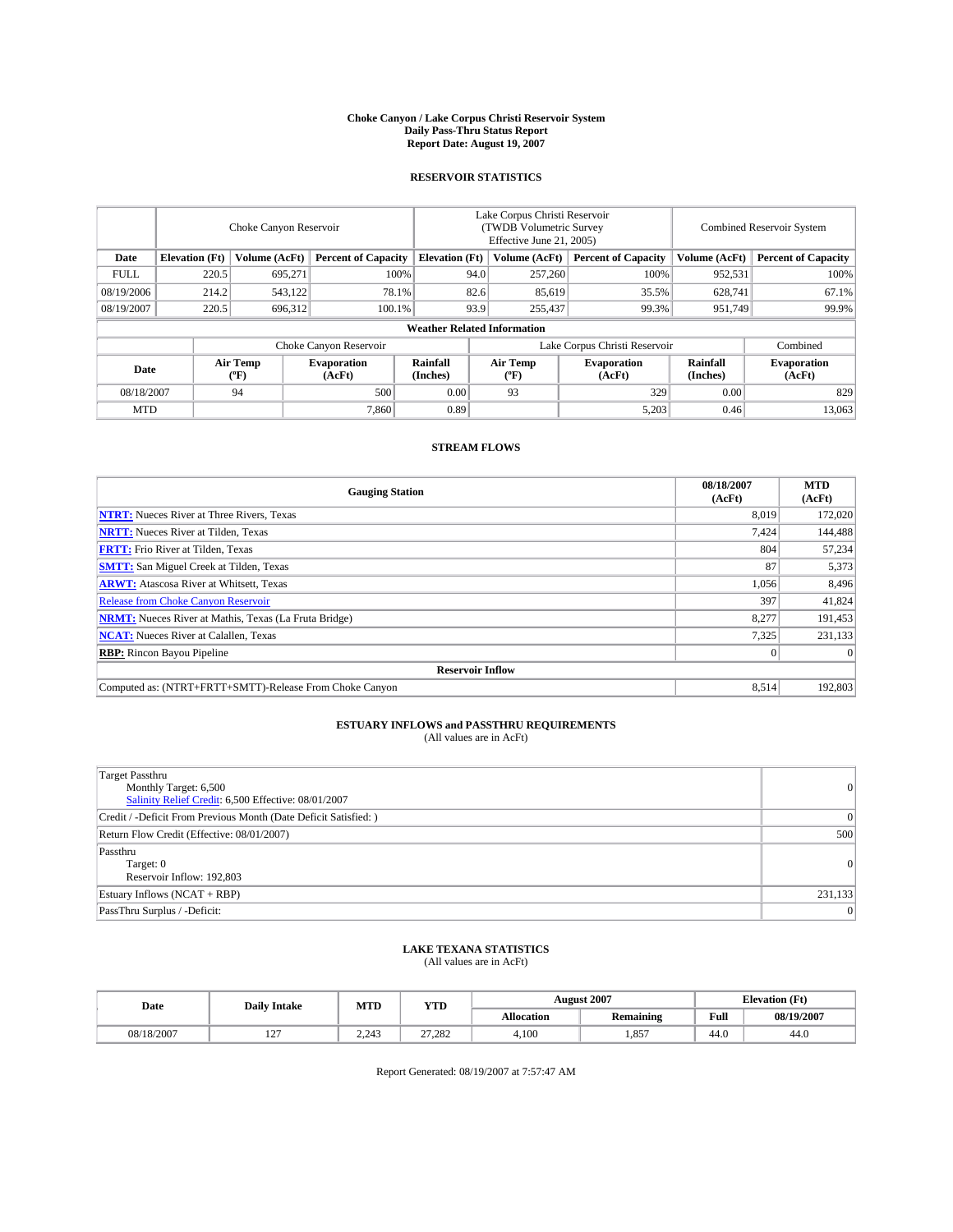#### **Choke Canyon / Lake Corpus Christi Reservoir System Daily Pass-Thru Status Report Report Date: August 20, 2007**

### **RESERVOIR STATISTICS**

|             | Choke Canyon Reservoir             |                  |                              |                                                     | Lake Corpus Christi Reservoir<br>(TWDB Volumetric Survey<br>Effective June 21, 2005) |                  |                               |                      | Combined Reservoir System    |  |  |
|-------------|------------------------------------|------------------|------------------------------|-----------------------------------------------------|--------------------------------------------------------------------------------------|------------------|-------------------------------|----------------------|------------------------------|--|--|
| Date        | <b>Elevation</b> (Ft)              | Volume (AcFt)    |                              | <b>Percent of Capacity</b><br><b>Elevation</b> (Ft) |                                                                                      | Volume (AcFt)    | <b>Percent of Capacity</b>    | Volume (AcFt)        | <b>Percent of Capacity</b>   |  |  |
| <b>FULL</b> | 220.5                              | 695,271          | 100%                         |                                                     | 94.0                                                                                 | 257,260          | 100%                          | 952,531              | 100%                         |  |  |
| 08/20/2006  | 214.2                              | 542,447          | 78.0%                        |                                                     | 82.6                                                                                 | 85,408           | 35.4%                         | 627,855              | 67.0%                        |  |  |
| 08/20/2007  | 220.5                              | 696,052          | 100.1%                       |                                                     | 94.0                                                                                 | 256,348          | 99.6%                         | 952,400              | 100.0%                       |  |  |
|             | <b>Weather Related Information</b> |                  |                              |                                                     |                                                                                      |                  |                               |                      |                              |  |  |
|             |                                    |                  | Choke Canyon Reservoir       |                                                     |                                                                                      |                  | Lake Corpus Christi Reservoir |                      | Combined                     |  |  |
| Date        |                                    | Air Temp<br>(°F) | <b>Evaporation</b><br>(AcFt) | Rainfall<br>(Inches)                                |                                                                                      | Air Temp<br>("F) | <b>Evaporation</b><br>(AcFt)  | Rainfall<br>(Inches) | <b>Evaporation</b><br>(AcFt) |  |  |
| 08/19/2007  |                                    | 92               | 409                          | 0.00                                                |                                                                                      | 94               | 361                           | 0.00                 | 770                          |  |  |
| <b>MTD</b>  |                                    |                  | 8,269                        | 0.89                                                |                                                                                      |                  | 5,564                         | 0.46                 | 13,833                       |  |  |

### **STREAM FLOWS**

| <b>Gauging Station</b>                                       | 08/19/2007<br>(AcFt) | <b>MTD</b><br>(AcFt) |
|--------------------------------------------------------------|----------------------|----------------------|
| <b>NTRT:</b> Nueces River at Three Rivers, Texas             | 8,015                | 180,036              |
| <b>NRTT:</b> Nueces River at Tilden, Texas                   | 6.237                | 150,725              |
| <b>FRTT:</b> Frio River at Tilden, Texas                     | 770                  | 58,004               |
| <b>SMTT:</b> San Miguel Creek at Tilden, Texas               | 770                  | 6,144                |
| <b>ARWT:</b> Atascosa River at Whitsett, Texas               | 1,054                | 9,550                |
| <b>Release from Choke Canyon Reservoir</b>                   | 1,032                | 42,856               |
| <b>NRMT:</b> Nueces River at Mathis, Texas (La Fruta Bridge) | 7,573                | 199,026              |
| <b>NCAT:</b> Nueces River at Calallen, Texas                 | 7.219                | 238,353              |
| <b>RBP:</b> Rincon Bayou Pipeline                            | $\mathbf{0}$         | $\Omega$             |
| <b>Reservoir Inflow</b>                                      |                      |                      |
| Computed as: (NTRT+FRTT+SMTT)-Release From Choke Canyon      | 8.524                | 201,327              |

# **ESTUARY INFLOWS and PASSTHRU REQUIREMENTS**<br>(All values are in AcFt)

| <b>Target Passthru</b><br>Monthly Target: 6,500<br>Salinity Relief Credit: 6,500 Effective: 08/01/2007 | 0        |
|--------------------------------------------------------------------------------------------------------|----------|
| Credit / -Deficit From Previous Month (Date Deficit Satisfied: )                                       | 0        |
| Return Flow Credit (Effective: 08/01/2007)                                                             | 500      |
| Passthru<br>Target: 0<br>Reservoir Inflow: 201,327                                                     | $\Omega$ |
| Estuary Inflows (NCAT + RBP)                                                                           | 238,353  |
| PassThru Surplus / -Deficit:                                                                           | $\Omega$ |

## **LAKE TEXANA STATISTICS** (All values are in AcFt)

| Date       | <b>Daily Intake</b> | MTD   | <b>YTD</b> |                   | <b>August 2007</b> | <b>Elevation</b> (Ft) |            |
|------------|---------------------|-------|------------|-------------------|--------------------|-----------------------|------------|
|            |                     |       |            | <b>Allocation</b> | <b>Remaining</b>   | Full                  | 08/20/2007 |
| 08/19/2007 | 128                 | 2.370 | 27.409     | 4.100             | .730<br>           | 44.0                  | 44.0       |

Report Generated: 08/20/2007 at 8:33:07 AM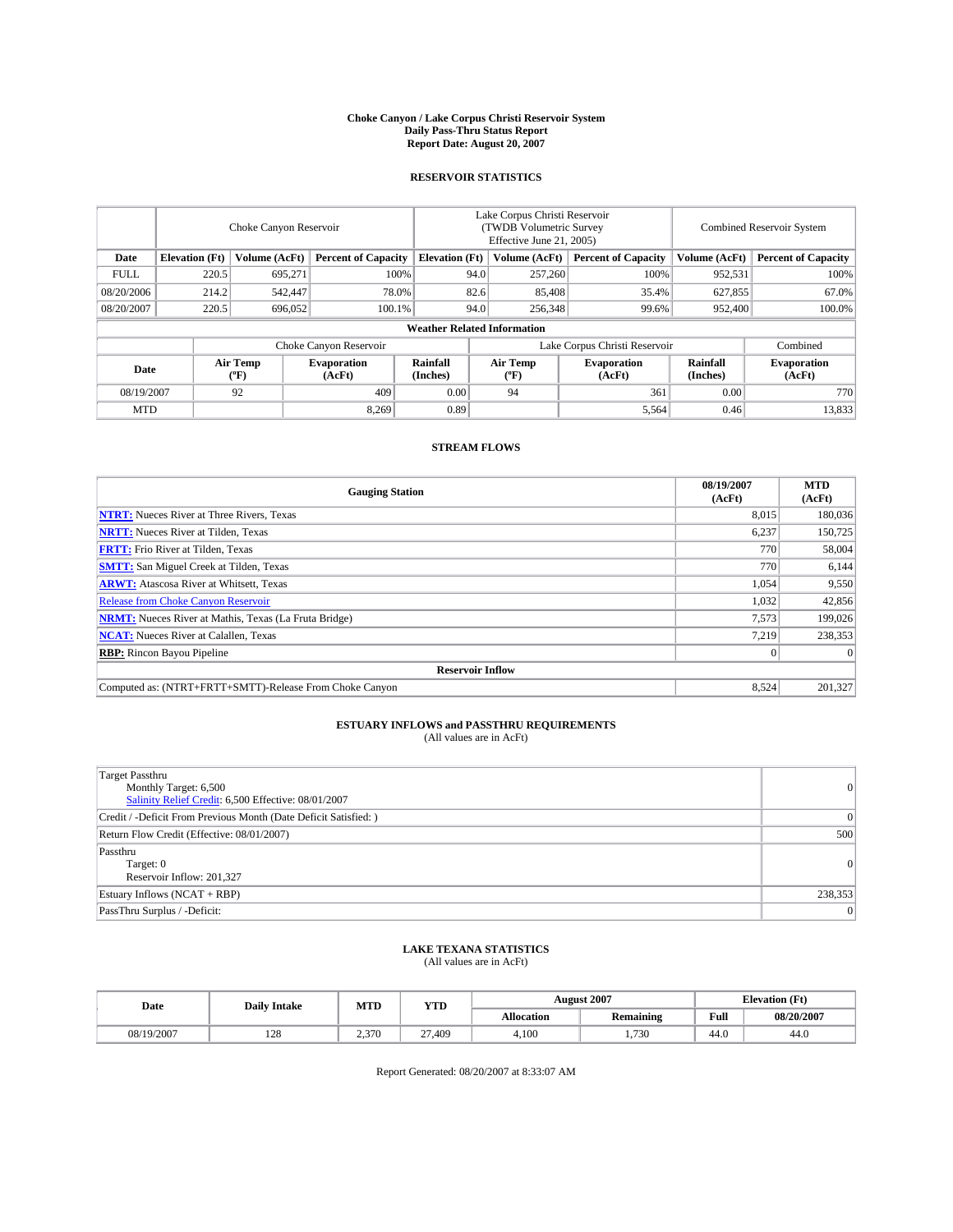#### **Choke Canyon / Lake Corpus Christi Reservoir System Daily Pass-Thru Status Report Report Date: August 21, 2007**

### **RESERVOIR STATISTICS**

|             | Choke Canyon Reservoir             |                  |                              |                                                     | Lake Corpus Christi Reservoir<br>(TWDB Volumetric Survey<br>Effective June 21, 2005) |                                           |                               |                      | Combined Reservoir System    |  |  |
|-------------|------------------------------------|------------------|------------------------------|-----------------------------------------------------|--------------------------------------------------------------------------------------|-------------------------------------------|-------------------------------|----------------------|------------------------------|--|--|
| Date        | <b>Elevation</b> (Ft)              | Volume (AcFt)    |                              | <b>Percent of Capacity</b><br><b>Elevation</b> (Ft) |                                                                                      | Volume (AcFt)                             | <b>Percent of Capacity</b>    | Volume (AcFt)        | <b>Percent of Capacity</b>   |  |  |
| <b>FULL</b> | 220.5                              | 695.271          |                              | 100%                                                | 94.0                                                                                 | 257,260                                   | 100%                          | 952,531              | 100%                         |  |  |
| 08/21/2006  | 214.2                              | 541,997          | 78.0%                        |                                                     | 82.5                                                                                 | 84,882                                    | 35.2%                         | 626,879              | 66.9%                        |  |  |
| 08/21/2007  | 220.5                              | 695,531          | 100.0%                       |                                                     | 94.0                                                                                 | 256,348                                   | 99.6%                         | 951.879              | 99.9%                        |  |  |
|             | <b>Weather Related Information</b> |                  |                              |                                                     |                                                                                      |                                           |                               |                      |                              |  |  |
|             |                                    |                  | Choke Canyon Reservoir       |                                                     |                                                                                      |                                           | Lake Corpus Christi Reservoir |                      | Combined                     |  |  |
| Date        |                                    | Air Temp<br>(°F) | <b>Evaporation</b><br>(AcFt) | Rainfall<br>(Inches)                                |                                                                                      | Air Temp<br>$({}^{\mathrm{o}}\mathrm{F})$ | <b>Evaporation</b><br>(AcFt)  | Rainfall<br>(Inches) | <b>Evaporation</b><br>(AcFt) |  |  |
| 08/20/2007  |                                    | 92               | 454                          | 0.00                                                |                                                                                      | 92                                        | 351                           | 0.00                 | 805                          |  |  |
| <b>MTD</b>  |                                    |                  | 8,723                        | 0.89                                                |                                                                                      |                                           | 5,915                         | 0.46                 | 14,638                       |  |  |

### **STREAM FLOWS**

| <b>Gauging Station</b>                                       | 08/20/2007<br>(AcFt) | <b>MTD</b><br>(AcFt) |
|--------------------------------------------------------------|----------------------|----------------------|
| <b>NTRT:</b> Nueces River at Three Rivers, Texas             | 8,039                | 188,075              |
| <b>NRTT:</b> Nueces River at Tilden, Texas                   | 4.685                | 155,410              |
| <b>FRTT:</b> Frio River at Tilden, Texas                     | 965                  | 58,968               |
| <b>SMTT:</b> San Miguel Creek at Tilden, Texas               | 2,084                | 8,228                |
| <b>ARWT:</b> Atascosa River at Whitsett, Texas               | 1,006                | 10,556               |
| <b>Release from Choke Canyon Reservoir</b>                   | 2,170                | 45,026               |
| <b>NRMT:</b> Nueces River at Mathis, Texas (La Fruta Bridge) | 7.940                | 206,966              |
| <b>NCAT:</b> Nueces River at Calallen, Texas                 | 6,769                | 245.122              |
| <b>RBP:</b> Rincon Bayou Pipeline                            | $\mathbf{0}$         | $\Omega$             |
| <b>Reservoir Inflow</b>                                      |                      |                      |
| Computed as: (NTRT+FRTT+SMTT)-Release From Choke Canyon      | 8.919                | 210,245              |

# **ESTUARY INFLOWS and PASSTHRU REQUIREMENTS**<br>(All values are in AcFt)

| <b>Target Passthru</b><br>Monthly Target: 6,500<br>Salinity Relief Credit: 6,500 Effective: 08/01/2007 | $\overline{0}$ |
|--------------------------------------------------------------------------------------------------------|----------------|
| Credit / -Deficit From Previous Month (Date Deficit Satisfied: )                                       | 0              |
| Return Flow Credit (Effective: 08/01/2007)                                                             | 500            |
| Passthru<br>Target: 0<br>Reservoir Inflow: 210,245                                                     | 0              |
| Estuary Inflows (NCAT + RBP)                                                                           | 245,122        |
| PassThru Surplus / -Deficit:                                                                           | $\vert$ 0      |

## **LAKE TEXANA STATISTICS** (All values are in AcFt)

| Date       | <b>Daily Intake</b> | MTD   | <b>YTD</b>             |                   | <b>August 2007</b> | <b>Elevation</b> (Ft) |            |
|------------|---------------------|-------|------------------------|-------------------|--------------------|-----------------------|------------|
|            |                     |       |                        | <b>Allocation</b> | <b>Remaining</b>   | Full                  | 08/21/2007 |
| 08/20/2007 | 100<br>14e          | 2.498 | $\sim$<br>527<br>، ب ب | 4.100             | .602               | 44.0                  | 44.0       |

Report Generated: 08/21/2007 at 8:17:42 AM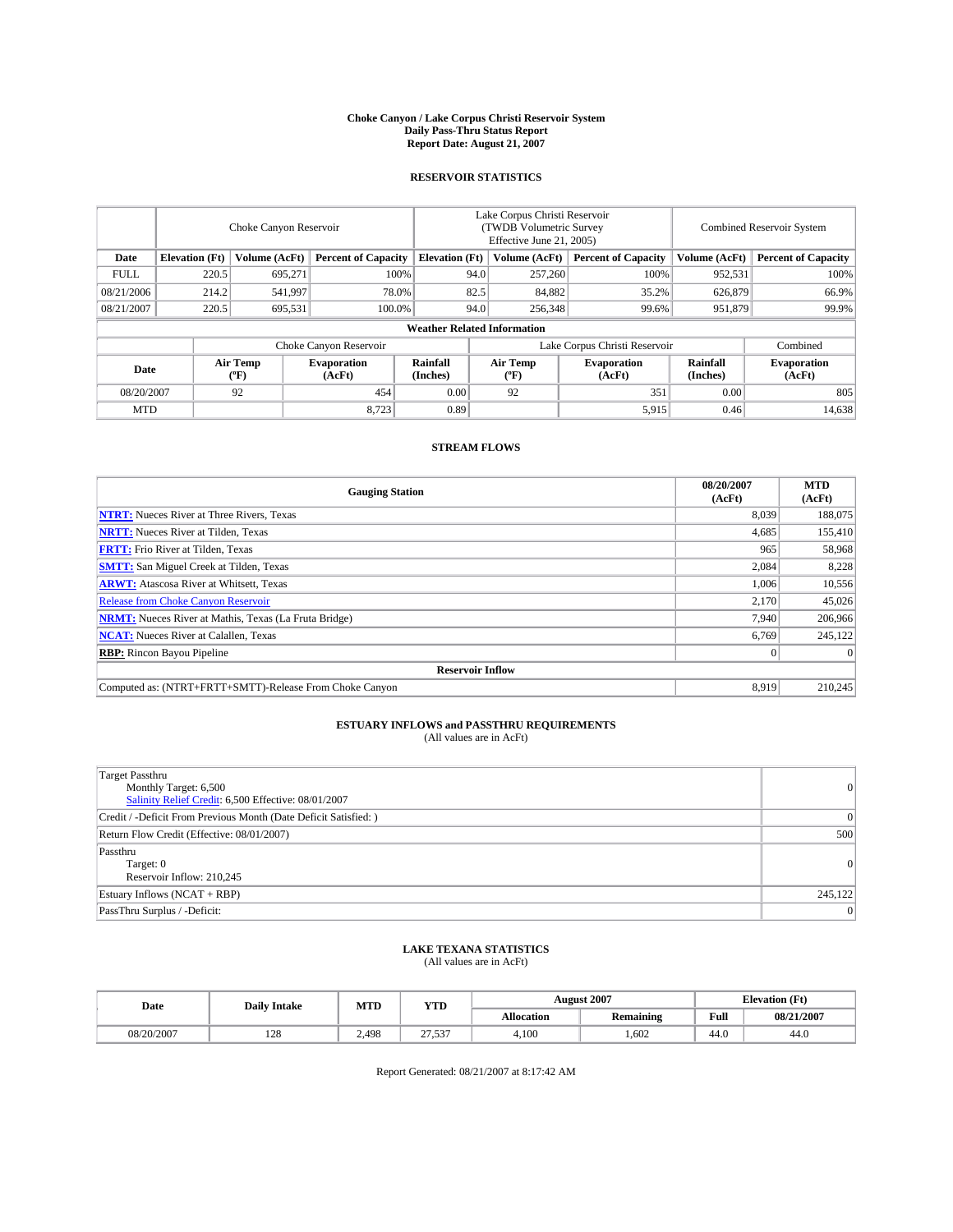#### **Choke Canyon / Lake Corpus Christi Reservoir System Daily Pass-Thru Status Report Report Date: August 22, 2007**

### **RESERVOIR STATISTICS**

|             | Choke Canyon Reservoir             |                         |                              |                       | Lake Corpus Christi Reservoir<br>(TWDB Volumetric Survey<br>Effective June 21, 2005) |                  |                               | Combined Reservoir System |                              |  |
|-------------|------------------------------------|-------------------------|------------------------------|-----------------------|--------------------------------------------------------------------------------------|------------------|-------------------------------|---------------------------|------------------------------|--|
| Date        | <b>Elevation</b> (Ft)              | Volume (AcFt)           | <b>Percent of Capacity</b>   | <b>Elevation</b> (Ft) |                                                                                      | Volume (AcFt)    | <b>Percent of Capacity</b>    | Volume (AcFt)             | <b>Percent of Capacity</b>   |  |
| <b>FULL</b> | 220.5                              | 695.271                 |                              | 100%                  | 94.0                                                                                 | 257,260          | 100%                          | 952,531                   | 100%                         |  |
| 08/22/2006  | 214.2                              | 541,772                 | 77.9%                        |                       | 82.5                                                                                 | 84,672           | 35.1%                         | 626,444                   | 66.9%                        |  |
| 08/22/2007  | 220.5                              | 695,531                 | 100.0%                       |                       | 94.0                                                                                 | 257,078          | 99.9%                         | 952,609                   | 100.0%                       |  |
|             | <b>Weather Related Information</b> |                         |                              |                       |                                                                                      |                  |                               |                           |                              |  |
|             |                                    |                         | Choke Canyon Reservoir       |                       |                                                                                      |                  | Lake Corpus Christi Reservoir |                           | Combined                     |  |
| Date        |                                    | <b>Air Temp</b><br>(°F) | <b>Evaporation</b><br>(AcFt) | Rainfall<br>(Inches)  |                                                                                      | Air Temp<br>("F) | <b>Evaporation</b><br>(AcFt)  | Rainfall<br>(Inches)      | <b>Evaporation</b><br>(AcFt) |  |
| 08/21/2007  |                                    | 91                      | 348                          | 0.16                  |                                                                                      | 90               | 245                           | 0.05                      | 593                          |  |
| <b>MTD</b>  |                                    |                         | 9,071                        | 1.05                  |                                                                                      |                  | 6,160                         | 0.51                      | 15,231                       |  |

### **STREAM FLOWS**

| <b>Gauging Station</b>                                       | 08/21/2007<br>(AcFt) | <b>MTD</b><br>(AcFt) |
|--------------------------------------------------------------|----------------------|----------------------|
| <b>NTRT:</b> Nueces River at Three Rivers, Texas             | 8.178                | 196,253              |
| <b>NRTT:</b> Nueces River at Tilden, Texas                   | 3.037                | 158,447              |
| <b>FRTT:</b> Frio River at Tilden, Texas                     | 1,499                | 60,467               |
| <b>SMTT:</b> San Miguel Creek at Tilden, Texas               | 339                  | 8,567                |
| <b>ARWT:</b> Atascosa River at Whitsett, Texas               | 744                  | 11,301               |
| <b>Release from Choke Canyon Reservoir</b>                   | 2,581                | 47,606               |
| <b>NRMT:</b> Nueces River at Mathis, Texas (La Fruta Bridge) | 8,516                | 215,482              |
| <b>NCAT:</b> Nueces River at Calallen, Texas                 | 6.709                | 251,831              |
| <b>RBP:</b> Rincon Bayou Pipeline                            | $\overline{0}$       | $\Omega$             |
| <b>Reservoir Inflow</b>                                      |                      |                      |
| Computed as: (NTRT+FRTT+SMTT)-Release From Choke Canyon      | 7.436                | 217,681              |

# **ESTUARY INFLOWS and PASSTHRU REQUIREMENTS**<br>(All values are in AcFt)

| <b>Target Passthru</b><br>Monthly Target: 6,500<br>Salinity Relief Credit: 6,500 Effective: 08/01/2007 | 0        |
|--------------------------------------------------------------------------------------------------------|----------|
| Credit / -Deficit From Previous Month (Date Deficit Satisfied: )                                       | 0        |
| Return Flow Credit (Effective: 08/01/2007)                                                             | 500      |
| Passthru<br>Target: 0<br>Reservoir Inflow: 217,681                                                     | $\Omega$ |
| Estuary Inflows (NCAT + RBP)                                                                           | 251,831  |
| PassThru Surplus / -Deficit:                                                                           | $\Omega$ |

## **LAKE TEXANA STATISTICS** (All values are in AcFt)

| Date       | <b>Daily Intake</b> | MTD   | <b>YTD</b> |                   | <b>August 2007</b> |      | <b>Elevation</b> (Ft) |
|------------|---------------------|-------|------------|-------------------|--------------------|------|-----------------------|
|            |                     |       |            | <b>Allocation</b> | <b>Remaining</b>   | Full | 08/22/2007            |
| 08/21/2007 | 128                 | 2.625 | 27.664     | 4.100             | .475               | 44.0 | 44.0                  |

Report Generated: 08/22/2007 at 8:54:43 AM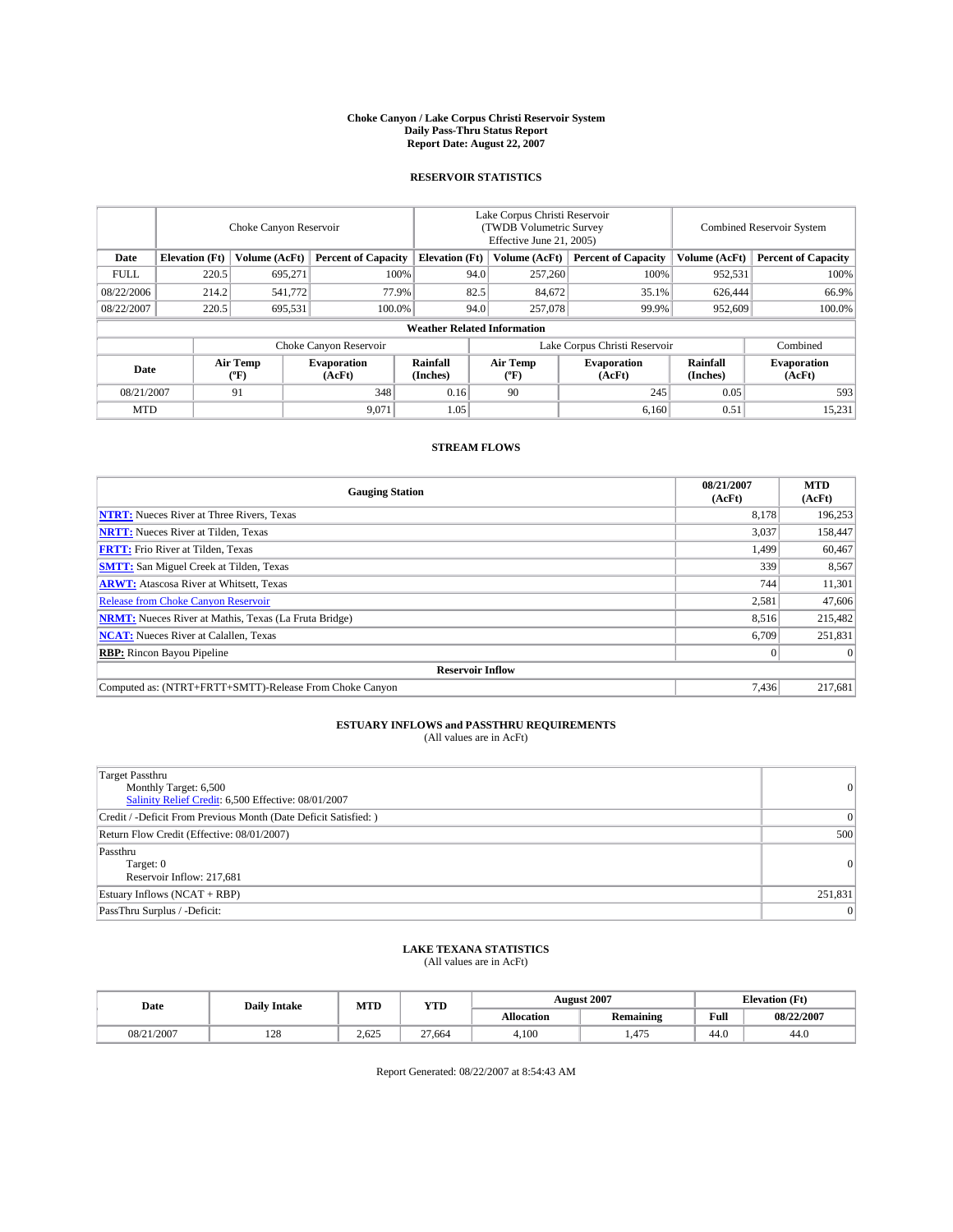#### **Choke Canyon / Lake Corpus Christi Reservoir System Daily Pass-Thru Status Report Report Date: August 23, 2007**

### **RESERVOIR STATISTICS**

|             | Choke Canyon Reservoir |                  |                              |                                    | Lake Corpus Christi Reservoir<br>(TWDB Volumetric Survey<br>Effective June 21, 2005) |                  |                               | <b>Combined Reservoir System</b> |                              |  |
|-------------|------------------------|------------------|------------------------------|------------------------------------|--------------------------------------------------------------------------------------|------------------|-------------------------------|----------------------------------|------------------------------|--|
| Date        | <b>Elevation</b> (Ft)  | Volume (AcFt)    | <b>Percent of Capacity</b>   | <b>Elevation</b> (Ft)              |                                                                                      | Volume (AcFt)    | <b>Percent of Capacity</b>    | Volume (AcFt)                    | <b>Percent of Capacity</b>   |  |
| <b>FULL</b> | 220.5                  | 695.271          |                              | 100%                               | 94.0                                                                                 | 257,260          | 100%                          | 952,531                          | 100%                         |  |
| 08/23/2006  | 214.2                  | 541,322          | 77.9%                        |                                    | 82.5                                                                                 | 84,253           | 34.9%                         | 625,575                          | 66.8%                        |  |
| 08/23/2007  | 220.5                  | 694,752          | 99.9%                        |                                    | 94.0                                                                                 | 257,260          | 100.0%                        | 952,012                          | 99.9%                        |  |
|             |                        |                  |                              | <b>Weather Related Information</b> |                                                                                      |                  |                               |                                  |                              |  |
|             |                        |                  | Choke Canyon Reservoir       |                                    |                                                                                      |                  | Lake Corpus Christi Reservoir |                                  | Combined                     |  |
| Date        |                        | Air Temp<br>(°F) | <b>Evaporation</b><br>(AcFt) | Rainfall<br>(Inches)               |                                                                                      | Air Temp<br>("F) | <b>Evaporation</b><br>(AcFt)  | Rainfall<br>(Inches)             | <b>Evaporation</b><br>(AcFt) |  |
| 08/22/2007  |                        | 89               | 227                          | 0.40                               |                                                                                      | 89               | 213                           | 0.53                             | 440                          |  |
| <b>MTD</b>  |                        |                  | 9,298                        | 1.45                               |                                                                                      |                  | 6,373                         | 1.04                             | 15,671                       |  |

### **STREAM FLOWS**

| <b>Gauging Station</b>                                       | 08/22/2007<br>(AcFt) | <b>MTD</b><br>(AcFt) |
|--------------------------------------------------------------|----------------------|----------------------|
| <b>NTRT:</b> Nueces River at Three Rivers, Texas             | 7.126                | 203,379              |
| <b>NRTT:</b> Nueces River at Tilden, Texas                   | 1.507                | 159,953              |
| <b>FRTT:</b> Frio River at Tilden, Texas                     | 2,858                | 63,325               |
| <b>SMTT:</b> San Miguel Creek at Tilden, Texas               | 165                  | 8,732                |
| <b>ARWT:</b> Atascosa River at Whitsett, Texas               | 312                  | 11,612               |
| <b>Release from Choke Canyon Reservoir</b>                   | 2,581                | 50,187               |
| <b>NRMT:</b> Nueces River at Mathis, Texas (La Fruta Bridge) | 8,853                | 224,335              |
| <b>NCAT:</b> Nueces River at Calallen, Texas                 | 7.126                | 258,957              |
| <b>RBP:</b> Rincon Bayou Pipeline                            | $\mathbf{0}$         | $\Omega$             |
| <b>Reservoir Inflow</b>                                      |                      |                      |
| Computed as: (NTRT+FRTT+SMTT)-Release From Choke Canyon      | 7.569                | 225,250              |

# **ESTUARY INFLOWS and PASSTHRU REQUIREMENTS**<br>(All values are in AcFt)

| <b>Target Passthru</b><br>Monthly Target: 6,500<br>Salinity Relief Credit: 6,500 Effective: 08/01/2007 | $\overline{0}$  |
|--------------------------------------------------------------------------------------------------------|-----------------|
| Credit / -Deficit From Previous Month (Date Deficit Satisfied: )                                       | $\vert 0 \vert$ |
| Return Flow Credit (Effective: 08/01/2007)                                                             | 500             |
| Passthru<br>Target: 0<br>Reservoir Inflow: 225,250                                                     | 0               |
| Estuary Inflows (NCAT + RBP)                                                                           | 258,957         |
| PassThru Surplus / -Deficit:                                                                           | 0               |

## **LAKE TEXANA STATISTICS** (All values are in AcFt)

| Date       | <b>Daily Intake</b> | MTD         | <b>YTD</b> |                   | <b>August 2007</b> | <b>Elevation</b> (Ft) |            |
|------------|---------------------|-------------|------------|-------------------|--------------------|-----------------------|------------|
|            |                     |             |            | <b>Allocation</b> | <b>Remaining</b>   | Full                  | 08/23/2007 |
| 08/22/2007 | 120<br>140          | 1757<br>ر ر | 27.792     | 4.100             | .347               | 44.0                  | 44.1       |

Report Generated: 08/23/2007 at 8:17:13 AM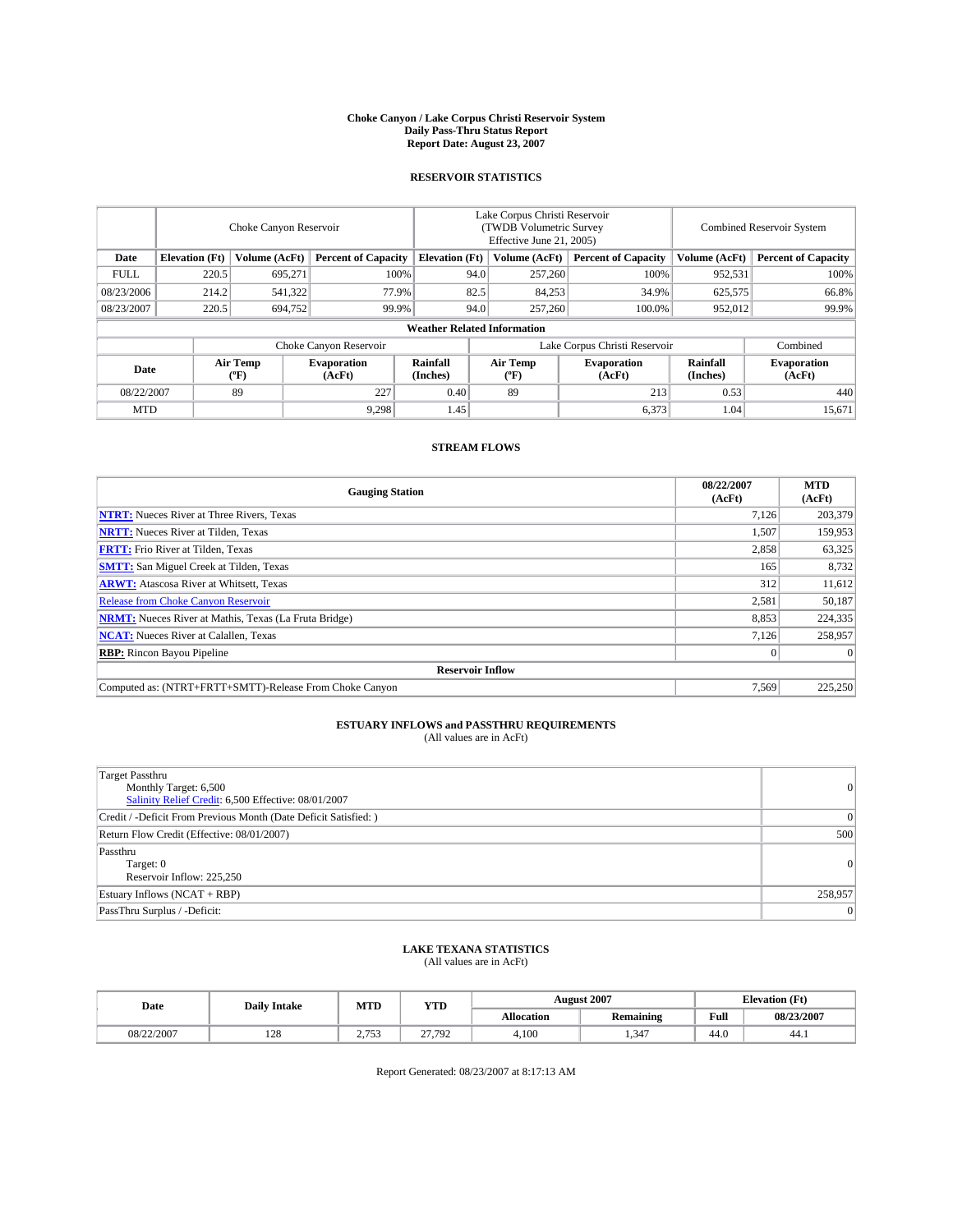#### **Choke Canyon / Lake Corpus Christi Reservoir System Daily Pass-Thru Status Report Report Date: August 24, 2007**

### **RESERVOIR STATISTICS**

|             | Choke Canyon Reservoir |                  |                              |                                    | Lake Corpus Christi Reservoir<br>(TWDB Volumetric Survey<br>Effective June 21, 2005) |                                           |                               | Combined Reservoir System |                              |  |
|-------------|------------------------|------------------|------------------------------|------------------------------------|--------------------------------------------------------------------------------------|-------------------------------------------|-------------------------------|---------------------------|------------------------------|--|
| Date        | <b>Elevation</b> (Ft)  | Volume (AcFt)    | <b>Percent of Capacity</b>   | <b>Elevation</b> (Ft)              |                                                                                      | Volume (AcFt)                             | <b>Percent of Capacity</b>    | Volume (AcFt)             | <b>Percent of Capacity</b>   |  |
| <b>FULL</b> | 220.5                  | 695.271          |                              | 100%                               | 94.0                                                                                 | 257,260                                   | 100%                          | 952,531                   | 100%                         |  |
| 08/24/2006  | 214.1                  | 540,647          | 77.8%                        |                                    | 82.4                                                                                 | 83,628                                    | 34.7%                         | 624,275                   | 66.7%                        |  |
| 08/24/2007  | 220.6                  | 696,832          | 100.2%                       |                                    | 94.0                                                                                 | 254,890                                   | 99.1%                         | 951,722                   | 99.9%                        |  |
|             |                        |                  |                              | <b>Weather Related Information</b> |                                                                                      |                                           |                               |                           |                              |  |
|             |                        |                  | Choke Canyon Reservoir       |                                    |                                                                                      |                                           | Lake Corpus Christi Reservoir |                           | Combined                     |  |
| Date        |                        | Air Temp<br>(°F) | <b>Evaporation</b><br>(AcFt) | Rainfall<br>(Inches)               |                                                                                      | Air Temp<br>$({}^{\mathrm{o}}\mathrm{F})$ | <b>Evaporation</b><br>(AcFt)  | Rainfall<br>(Inches)      | <b>Evaporation</b><br>(AcFt) |  |
| 08/23/2007  |                        | 91               | 440                          | 0.00                               |                                                                                      | 92                                        | 180                           | 0.00                      | 620                          |  |
| <b>MTD</b>  |                        |                  | 9,738                        | 1.45                               |                                                                                      |                                           | 6,553                         | 1.04                      | 16,291                       |  |

### **STREAM FLOWS**

| <b>Gauging Station</b>                                       | 08/23/2007<br>(AcFt) | <b>MTD</b><br>(AcFt) |
|--------------------------------------------------------------|----------------------|----------------------|
| <b>NTRT:</b> Nueces River at Three Rivers, Texas             | 5,022                | 208,401              |
| <b>NRTT:</b> Nueces River at Tilden, Texas                   | 1.231                | 161,184              |
| <b>FRTT:</b> Frio River at Tilden, Texas                     | 6,114                | 69,439               |
| <b>SMTT:</b> San Miguel Creek at Tilden, Texas               | 107                  | 8,839                |
| <b>ARWT:</b> Atascosa River at Whitsett, Texas               | 260                  | 11,872               |
| <b>Release from Choke Canyon Reservoir</b>                   | 2,581                | 52,767               |
| <b>NRMT:</b> Nueces River at Mathis, Texas (La Fruta Bridge) | 9,468                | 233,803              |
| <b>NCAT:</b> Nueces River at Calallen, Texas                 | 7.047                | 266,004              |
| <b>RBP:</b> Rincon Bayou Pipeline                            | $\mathbf{0}$         | $\Omega$             |
| <b>Reservoir Inflow</b>                                      |                      |                      |
| Computed as: (NTRT+FRTT+SMTT)-Release From Choke Canyon      | 8.663                | 233,912              |

# **ESTUARY INFLOWS and PASSTHRU REQUIREMENTS**<br>(All values are in AcFt)

| <b>Target Passthru</b><br>Monthly Target: 6,500<br>Salinity Relief Credit: 6,500 Effective: 08/01/2007 | 0        |
|--------------------------------------------------------------------------------------------------------|----------|
| Credit / -Deficit From Previous Month (Date Deficit Satisfied: )                                       | 0        |
| Return Flow Credit (Effective: 08/01/2007)                                                             | 500      |
| Passthru<br>Target: 0<br>Reservoir Inflow: 233,912                                                     | $\Omega$ |
| Estuary Inflows (NCAT + RBP)                                                                           | 266,004  |
| PassThru Surplus / -Deficit:                                                                           | $\Omega$ |

## **LAKE TEXANA STATISTICS** (All values are in AcFt)

| Date       | <b>Daily Intake</b> | MTD   | <b>YTD</b> |                   | <b>August 2007</b> |      | <b>Elevation</b> (Ft) |
|------------|---------------------|-------|------------|-------------------|--------------------|------|-----------------------|
|            |                     |       |            | <b>Allocation</b> | <b>Remaining</b>   | Full | 08/24/2007            |
| 08/23/2007 | 128                 | 2,881 | 27.920     | 4.100             | 210<br>ہ اسکہ ا    | 44.0 | 44.0                  |

Report Generated: 08/24/2007 at 8:12:24 AM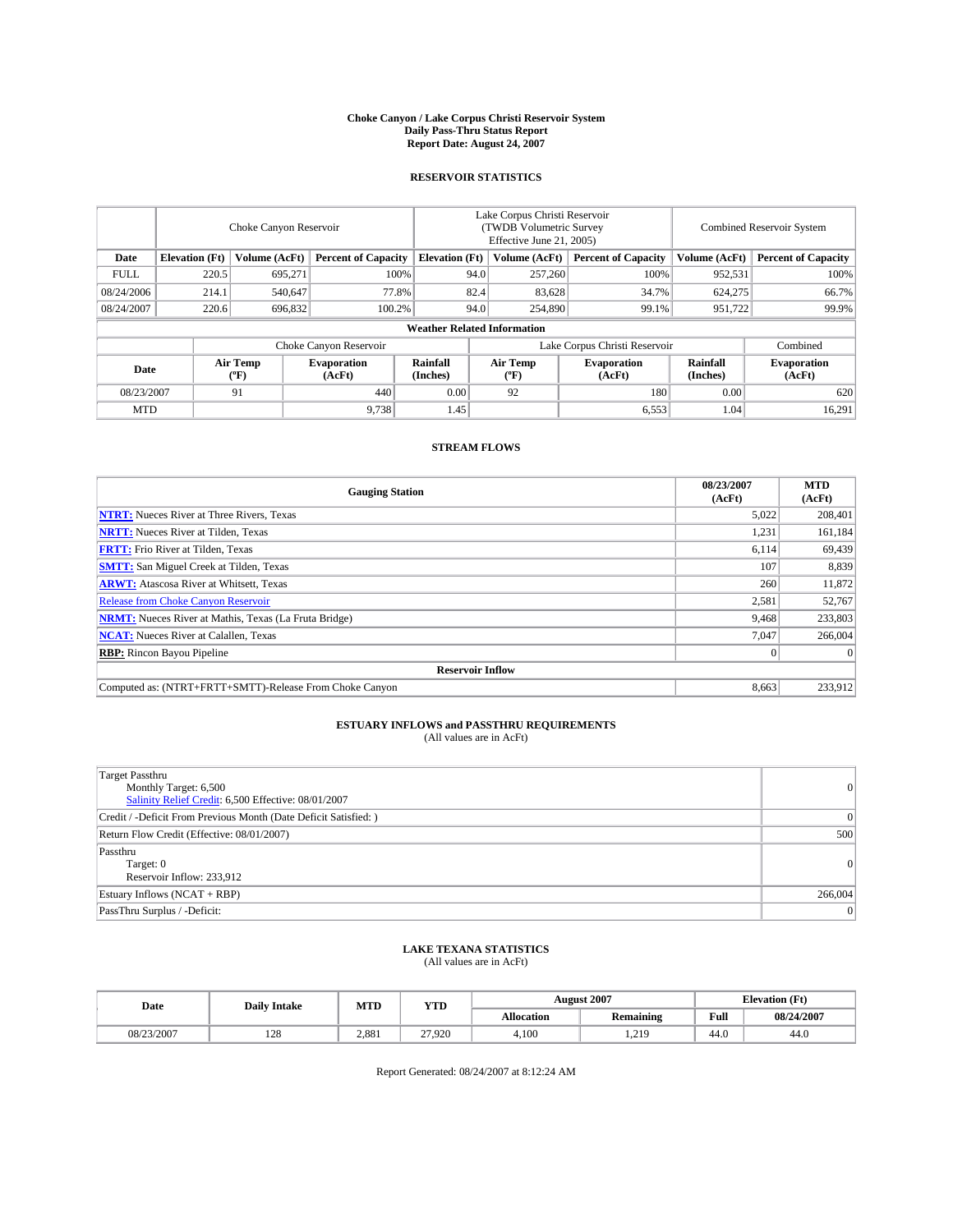#### **Choke Canyon / Lake Corpus Christi Reservoir System Daily Pass-Thru Status Report Report Date: August 25, 2007**

### **RESERVOIR STATISTICS**

|             | Choke Canyon Reservoir |                  |                              |                                    | Lake Corpus Christi Reservoir<br>(TWDB Volumetric Survey<br>Effective June 21, 2005) |                  |                               | <b>Combined Reservoir System</b> |                              |  |
|-------------|------------------------|------------------|------------------------------|------------------------------------|--------------------------------------------------------------------------------------|------------------|-------------------------------|----------------------------------|------------------------------|--|
| Date        | <b>Elevation</b> (Ft)  | Volume (AcFt)    | <b>Percent of Capacity</b>   | <b>Elevation</b> (Ft)              |                                                                                      | Volume (AcFt)    | <b>Percent of Capacity</b>    | Volume (AcFt)                    | <b>Percent of Capacity</b>   |  |
| <b>FULL</b> | 220.5                  | 695.271          |                              | 100%                               | 94.0                                                                                 | 257,260          | 100%                          | 952,531                          | 100%                         |  |
| 08/25/2006  | 214.1                  | 540,197          |                              | 77.7%                              | 82.3                                                                                 | 82.901           | 34.4%                         | 623,098                          | 66.5%                        |  |
| 08/25/2007  | 220.6                  | 698,917          | 100.5%                       |                                    | 94.0                                                                                 | 256,895          | 99.9%                         | 955,812                          | 100.3%                       |  |
|             |                        |                  |                              | <b>Weather Related Information</b> |                                                                                      |                  |                               |                                  |                              |  |
|             |                        |                  | Choke Canyon Reservoir       |                                    |                                                                                      |                  | Lake Corpus Christi Reservoir |                                  | Combined                     |  |
| Date        |                        | Air Temp<br>(°F) | <b>Evaporation</b><br>(AcFt) | Rainfall<br>(Inches)               |                                                                                      | Air Temp<br>("F) | <b>Evaporation</b><br>(AcFt)  | Rainfall<br>(Inches)             | <b>Evaporation</b><br>(AcFt) |  |
| 08/24/2007  |                        | 93               | 425                          | 0.00                               |                                                                                      | 93               | 532                           | 0.00                             | 957                          |  |
| <b>MTD</b>  |                        |                  | 10.163                       | 1.45                               |                                                                                      |                  | 7.085                         | 1.04                             | 17,248                       |  |

### **STREAM FLOWS**

| <b>Gauging Station</b>                                       | 08/24/2007<br>(AcFt) | <b>MTD</b><br>(AcFt) |
|--------------------------------------------------------------|----------------------|----------------------|
| <b>NTRT:</b> Nueces River at Three Rivers, Texas             | 3,970                | 212,371              |
| <b>NRTT:</b> Nueces River at Tilden, Texas                   | 1.153                | 162,337              |
| <b>FRTT:</b> Frio River at Tilden, Texas                     | 5,955                | 75,394               |
| <b>SMTT:</b> San Miguel Creek at Tilden, Texas               | 77                   | 8,917                |
| <b>ARWT:</b> Atascosa River at Whitsett, Texas               | 230                  | 12,103               |
| <b>Release from Choke Canyon Reservoir</b>                   | 2,356                | 55,123               |
| <b>NRMT:</b> Nueces River at Mathis, Texas (La Fruta Bridge) | 5,618                | 239,421              |
| <b>NCAT:</b> Nueces River at Calallen, Texas                 | 7,245                | 273.249              |
| <b>RBP:</b> Rincon Bayou Pipeline                            | $\mathbf{0}$         | $\Omega$             |
| <b>Reservoir Inflow</b>                                      |                      |                      |
| Computed as: (NTRT+FRTT+SMTT)-Release From Choke Canyon      | 7.646                | 241,559              |

## **ESTUARY INFLOWS and PASSTHRU REQUIREMENTS**<br>(All values are in AcFt)

| <b>Target Passthru</b><br>Monthly Target: 6,500<br>Salinity Relief Credit: 6,500 Effective: 08/01/2007 | 0        |
|--------------------------------------------------------------------------------------------------------|----------|
| Credit / -Deficit From Previous Month (Date Deficit Satisfied: )                                       | 0        |
| Return Flow Credit (Effective: 08/01/2007)                                                             | 500      |
| Passthru<br>Target: 0<br>Reservoir Inflow: 241,559                                                     | $\Omega$ |
| Estuary Inflows (NCAT + RBP)                                                                           | 273,249  |
| PassThru Surplus / -Deficit:                                                                           | $\Omega$ |

## **LAKE TEXANA STATISTICS** (All values are in AcFt)

| Date       | <b>Daily Intake</b> | MTD   | <b>YTD</b> |                   | <b>August 2007</b> | <b>Elevation</b> (Ft) |            |
|------------|---------------------|-------|------------|-------------------|--------------------|-----------------------|------------|
|            |                     |       |            | <b>Allocation</b> | <b>Remaining</b>   | Full                  | 08/25/2007 |
| 08/24/2007 | 170<br>14e          | 3.009 | 28,048     | 4.100             | 1.091              | 44.0                  | 44.0       |

Report Generated: 08/25/2007 at 8:19:46 AM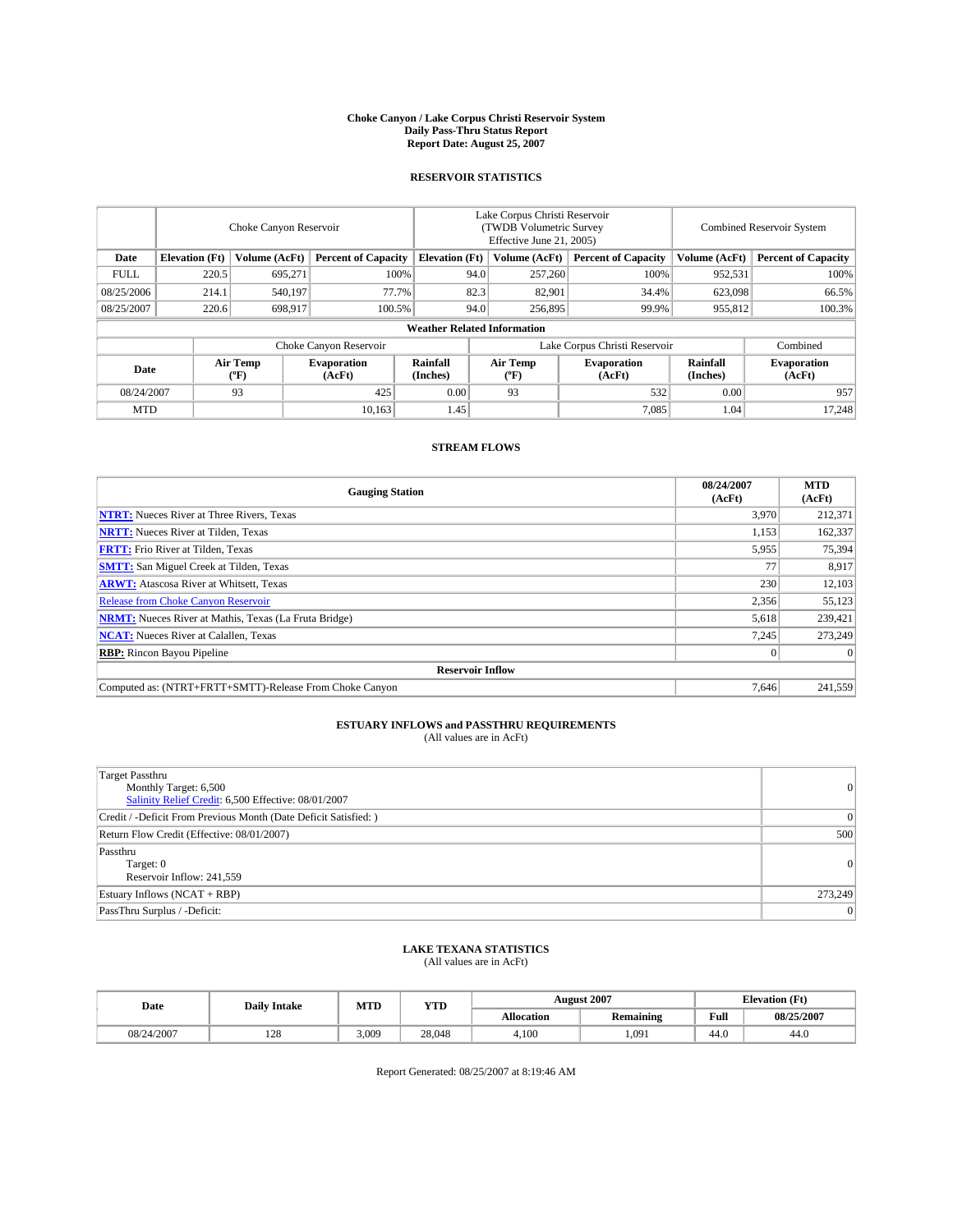#### **Choke Canyon / Lake Corpus Christi Reservoir System Daily Pass-Thru Status Report Report Date: August 26, 2007**

### **RESERVOIR STATISTICS**

|             | Choke Canyon Reservoir |                  |                              |                                    | Lake Corpus Christi Reservoir<br>(TWDB Volumetric Survey<br>Effective June 21, 2005) |                  |                              | Combined Reservoir System |                              |  |
|-------------|------------------------|------------------|------------------------------|------------------------------------|--------------------------------------------------------------------------------------|------------------|------------------------------|---------------------------|------------------------------|--|
| Date        | <b>Elevation</b> (Ft)  | Volume (AcFt)    | <b>Percent of Capacity</b>   | <b>Elevation</b> (Ft)              |                                                                                      | Volume (AcFt)    | <b>Percent of Capacity</b>   | Volume (AcFt)             | <b>Percent of Capacity</b>   |  |
| <b>FULL</b> | 220.5                  | 695.271          |                              | 100%                               | 94.0                                                                                 | 257,260          | 100%                         | 952,531                   | 100%                         |  |
| 08/26/2006  | 214.1                  | 539,752          | 77.6%                        |                                    | 82.3                                                                                 | 82,488           | 34.2%                        | 622,240                   | 66.4%                        |  |
| 08/26/2007  | 220.7                  | 699,178          | 100.6%                       |                                    | 94.1                                                                                 | 257,260          | 100.0%                       | 956,438                   | 100.4%                       |  |
|             |                        |                  |                              | <b>Weather Related Information</b> |                                                                                      |                  |                              |                           |                              |  |
|             |                        |                  | Choke Canyon Reservoir       |                                    | Lake Corpus Christi Reservoir                                                        |                  |                              |                           | Combined                     |  |
| Date        |                        | Air Temp<br>(°F) | <b>Evaporation</b><br>(AcFt) | Rainfall<br>(Inches)               |                                                                                      | Air Temp<br>("F) | <b>Evaporation</b><br>(AcFt) | Rainfall<br>(Inches)      | <b>Evaporation</b><br>(AcFt) |  |
| 08/25/2007  |                        | 93               | 258                          | 0.00                               |                                                                                      | 89               | 96                           | 0.12                      | 354                          |  |
| <b>MTD</b>  |                        |                  | 10.421                       | 1.45                               |                                                                                      |                  | 7,181                        | 1.16                      | 17,602                       |  |

### **STREAM FLOWS**

| <b>Gauging Station</b>                                       | 08/25/2007<br>(AcFt) | <b>MTD</b><br>(AcFt) |
|--------------------------------------------------------------|----------------------|----------------------|
| <b>NTRT:</b> Nueces River at Three Rivers, Texas             | 3,275                | 215,646              |
| <b>NRTT:</b> Nueces River at Tilden, Texas                   | 1.112                | 163,449              |
| <b>FRTT:</b> Frio River at Tilden, Texas                     | 3,236                | 78,630               |
| <b>SMTT:</b> San Miguel Creek at Tilden, Texas               | 64                   | 8,980                |
| <b>ARWT:</b> Atascosa River at Whitsett, Texas               | 161                  | 12,263               |
| <b>Release from Choke Canyon Reservoir</b>                   | 1,983                | 57,106               |
| <b>NRMT:</b> Nueces River at Mathis, Texas (La Fruta Bridge) | 844                  | 240,264              |
| <b>NCAT:</b> Nueces River at Calallen, Texas                 | 6,431                | 279,681              |
| <b>RBP:</b> Rincon Bayou Pipeline                            | $\mathbf{0}$         | $\Omega$             |
| <b>Reservoir Inflow</b>                                      |                      |                      |
| Computed as: (NTRT+FRTT+SMTT)-Release From Choke Canyon      | 4.591                | 246,150              |

# **ESTUARY INFLOWS and PASSTHRU REQUIREMENTS**<br>(All values are in AcFt)

| <b>Target Passthru</b><br>Monthly Target: 6,500<br>Salinity Relief Credit: 6,500 Effective: 08/01/2007 | $\overline{0}$ |
|--------------------------------------------------------------------------------------------------------|----------------|
| Credit / -Deficit From Previous Month (Date Deficit Satisfied: )                                       | 0              |
| Return Flow Credit (Effective: 08/01/2007)                                                             | 500            |
| Passthru<br>Target: 0<br>Reservoir Inflow: 246,150                                                     | 0              |
| Estuary Inflows (NCAT + RBP)                                                                           | 279,681        |
| PassThru Surplus / -Deficit:                                                                           | $\vert$ 0      |

## **LAKE TEXANA STATISTICS** (All values are in AcFt)

| Date       | <b>Daily Intake</b> | MTD   | <b>YTD</b> |                   | <b>August 2007</b> |      | <b>Elevation</b> (Ft) |
|------------|---------------------|-------|------------|-------------------|--------------------|------|-----------------------|
|            |                     |       |            | <b>Allocation</b> | <b>Remaining</b>   | Full | 08/26/2007            |
| 08/25/2007 | 128                 | 3,138 | 28,176     | 4.100             | 962                | 44.0 | 44.0                  |

Report Generated: 08/26/2007 at 8:14:38 AM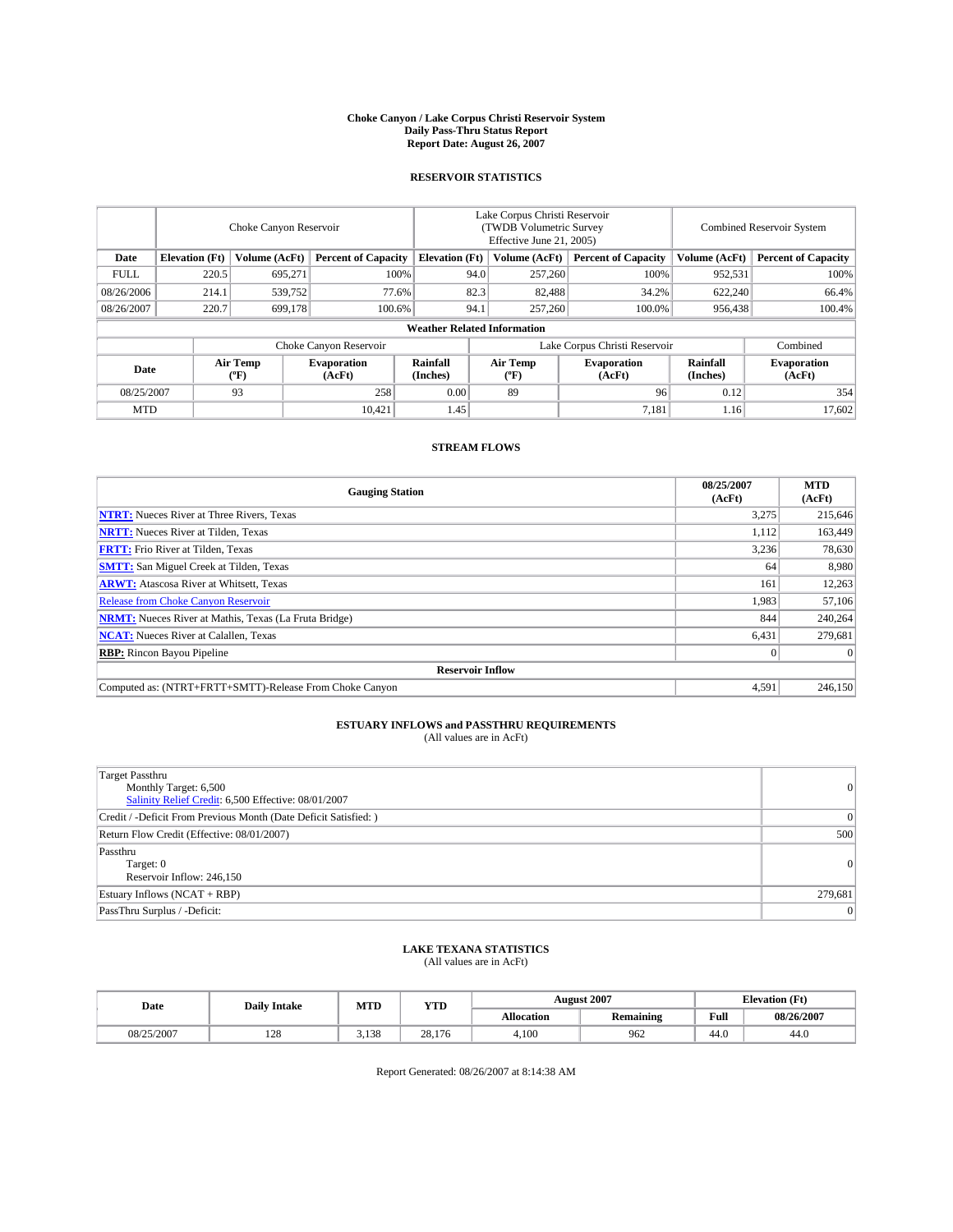#### **Choke Canyon / Lake Corpus Christi Reservoir System Daily Pass-Thru Status Report Report Date: August 27, 2007**

### **RESERVOIR STATISTICS**

|             | Choke Canyon Reservoir             |                  |                              |                       | Lake Corpus Christi Reservoir<br>(TWDB Volumetric Survey<br>Effective June 21, 2005) |                  |                               |                      | Combined Reservoir System    |  |  |
|-------------|------------------------------------|------------------|------------------------------|-----------------------|--------------------------------------------------------------------------------------|------------------|-------------------------------|----------------------|------------------------------|--|--|
| Date        | <b>Elevation</b> (Ft)              | Volume (AcFt)    | <b>Percent of Capacity</b>   | <b>Elevation</b> (Ft) |                                                                                      | Volume (AcFt)    | <b>Percent of Capacity</b>    | Volume (AcFt)        | <b>Percent of Capacity</b>   |  |  |
| <b>FULL</b> | 220.5                              | 695.271          | 100%                         |                       | 94.0                                                                                 | 257,260          | 100%                          | 952,531              | 100%                         |  |  |
| 08/27/2006  | 214.0                              | 538,861          | 77.5%                        |                       | 82.3                                                                                 | 82,076           | 34.0%                         | 620,937              | 66.3%                        |  |  |
| 08/27/2007  | 220.6                              | 698,917          | 100.5%                       |                       | 94.1                                                                                 | 257,260          | 100.0%                        | 956,177              | 100.4%                       |  |  |
|             | <b>Weather Related Information</b> |                  |                              |                       |                                                                                      |                  |                               |                      |                              |  |  |
|             |                                    |                  | Choke Canyon Reservoir       |                       |                                                                                      |                  | Lake Corpus Christi Reservoir |                      | Combined                     |  |  |
| Date        |                                    | Air Temp<br>(°F) | <b>Evaporation</b><br>(AcFt) | Rainfall<br>(Inches)  |                                                                                      | Air Temp<br>("F) | <b>Evaporation</b><br>(AcFt)  | Rainfall<br>(Inches) | <b>Evaporation</b><br>(AcFt) |  |  |
| 08/26/2007  |                                    | 91               | 380                          | 0.00                  |                                                                                      | 89               | 202                           | 0.00                 | 582                          |  |  |
| <b>MTD</b>  |                                    |                  | 10.801                       | 1.45                  |                                                                                      |                  | 7,383                         | 1.16                 | 18,184                       |  |  |

### **STREAM FLOWS**

| <b>Gauging Station</b>                                       | 08/26/2007<br>(AcFt) | <b>MTD</b><br>(AcFt) |
|--------------------------------------------------------------|----------------------|----------------------|
| <b>NTRT:</b> Nueces River at Three Rivers, Texas             | 3,057                | 218,703              |
| <b>NRTT:</b> Nueces River at Tilden, Texas                   | 1.100                | 164,549              |
| <b>FRTT:</b> Frio River at Tilden, Texas                     | 1,723                | 80,353               |
| <b>SMTT:</b> San Miguel Creek at Tilden, Texas               | 56                   | 9,036                |
| <b>ARWT:</b> Atascosa River at Whitsett, Texas               | 135                  | 12,398               |
| <b>Release from Choke Canyon Reservoir</b>                   | 1,985                | 59,091               |
| <b>NRMT:</b> Nueces River at Mathis, Texas (La Fruta Bridge) | 2,442                | 242,706              |
| <b>NCAT:</b> Nueces River at Calallen, Texas                 | 3,037                | 282,718              |
| <b>RBP:</b> Rincon Bayou Pipeline                            | $\mathbf{0}$         | $\Omega$             |
| <b>Reservoir Inflow</b>                                      |                      |                      |
| Computed as: (NTRT+FRTT+SMTT)-Release From Choke Canyon      | 2.850                | 249,000              |

# **ESTUARY INFLOWS and PASSTHRU REQUIREMENTS**<br>(All values are in AcFt)

| <b>Target Passthru</b><br>Monthly Target: 6,500<br>Salinity Relief Credit: 6,500 Effective: 08/01/2007 | $\overline{0}$ |
|--------------------------------------------------------------------------------------------------------|----------------|
| Credit / -Deficit From Previous Month (Date Deficit Satisfied: )                                       | 0              |
| Return Flow Credit (Effective: 08/01/2007)                                                             | 500            |
| Passthru<br>Target: 0<br>Reservoir Inflow: 249,000                                                     | 0              |
| Estuary Inflows (NCAT + RBP)                                                                           | 282,718        |
| PassThru Surplus / -Deficit:                                                                           | $\Omega$       |

## **LAKE TEXANA STATISTICS** (All values are in AcFt)

| Date       | <b>Daily Intake</b> | MTD   | <b>YTD</b> |                   | <b>August 2007</b> |      | <b>Elevation</b> (Ft) |
|------------|---------------------|-------|------------|-------------------|--------------------|------|-----------------------|
|            |                     |       |            | <b>Allocation</b> | <b>Remaining</b>   | Full | 08/27/2007            |
| 08/26/2007 | 128                 | 3.266 | 28,305     | 4.100             | 834                | 44.0 | 44.0                  |

Report Generated: 08/27/2007 at 8:23:41 AM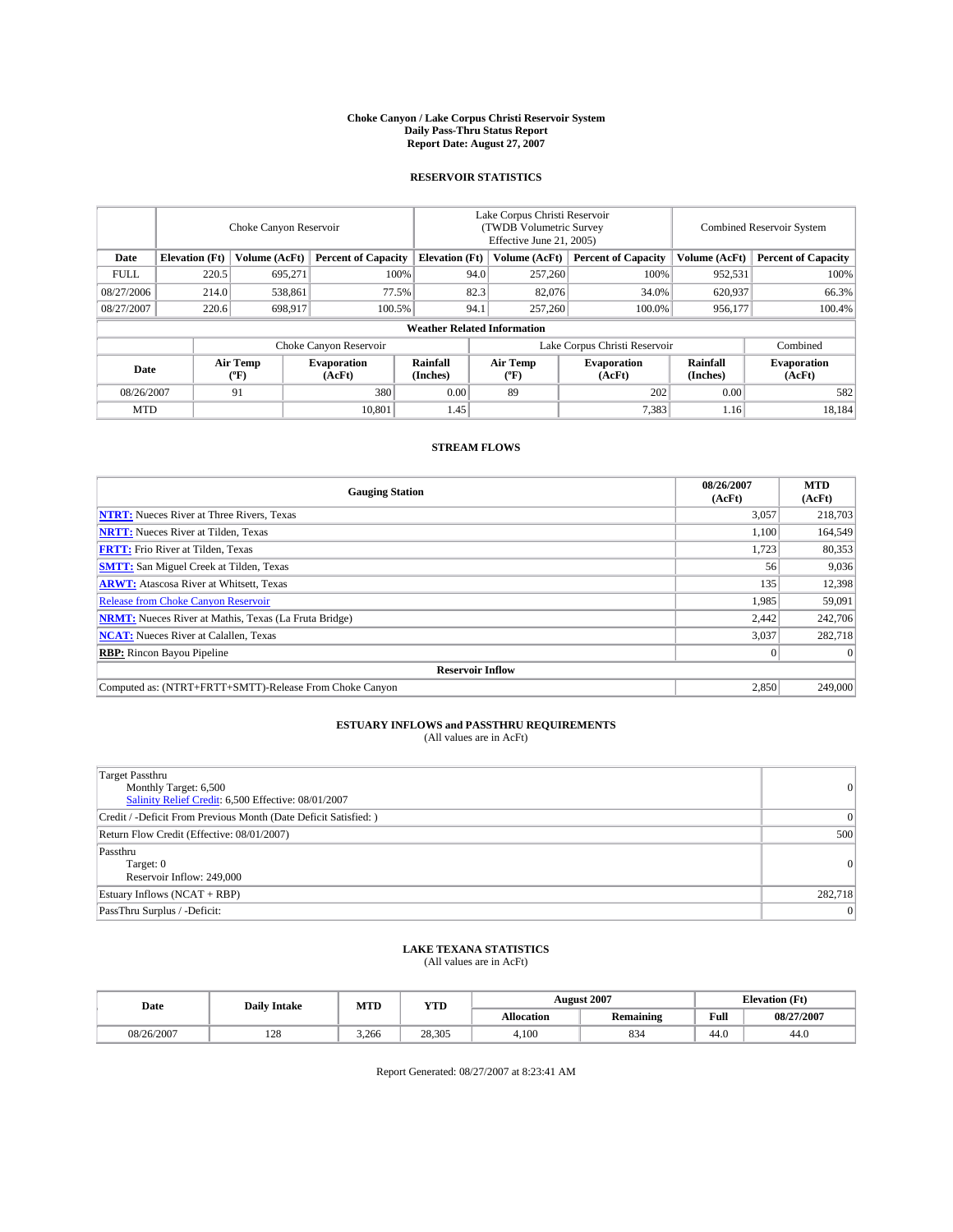#### **Choke Canyon / Lake Corpus Christi Reservoir System Daily Pass-Thru Status Report Report Date: August 28, 2007**

### **RESERVOIR STATISTICS**

|             | Choke Canyon Reservoir             |                  |                              |                       | Lake Corpus Christi Reservoir<br>(TWDB Volumetric Survey<br>Effective June 21, 2005) |                  |                               | <b>Combined Reservoir System</b> |                              |  |
|-------------|------------------------------------|------------------|------------------------------|-----------------------|--------------------------------------------------------------------------------------|------------------|-------------------------------|----------------------------------|------------------------------|--|
| Date        | <b>Elevation</b> (Ft)              | Volume (AcFt)    | <b>Percent of Capacity</b>   | <b>Elevation</b> (Ft) |                                                                                      | Volume (AcFt)    | <b>Percent of Capacity</b>    | Volume (AcFt)                    | <b>Percent of Capacity</b>   |  |
| <b>FULL</b> | 220.5                              | 695.271          | 100%                         |                       | 94.0                                                                                 | 257,260          | 100%                          | 952,531                          | 100%                         |  |
| 08/28/2006  | 214.0                              | 538,194          | 77.4%                        |                       | 82.2                                                                                 | 81,461           | 33.8%                         | 619,655                          | 66.2%                        |  |
| 08/28/2007  | 220.6                              | 697,092          | 100.3%                       |                       | 94.1                                                                                 | 257,260          | 100.0%                        | 954,352                          | 100.2%                       |  |
|             | <b>Weather Related Information</b> |                  |                              |                       |                                                                                      |                  |                               |                                  |                              |  |
|             |                                    |                  | Choke Canyon Reservoir       |                       |                                                                                      |                  | Lake Corpus Christi Reservoir |                                  | Combined                     |  |
| Date        |                                    | Air Temp<br>(°F) | <b>Evaporation</b><br>(AcFt) | Rainfall<br>(Inches)  |                                                                                      | Air Temp<br>("F) | <b>Evaporation</b><br>(AcFt)  | Rainfall<br>(Inches)             | <b>Evaporation</b><br>(AcFt) |  |
| 08/27/2007  |                                    | 90               | 295                          | 0.00                  |                                                                                      | 87               | 160                           | 0.61                             | 455                          |  |
| <b>MTD</b>  |                                    |                  | 11.096                       | 1.45                  |                                                                                      |                  | 7,543                         | 1.77                             | 18,639                       |  |

### **STREAM FLOWS**

| <b>Gauging Station</b>                                       | 08/27/2007<br>(AcFt) | <b>MTD</b><br>(AcFt) |
|--------------------------------------------------------------|----------------------|----------------------|
| <b>NTRT:</b> Nueces River at Three Rivers, Texas             | 3.017                | 221,721              |
| <b>NRTT:</b> Nueces River at Tilden, Texas                   | 1.096                | 165,644              |
| <b>FRTT:</b> Frio River at Tilden, Texas                     | 1,237                | 81,589               |
| <b>SMTT:</b> San Miguel Creek at Tilden, Texas               | 46                   | 9,081                |
| <b>ARWT:</b> Atascosa River at Whitsett, Texas               | 123                  | 12,521               |
| <b>Release from Choke Canyon Reservoir</b>                   | 1,985                | 61,076               |
| <b>NRMT:</b> Nueces River at Mathis, Texas (La Fruta Bridge) | 3,513                | 246,219              |
| <b>NCAT:</b> Nueces River at Calallen, Texas                 | 2,759                | 285,477              |
| <b>RBP:</b> Rincon Bayou Pipeline                            | $\mathbf{0}$         | $\Omega$             |
| <b>Reservoir Inflow</b>                                      |                      |                      |
| Computed as: (NTRT+FRTT+SMTT)-Release From Choke Canyon      | 2,315                | 251,315              |

# **ESTUARY INFLOWS and PASSTHRU REQUIREMENTS**<br>(All values are in AcFt)

| <b>Target Passthru</b><br>Monthly Target: 6,500<br>Salinity Relief Credit: 6,500 Effective: 08/01/2007 | 0        |
|--------------------------------------------------------------------------------------------------------|----------|
| Credit / -Deficit From Previous Month (Date Deficit Satisfied: )                                       | 0        |
| Return Flow Credit (Effective: 08/01/2007)                                                             | 500      |
| Passthru<br>Target: 0<br>Reservoir Inflow: 251,315                                                     | $\Omega$ |
| Estuary Inflows (NCAT + RBP)                                                                           | 285,477  |
| PassThru Surplus / -Deficit:                                                                           | $\Omega$ |

## **LAKE TEXANA STATISTICS** (All values are in AcFt)

| Date       | <b>Daily Intake</b> | MTD   | <b>YTD</b> |                   | <b>August 2007</b> | <b>Elevation</b> (Ft) |            |
|------------|---------------------|-------|------------|-------------------|--------------------|-----------------------|------------|
|            |                     |       |            | <b>Allocation</b> | <b>Remaining</b>   | Full                  | 08/28/2007 |
| 08/27/2007 | 129                 | 3,395 | 28,433     | 4.100             | 705                | 44.0                  | 44.0       |

Report Generated: 08/28/2007 at 8:51:43 AM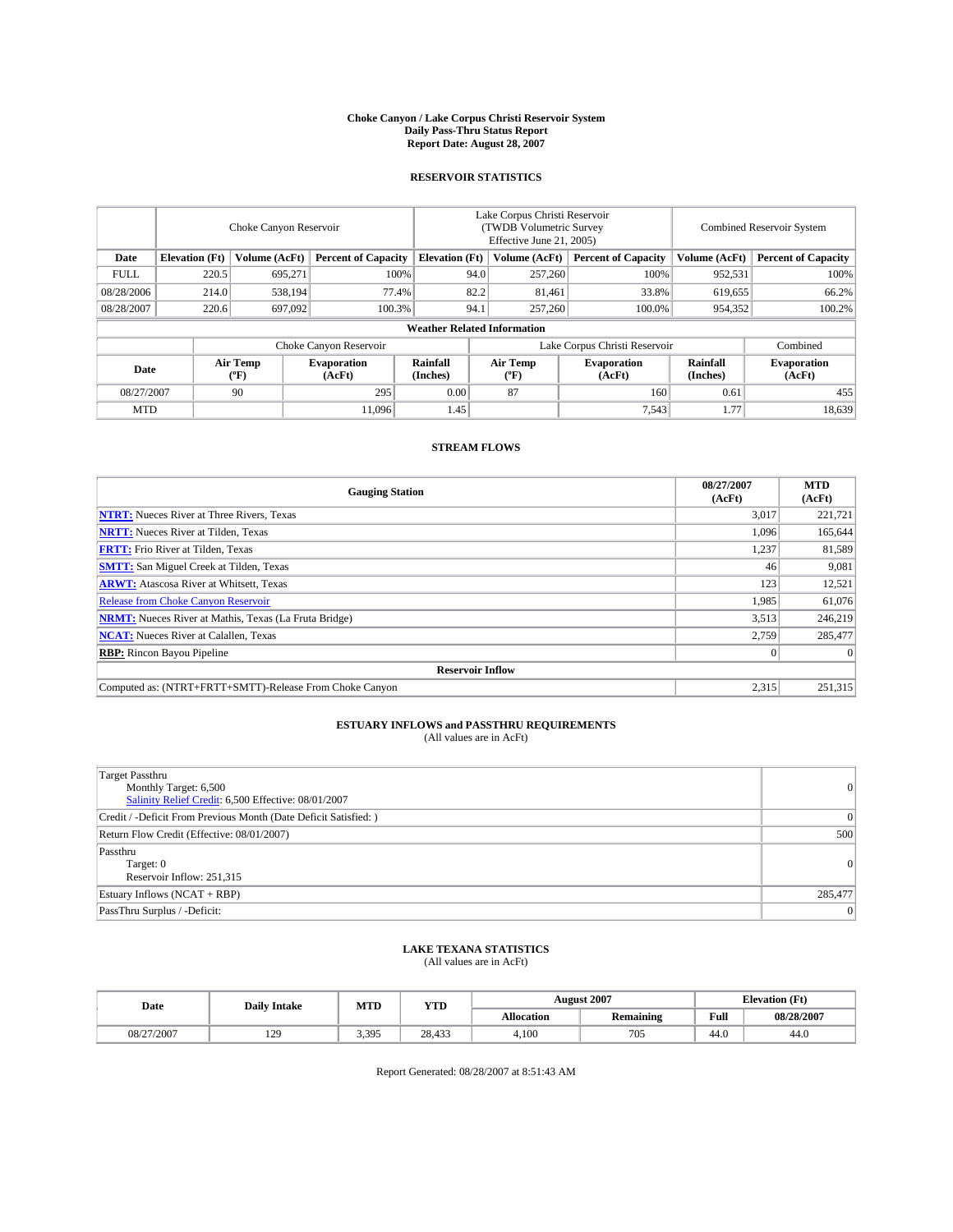#### **Choke Canyon / Lake Corpus Christi Reservoir System Daily Pass-Thru Status Report Report Date: August 29, 2007**

### **RESERVOIR STATISTICS**

|             | Choke Canyon Reservoir             |                  |                              |                       | Lake Corpus Christi Reservoir<br>(TWDB Volumetric Survey<br>Effective June 21, 2005) |                           |                               |                      | <b>Combined Reservoir System</b> |  |  |
|-------------|------------------------------------|------------------|------------------------------|-----------------------|--------------------------------------------------------------------------------------|---------------------------|-------------------------------|----------------------|----------------------------------|--|--|
| Date        | <b>Elevation</b> (Ft)              | Volume (AcFt)    | <b>Percent of Capacity</b>   | <b>Elevation</b> (Ft) |                                                                                      | Volume (AcFt)             | <b>Percent of Capacity</b>    | Volume (AcFt)        | <b>Percent of Capacity</b>       |  |  |
| <b>FULL</b> | 220.5                              | 695.271          |                              | 100%                  | 94.0                                                                                 | 257,260                   | 100%                          | 952,531              | 100%                             |  |  |
| 08/29/2006  | 214.0                              | 537,526          | 77.3%                        |                       | 82.2                                                                                 | 81,256                    | 33.7%                         | 618,782              | 66.1%                            |  |  |
| 08/29/2007  | 220.6                              | 696,832          | 100.2%                       |                       | 94.1                                                                                 | 257,260                   | 100.0%                        | 954,092              | 100.2%                           |  |  |
|             | <b>Weather Related Information</b> |                  |                              |                       |                                                                                      |                           |                               |                      |                                  |  |  |
|             |                                    |                  | Choke Canyon Reservoir       |                       |                                                                                      |                           | Lake Corpus Christi Reservoir |                      | Combined                         |  |  |
| Date        |                                    | Air Temp<br>(°F) | <b>Evaporation</b><br>(AcFt) | Rainfall<br>(Inches)  |                                                                                      | Air Temp<br>$^{\circ}$ F) | <b>Evaporation</b><br>(AcFt)  | Rainfall<br>(Inches) | <b>Evaporation</b><br>(AcFt)     |  |  |
| 08/28/2007  |                                    | 89               | 258                          | 0.30                  |                                                                                      | 92                        | 223                           | 0.04                 | 481                              |  |  |
| <b>MTD</b>  |                                    |                  | 11,354                       | 1.75                  |                                                                                      |                           | 7,766                         | 1.81                 | 19,120                           |  |  |

### **STREAM FLOWS**

| <b>Gauging Station</b>                                       | 08/28/2007<br>(AcFt) | <b>MTD</b><br>(AcFt) |
|--------------------------------------------------------------|----------------------|----------------------|
| <b>NTRT:</b> Nueces River at Three Rivers, Texas             | 2,938                | 224,658              |
| <b>NRTT:</b> Nueces River at Tilden, Texas                   | 1.086                | 166,730              |
| <b>FRTT:</b> Frio River at Tilden, Texas                     | 1,032                | 82,622               |
| <b>SMTT:</b> San Miguel Creek at Tilden, Texas               | 38                   | 9,119                |
| <b>ARWT:</b> Atascosa River at Whitsett, Texas               | 117                  | 12,638               |
| <b>Release from Choke Canyon Reservoir</b>                   | 1,612                | 62,688               |
| <b>NRMT:</b> Nueces River at Mathis, Texas (La Fruta Bridge) | 2.997                | 249.217              |
| <b>NCAT:</b> Nueces River at Calallen, Texas                 | 3,077                | 288,553              |
| <b>RBP:</b> Rincon Bayou Pipeline                            | $\mathbf{0}$         | $\Omega$             |
| <b>Reservoir Inflow</b>                                      |                      |                      |
| Computed as: (NTRT+FRTT+SMTT)-Release From Choke Canyon      | 2,396                | 253,711              |

# **ESTUARY INFLOWS and PASSTHRU REQUIREMENTS**<br>(All values are in AcFt)

| <b>Target Passthru</b><br>Monthly Target: 6,500<br>Salinity Relief Credit: 6,500 Effective: 08/01/2007 | 0        |
|--------------------------------------------------------------------------------------------------------|----------|
| Credit / -Deficit From Previous Month (Date Deficit Satisfied: )                                       | 0        |
| Return Flow Credit (Effective: 08/01/2007)                                                             | 500      |
| Passthru<br>Target: 0<br>Reservoir Inflow: 253,711                                                     | $\Omega$ |
| Estuary Inflows (NCAT + RBP)                                                                           | 288,553  |
| PassThru Surplus / -Deficit:                                                                           | $\Omega$ |

## **LAKE TEXANA STATISTICS** (All values are in AcFt)

| Date       | <b>Daily Intake</b> | MTD   | <b>YTD</b> |                   | <b>August 2007</b>     |      | <b>Elevation</b> (Ft) |
|------------|---------------------|-------|------------|-------------------|------------------------|------|-----------------------|
|            |                     |       |            | <b>Allocation</b> | <b>Remaining</b>       | Full | 08/29/2007            |
| 08/28/2007 | 129                 | 3,523 | 28,562     | 4.100             | 577<br>$\sim$ $\prime$ | 44.0 | 44.1                  |

Report Generated: 08/29/2007 at 8:39:14 AM